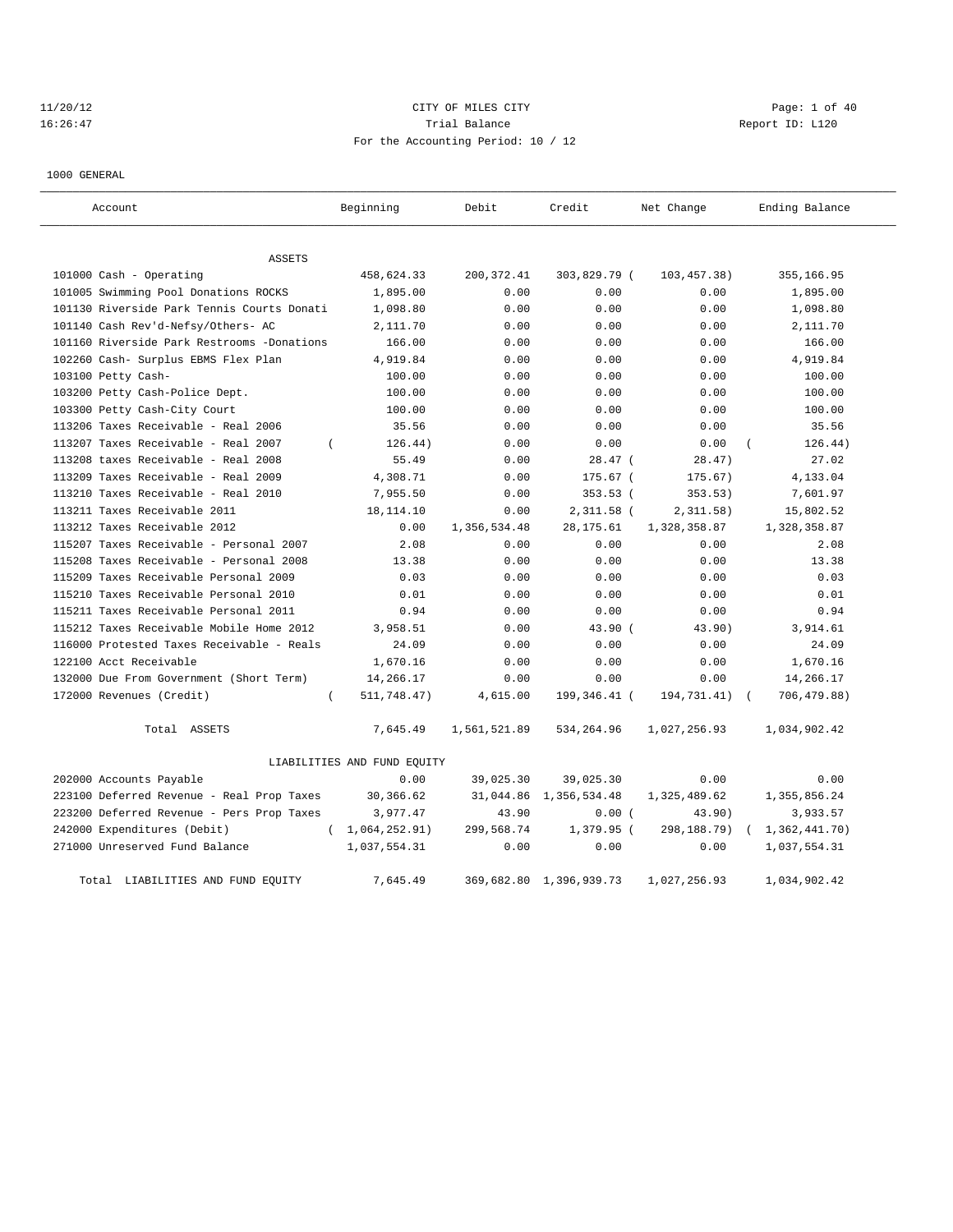#### 11/20/12 CITY OF MILES CITY Page: 2 of 40 16:26:47 Trial Balance Report ID: L120 For the Accounting Period: 10 / 12

#### 2220 LIBRARY

| Account                              | Beginning                   | Debit      | Credit       | Net Change   | Ending Balance |  |
|--------------------------------------|-----------------------------|------------|--------------|--------------|----------------|--|
|                                      |                             |            |              |              |                |  |
| ASSETS                               |                             |            |              |              |                |  |
| 101000 Cash - Operating              | 344.55)                     | 58,615.21  | 83,422.03 (  | 24,806.82) ( | 25, 151.37)    |  |
| 101031 Cash - Library Building Fund  | 35,000.00                   | 0.00       | 35,000.00 (  | 35,000.00)   | 0.00           |  |
| 103000 Petty Cash                    | 75.00                       | 0.00       | 0.00         | 0.00         | 75.00          |  |
| 172000 Revenues (Credit)             | 70,782.98)                  | 0.00       | 23,615.21 (  | 23,615.21) ( | 94,398.19)     |  |
| Total ASSETS                         | 36,052.53)                  | 58,615.21  | 142,037.24 ( | 83,422.03) ( | 119,474.56)    |  |
|                                      | LIABILITIES AND FUND EQUITY |            |              |              |                |  |
| 202000 Accounts Payable              | 0.00                        | 60,434.39  | 60,434.39    | 0.00         | 0.00           |  |
| 242000 Expenditures (Debit)          | 84,595.95)                  | 83,422.03  | 0.00(        | 83,422.03) ( | 168,017.98)    |  |
| 271000 Unreserved Fund Balance       | 48,543.42                   | 0.00       | 0.00         | 0.00         | 48,543.42      |  |
| LIABILITIES AND FUND EQUITY<br>Total | 36,052.53)                  | 143,856.42 | 60,434.39 (  | 83,422.03) ( | 119,474.56)    |  |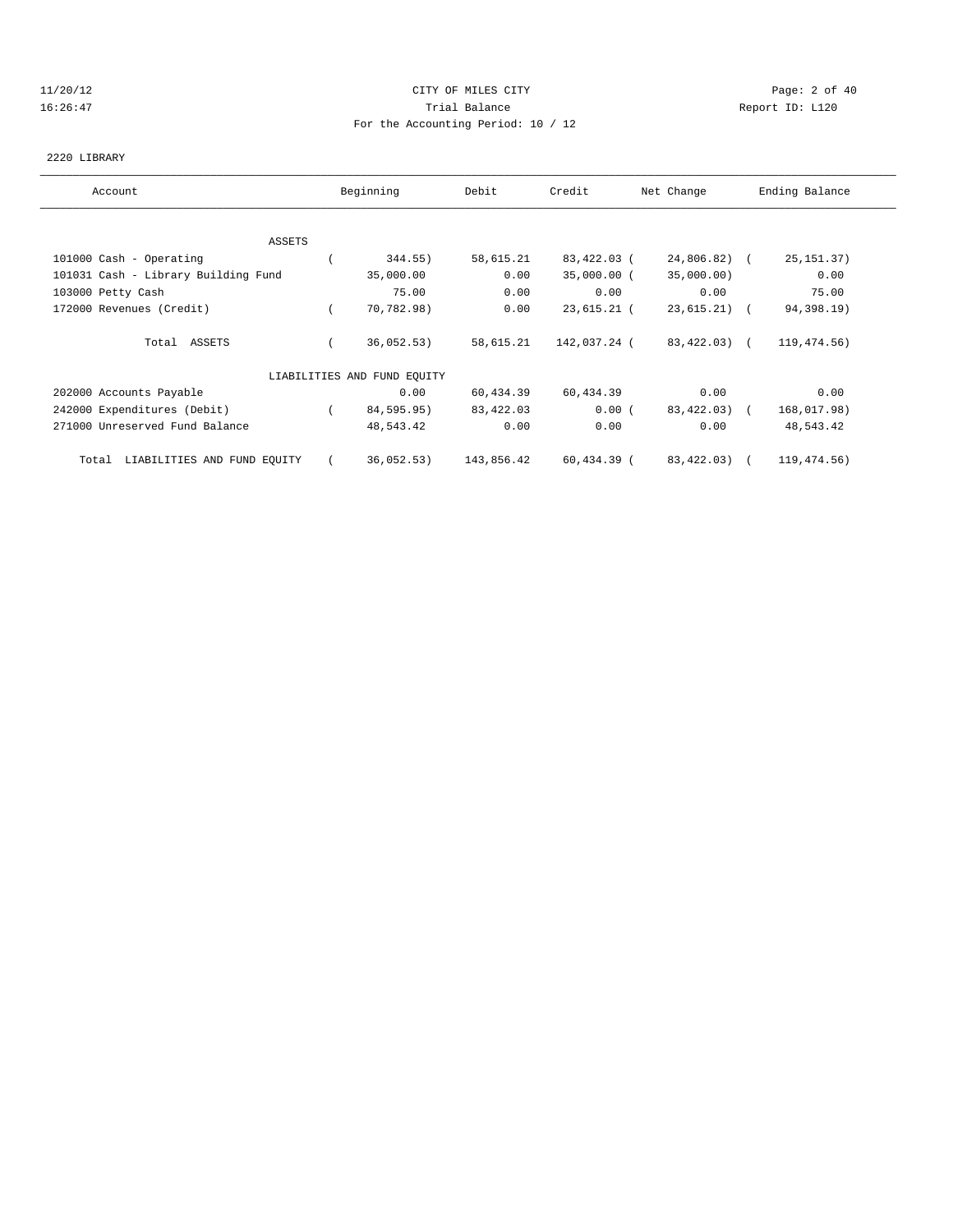# 11/20/12 CITY OF MILES CITY Page: 3 of 40 16:26:47 Trial Balance Report ID: L120 For the Accounting Period: 10 / 12

2260 EMERGENCY DISASTER

| Account                                   | Beginning                   | Debit      | Credit        | Net Change              | Ending Balance |
|-------------------------------------------|-----------------------------|------------|---------------|-------------------------|----------------|
|                                           |                             |            |               |                         |                |
| <b>ASSETS</b>                             |                             |            |               |                         |                |
| 101000 Cash - Operating                   | 39,038.05)                  | 24.06      | 44,646.00 (   | 44,621.94) (            | 83,659.99)     |
| 113211 Taxes Receivable 2011              | 172.62                      | 0.00       | 22.03(        | 22.03)                  | 150.59         |
| 115212 Taxes Receivable Mobile Home 2012  | 37.70                       | 0.00       | $0.42$ (      | 0.42)                   | 37.28          |
| 132000 Due From Government (Short Term)   | 71,634.00                   | 0.00       | 0.00          | 0.00                    | 71,634.00      |
| 172000 Revenues (Credit)                  | 123.56)                     | 0.00       | $24.06$ (     | $24.06)$ (              | 147.62)        |
| Total ASSETS                              | 32,682.71                   | 24.06      |               | 44,692.51 (44,668.45) ( | 11,985.74)     |
|                                           | LIABILITIES AND FUND EQUITY |            |               |                         |                |
| 202000 Accounts Payable                   | 11,250.00                   | 44,646.00  | 44,646.00     | 0.00                    | 11,250.00      |
| 223100 Deferred Revenue - Real Prop Taxes | 172.62                      | 22.03      | 0.00(         | 22.03)                  | 150.59         |
| 223200 Deferred Revenue - Pers Prop Taxes | 37.70                       | 0.42       | 0.00(         | 0.42)                   | 37.28          |
| 223800 Deferred Revenue-Other             | 49,272.25                   | 0.00       | 0.00          | 0.00                    | 49, 272. 25    |
| 242000 Expenditures (Debit)               | 24,499.48)                  | 44,646.00  | 0.00(         | 44,646.00) (            | 69, 145.48)    |
| 271000 Unreserved Fund Balance            | 3,550.38)                   | 0.00       | 0.00          | 0.00                    | 3,550.38)      |
| Total LIABILITIES AND FUND EQUITY         | 32,682.71                   | 89, 314.45 | $44.646.00$ ( | 44,668.45)              | 11,985.74)     |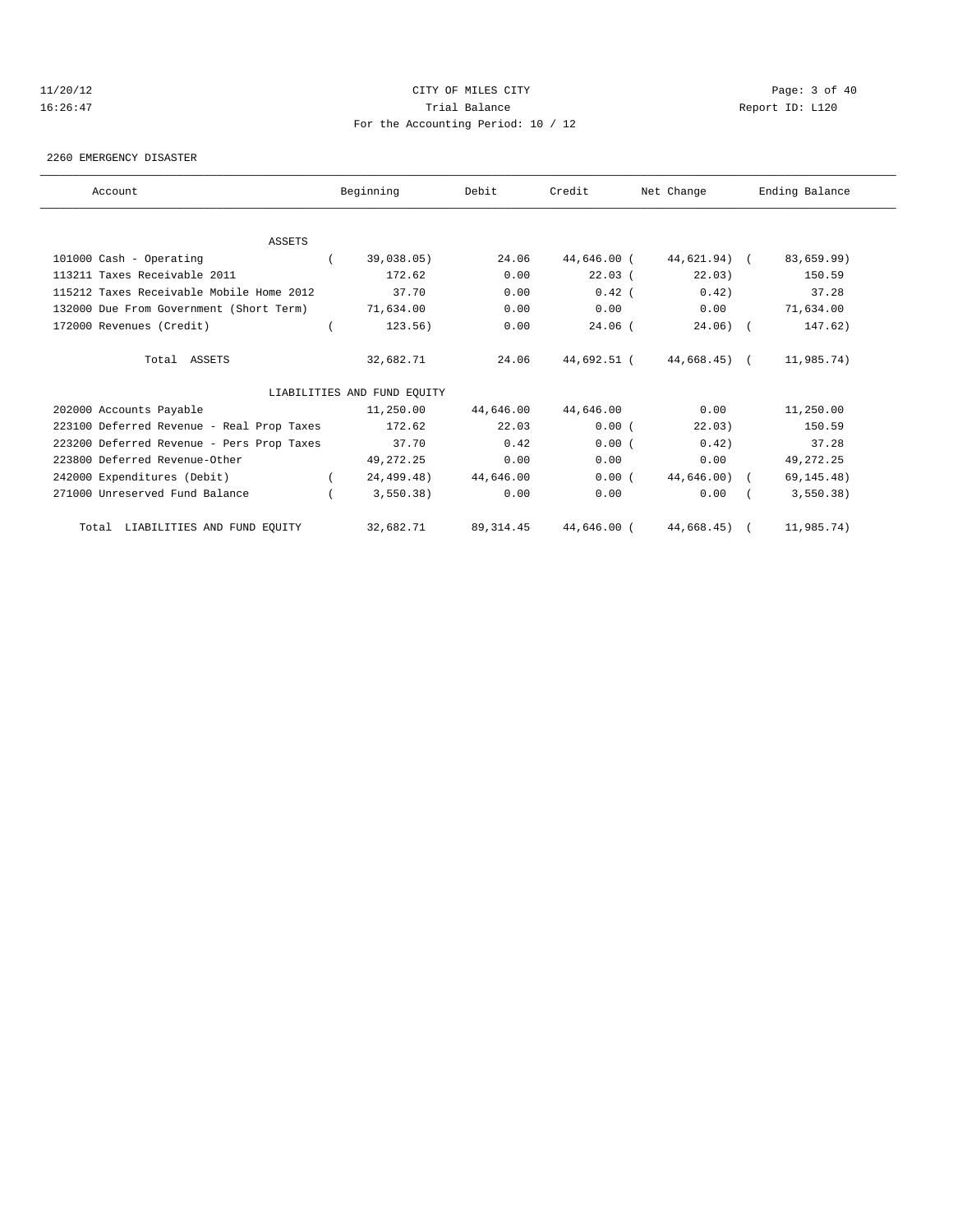#### 11/20/12 CITY OF MILES CITY Page: 4 of 40 16:26:47 Trial Balance Report ID: L120 For the Accounting Period: 10 / 12

#### 2270 Health

| Account                              | Beginning                   | Debit    | Credit       | Net Change   | Ending Balance |  |
|--------------------------------------|-----------------------------|----------|--------------|--------------|----------------|--|
|                                      |                             |          |              |              |                |  |
| ASSETS                               |                             |          |              |              |                |  |
| 101000 Cash - Operating              | 1,463.18)                   | 2,029.25 | $2,693.16$ ( | 663.91) (    | $2,127.09$ )   |  |
| 172000 Revenues (Credit)             | 2,686.30)                   | 0.00     | $2,029.25$ ( | $2,029.25$ ( | 4, 715.55)     |  |
| ASSETS<br>Total                      | 4, 149.48)                  | 2,029.25 | 4,722.41 (   | $2,693.16$ ( | 6,842.64)      |  |
|                                      | LIABILITIES AND FUND EQUITY |          |              |              |                |  |
| 202000 Accounts Payable              | 0.00                        | 2,693.16 | 2,693.16     | 0.00         | 0.00           |  |
| 242000 Expenditures (Debit)          | 8,009.53)                   | 2,693.16 | 0.00(        | 2,693.16)    | 10,702.69)     |  |
| 271000 Unreserved Fund Balance       | 3,860.05                    | 0.00     | 0.00         | 0.00         | 3,860.05       |  |
| LIABILITIES AND FUND EQUITY<br>Total | 4, 149.48)                  | 5,386.32 | $2,693.16$ ( | 2,693.16)    | 6,842.64)      |  |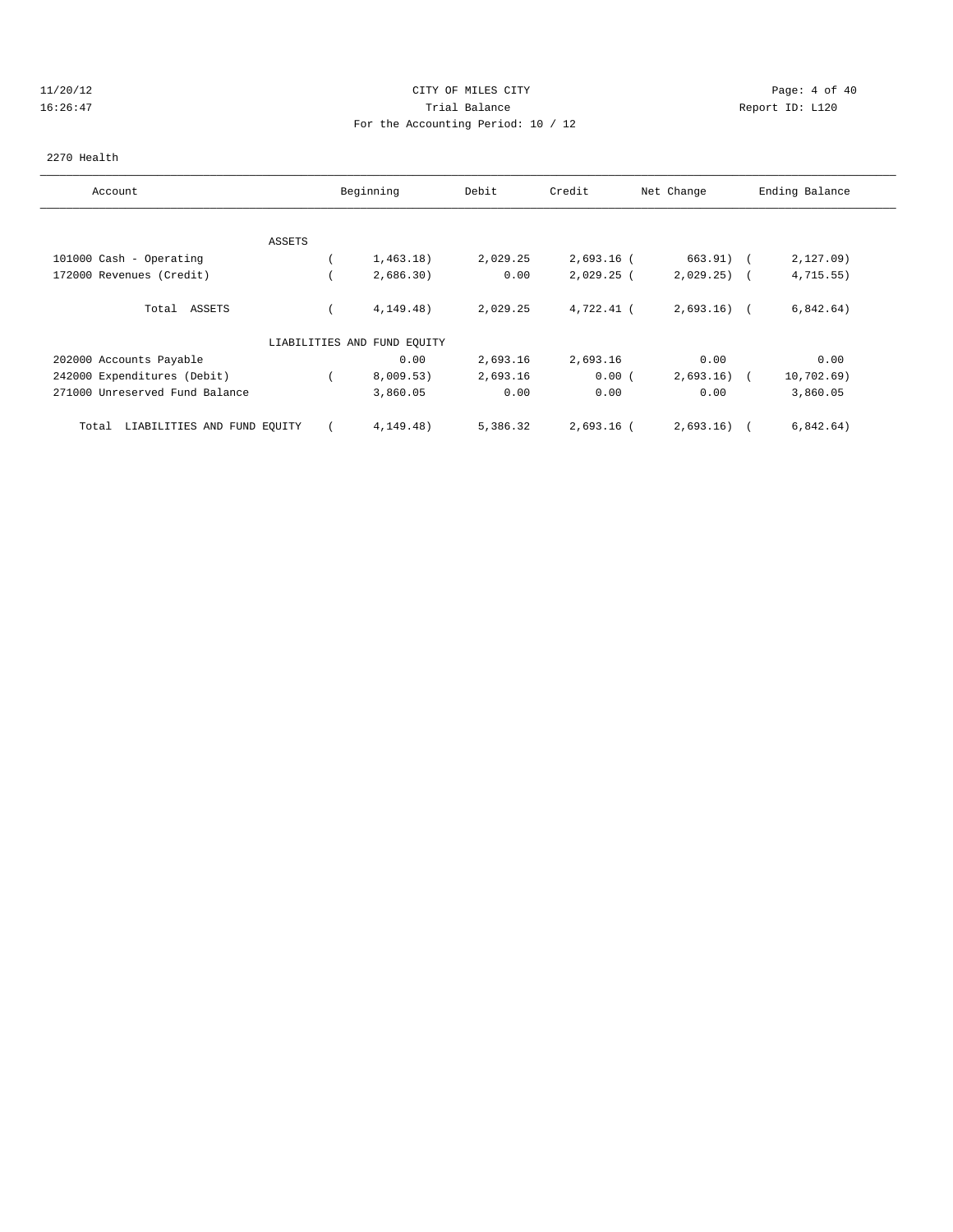# 11/20/12 CITY OF MILES CITY Page: 5 of 40 16:26:47 Trial Balance Report ID: L120 For the Accounting Period: 10 / 12

2372 Permissive Medical Levy

| Account                                   | Beginning                   | Debit      | Credit       | Net Change   | Ending Balance |
|-------------------------------------------|-----------------------------|------------|--------------|--------------|----------------|
|                                           |                             |            |              |              |                |
| ASSETS                                    |                             |            |              |              |                |
| 101000 Cash - Operating                   | 636.28                      | 2,905.53   | 0.00         | 2,905.53     | 3,541.81       |
| 113209 Taxes Receivable - Real 2009       | 157.94                      | 0.00       | $6.44$ (     | 6.44)        | 151.50         |
| 113210 Taxes Receivable - Real 2010       | 196.47                      | 0.00       | 8.91(        | 8.91)        | 187.56         |
| 113211 Taxes Receivable 2011              | 604.13                      | 0.00       | 77.09(       | $77.09$ )    | 527.04         |
| 113212 Taxes Receivable 2012              | 0.00                        | 134,948.71 | 2,802.92     | 132,145.79   | 132, 145.79    |
| 115211 Taxes Receivable Personal 2011     | 0.77)                       | 0.00       | 0.00         | 0.00         | 0.77)          |
| 115212 Taxes Receivable Mobile Home 2012  | 132.02                      | 0.00       | $1.46$ (     | 1.46)        | 130.56         |
| 172000 Revenues (Credit)                  | 636.28)                     | 0.00       | $2,905.53$ ( | $2,905.53$ ( | 3, 541.81)     |
| Total ASSETS                              | 1,089.79                    | 137,854.24 | 5,802.35     | 132,051.89   | 133, 141.68    |
|                                           | LIABILITIES AND FUND EQUITY |            |              |              |                |
| 223100 Deferred Revenue - Real Prop Taxes | 958.51                      | 2,895.36   | 134,948.71   | 132,053.35   | 133,011.86     |
| 223200 Deferred Revenue - Pers Prop Taxes | 128.65                      | 1.46       | 0.00(        | 1.46)        | 127.19         |
| 271000 Unreserved Fund Balance            | 2.63                        | 0.00       | 0.00         | 0.00         | 2.63           |
| Total LIABILITIES AND FUND EQUITY         | 1,089.79                    | 2,896.82   | 134,948.71   | 132,051.89   | 133, 141.68    |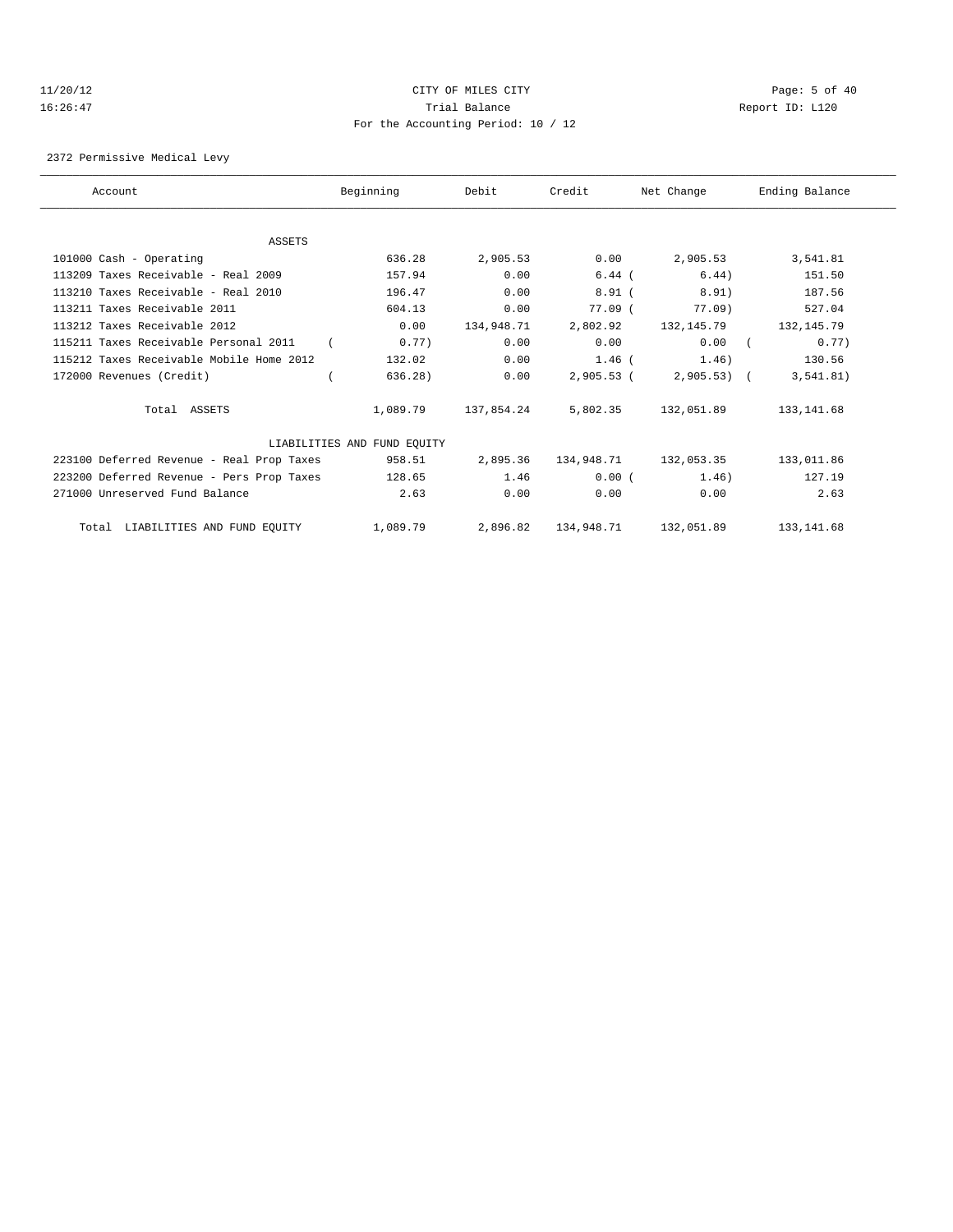# 11/20/12 CITY OF MILES CITY Page: 6 of 40 16:26:47 Trial Balance Report ID: L120 For the Accounting Period: 10 / 12

2394 BUILDING CODE ENFORCEMENT

| Account                              |        | Beginning                   | Debit    | Credit       | Net Change   | Ending Balance |
|--------------------------------------|--------|-----------------------------|----------|--------------|--------------|----------------|
|                                      |        |                             |          |              |              |                |
|                                      | ASSETS |                             |          |              |              |                |
| 101000 Cash - Operating              |        | 89,491.09                   | 2,679.00 | $3,148.98$ ( | 469.98)      | 89,021.11      |
| 172000 Revenues (Credit)             |        | 41,017.02)                  | 0.00     | $2,679.00$ ( | $2,679.00$ ( | 43,696.02)     |
| Total ASSETS                         |        | 48, 474.07                  | 2,679.00 | 5,827.98 (   | 3,148.98)    | 45,325.09      |
|                                      |        | LIABILITIES AND FUND EQUITY |          |              |              |                |
| 202000 Accounts Payable              |        | 0.00                        | 1,857.22 | 1,857.22     | 0.00         | 0.00           |
| 242000 Expenditures (Debit)          |        | 32, 463.61)                 | 3,148.98 | 0.00(        | $3,148.98$ ( | 35,612.59)     |
| 271000 Unreserved Fund Balance       |        | 80,937.68                   | 0.00     | 0.00         | 0.00         | 80,937.68      |
| LIABILITIES AND FUND EQUITY<br>Total |        | 48, 474.07                  | 5.006.20 | $1.857.22$ ( | 3,148.98)    | 45,325.09      |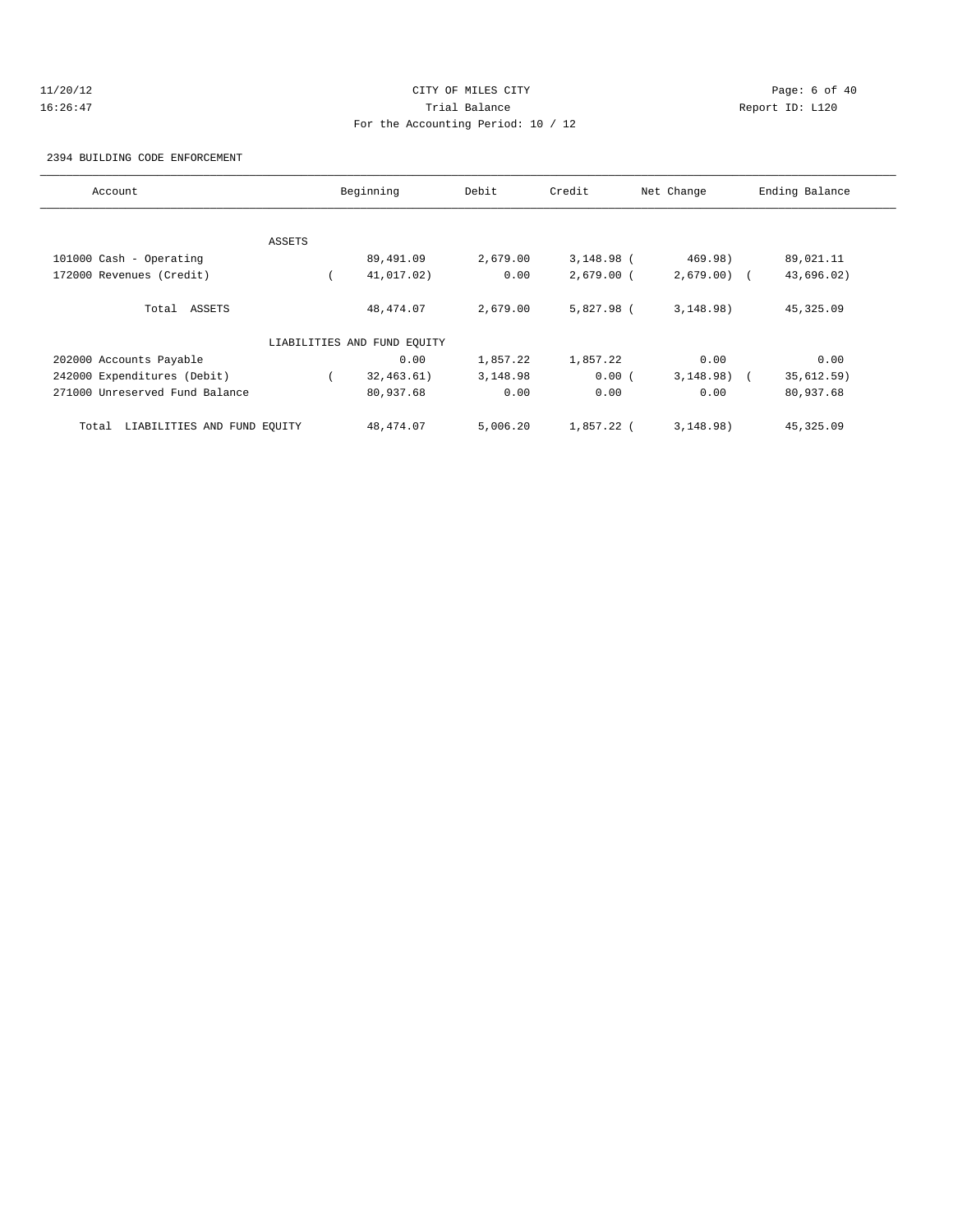#### 11/20/12 CITY OF MILES CITY Page: 7 of 40 16:26:47 Trial Balance Report ID: L120 For the Accounting Period: 10 / 12

2400 LTG M D#165-(Gen City)

| Account                                    | Beginning                   | Debit      | Credit                         | Net Change   | Ending Balance |
|--------------------------------------------|-----------------------------|------------|--------------------------------|--------------|----------------|
|                                            |                             |            |                                |              |                |
| ASSETS                                     |                             |            |                                |              |                |
| 101000 Cash - Operating                    | 14,351.52                   | 5,302.15   | 13,753.53 (                    | 8,451.38)    | 5,900.14       |
| 118080 Special Assessments Receivable 2008 | 88.05                       | 0.00       | $32.75$ (                      | 32.75)       | 55.30          |
| 118090 Special Assessment Receivable 2009  | 704.24                      | 0.00       | 0.00                           | 0.00         | 704.24         |
| 118100 Special Assessments Receivable 2010 | 1,510.05                    | 0.00       | $17.49$ (                      | 17.49)       | 1,492.56       |
| 118110 Special Assessments Receivable 2011 | 4,048.79                    | 0.00       | $270.18$ (                     | 270.18)      | 3,778.61       |
| 118120 Special Assessments Receivable 2012 | 0.00                        | 172,012.54 | 4,946.51                       | 167,066.03   | 167,066.03     |
| 172000 Revenues (Credit)                   | 4,501.41)                   | 0.00       | $5,302.15$ (                   | $5,302.15$ ( | 9,803.56)      |
| Total ASSETS                               | 16,201.24                   | 177,314.69 | 24,322.61                      | 152,992.08   | 169, 193. 32   |
|                                            | LIABILITIES AND FUND EQUITY |            |                                |              |                |
| 202000 Accounts Payable                    | 0.00                        |            | 13,753.53 13,753.53            | 0.00         | 0.00           |
| 223000 Deferred Revenue/Uncollected Taxes  | 6,351.13                    | 5,266.93   | 172,012.54                     | 166,745.61   | 173,096.74     |
| 242000 Expenditures (Debit)                | $\sqrt{2}$<br>40,655.07)    | 13,753.53  | 0.00(                          | 13,753.53) ( | 54,408.60)     |
| 271000 Unreserved Fund Balance             | 50,505.18                   | 0.00       | 0.00                           | 0.00         | 50,505.18      |
| Total LIABILITIES AND FUND EQUITY          |                             |            | 16,201.24 32,773.99 185,766.07 | 152,992.08   | 169, 193. 32   |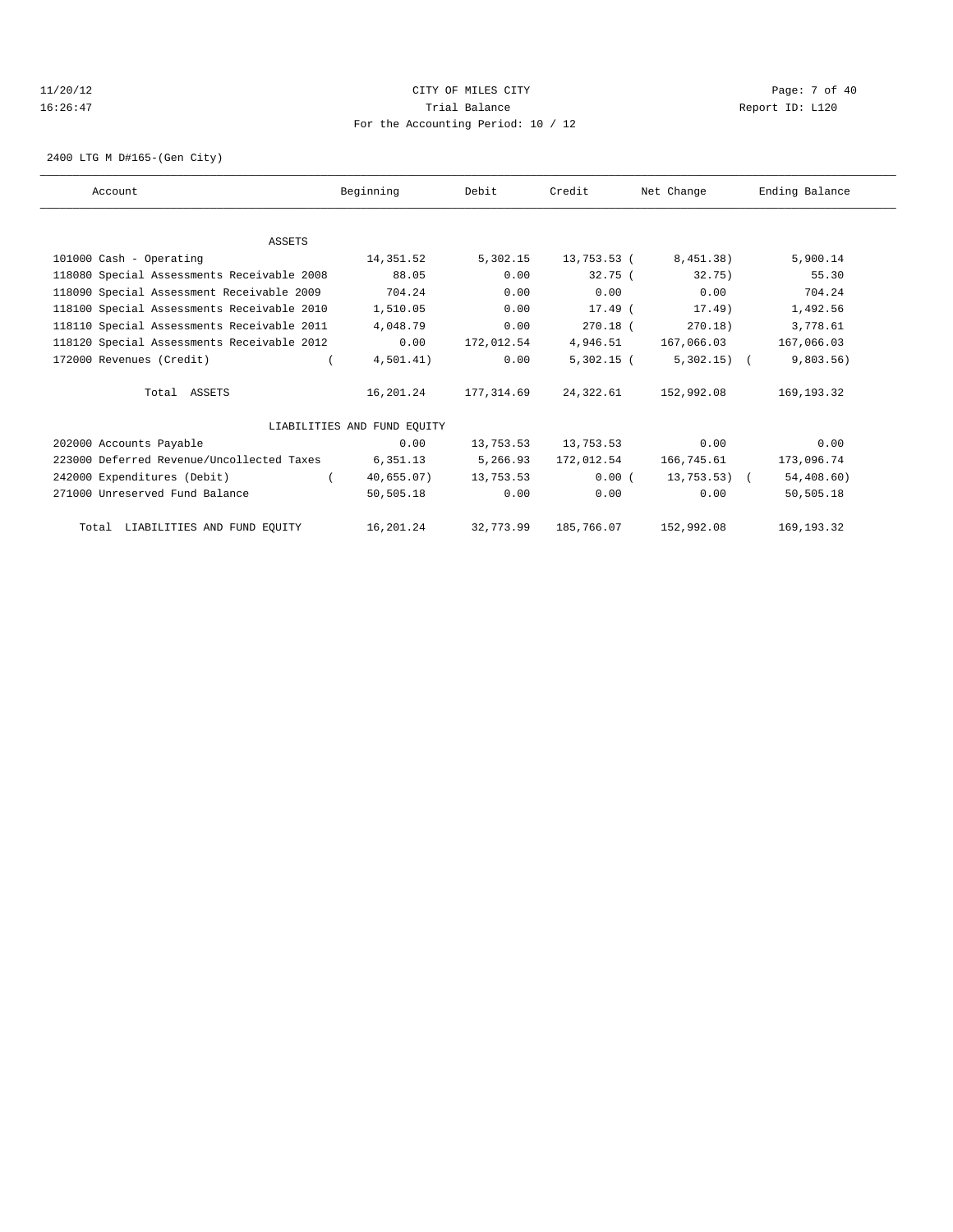# 11/20/12 CITY OF MILES CITY Page: 8 of 40 16:26:47 Trial Balance Report ID: L120 For the Accounting Period: 10 / 12

2420 LTG M D#167-(MilesAddn Etc)

| Account                                    | Beginning                   | Debit      | Credit     | Net Change   | Ending Balance |
|--------------------------------------------|-----------------------------|------------|------------|--------------|----------------|
|                                            |                             |            |            |              |                |
| <b>ASSETS</b>                              |                             |            |            |              |                |
| 101000 Cash - Operating                    | 4,711.60                    | 635.02     | 2,437.28 ( | 1,802.26)    | 2,909.34       |
| 118090 Special Assessment Receivable 2009  | 387.47                      | 0.00       | 0.00       | 0.00         | 387.47         |
| 118100 Special Assessments Receivable 2010 | 122.85                      | 0.00       | 0.00       | 0.00         | 122.85         |
| 118110 Special Assessments Receivable 2011 | 1,185.96                    | 0.00       | 132.17 (   | 132.17)      | 1,053.79       |
| 118120 Special Assessments Receivable 2012 | 0.00                        | 27, 135.33 | 493.22     | 26,642.11    | 26,642.11      |
| 172000 Revenues (Credit)                   | 376.37)                     | 0.00       | 635.02 (   | 635.02) (    | 1,011.39)      |
| Total ASSETS                               | 6,031.51                    | 27,770.35  | 3,697.69   | 24,072.66    | 30,104.17      |
|                                            | LIABILITIES AND FUND EQUITY |            |            |              |                |
| 202000 Accounts Payable                    | 0.00                        | 2,437.28   | 2,437.28   | 0.00         | 0.00           |
| 223000 Deferred Revenue/Uncollected Taxes  | 1,696.28                    | 625.39     | 27, 135.33 | 26,509.94    | 28,206.22      |
| 242000 Expenditures (Debit)                | 8,026.51)                   | 2,437.28   | 0.00(      | $2,437.28$ ( | 10, 463.79)    |
| 271000 Unreserved Fund Balance             | 12,361.74                   | 0.00       | 0.00       | 0.00         | 12,361.74      |
| Total LIABILITIES AND FUND EQUITY          | 6,031.51                    | 5,499.95   | 29,572.61  | 24,072.66    | 30,104.17      |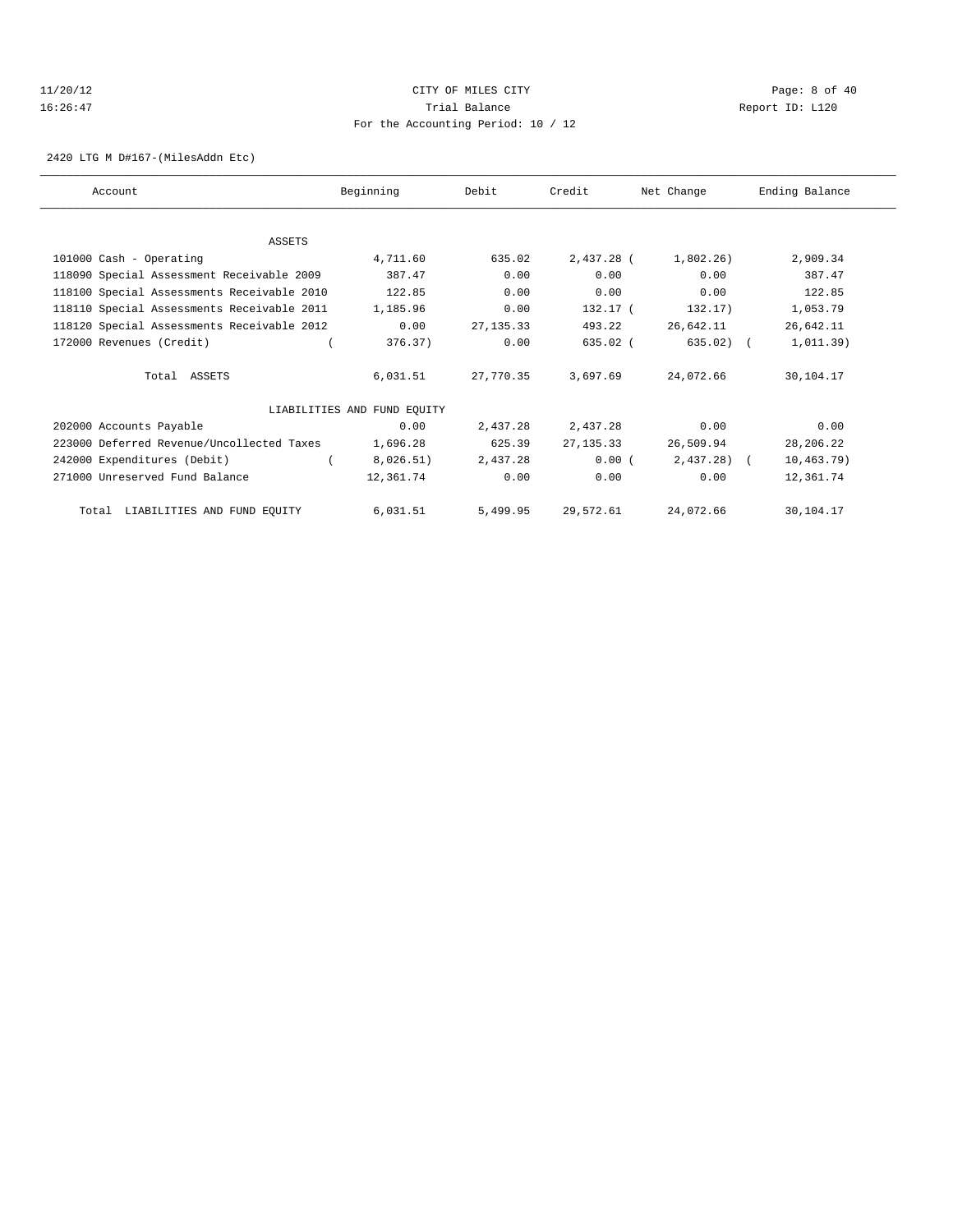#### 11/20/12 CITY OF MILES CITY Page: 9 of 40 16:26:47 Trial Balance Report ID: L120 For the Accounting Period: 10 / 12

2430 LTG M D#171-(Balsam Est)

| Account                                    | Beginning                   | Debit    | Credit     | Net Change | Ending Balance |
|--------------------------------------------|-----------------------------|----------|------------|------------|----------------|
|                                            |                             |          |            |            |                |
| ASSETS                                     |                             |          |            |            |                |
| 101000 Cash - Operating                    | 350.91                      | 53.55    | $125.62$ ( | 72.07)     | 278.84         |
| 118120 Special Assessments Receivable 2012 | 0.00                        | 2,550.99 | 53.55      | 2,497.44   | 2,497.44       |
| 172000 Revenues (Credit)                   | 0.56)                       | 0.00     | $53.55$ (  | $53.55)$ ( | 54.11)         |
| Total ASSETS                               | 350.35                      | 2,604.54 | 232.72     | 2,371.82   | 2,722.17       |
|                                            | LIABILITIES AND FUND EQUITY |          |            |            |                |
| 202000 Accounts Payable                    | 0.00                        | 125.62   | 125.62     | 0.00       | 0.00           |
| 223000 Deferred Revenue/Uncollected Taxes  | 0.00                        | 53.55    | 2,550.99   | 2,497.44   | 2,497.44       |
| 242000 Expenditures (Debit)                | 1,354.41)                   | 125.62   | 0.00(      | $125.62$ ( | 1,480.03)      |
| 271000 Unreserved Fund Balance             | 1,704.76                    | 0.00     | 0.00       | 0.00       | 1,704.76       |
| LIABILITIES AND FUND EQUITY<br>Total       | 350.35                      | 304.79   | 2,676.61   | 2,371.82   | 2,722.17       |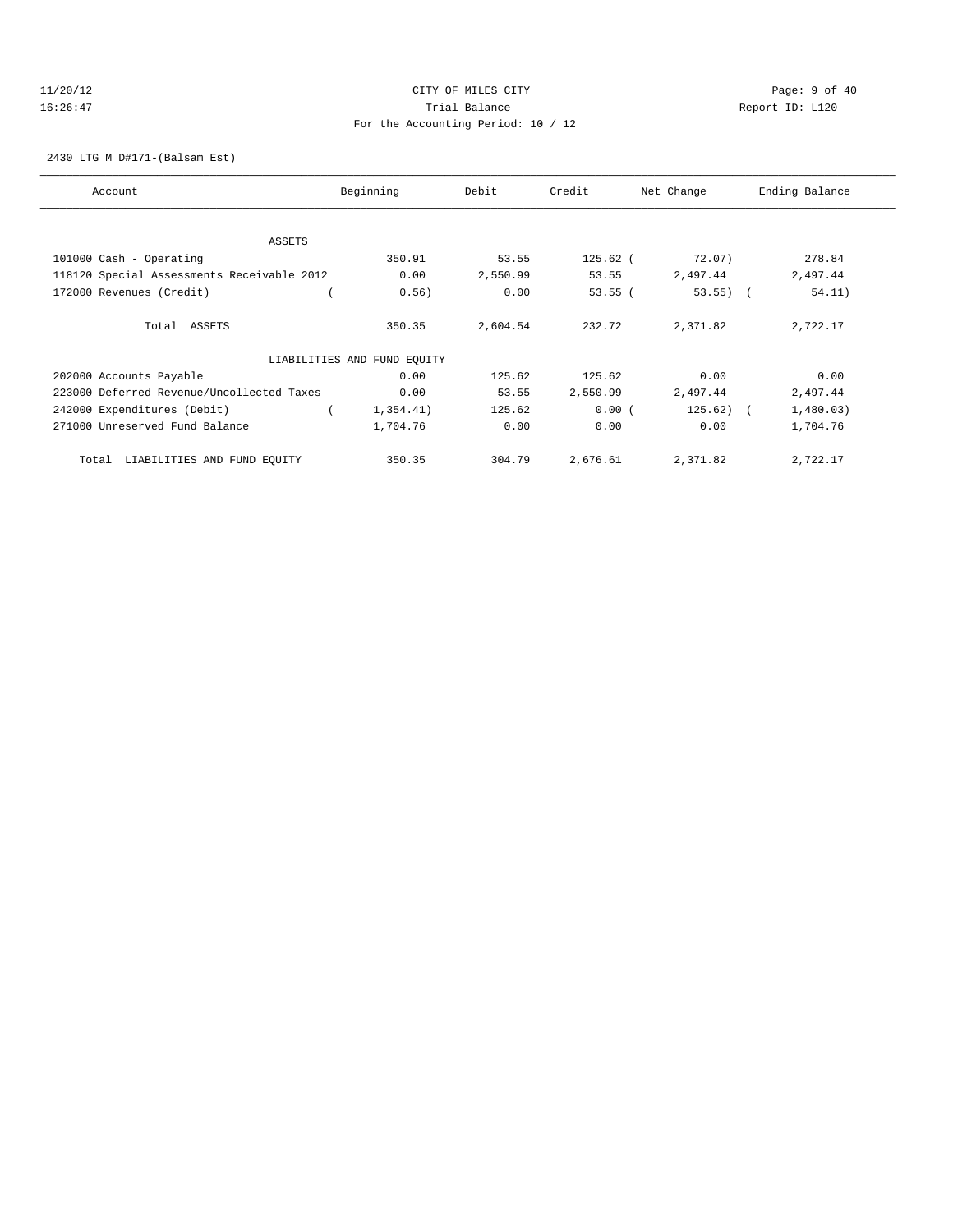#### 11/20/12 **Page: 10 of 40** CITY OF MILES CITY **Page: 10 of 40** 16:26:47 Trial Balance Report ID: L120 For the Accounting Period: 10 / 12

2440 LTG M D#172-(Main Str)

| Account                                    | Beginning                   | Debit    | Credit     | Net Change     | Ending Balance |
|--------------------------------------------|-----------------------------|----------|------------|----------------|----------------|
|                                            |                             |          |            |                |                |
| <b>ASSETS</b>                              |                             |          |            |                |                |
| 101000 Cash - Operating                    | 16,189.26                   | 0.00     | 1,121.07 ( | 1, 121.07)     | 15,068.19      |
| 118090 Special Assessment Receivable 2009  | 112.20                      | 0.00     | 0.00       | 0.00           | 112.20         |
| 118100 Special Assessments Receivable 2010 | 255.20                      | 0.00     | 0.00       | 0.00           | 255.20         |
| 118110 Special Assessments Receivable 2011 | 503.49                      | 0.00     | 0.00       | 0.00           | 503.49         |
| 118120 Special Assessments Receivable 2012 | 0.00                        | 8.973.25 | 0.00       | 8,973.25       | 8,973.25       |
| 172000 Revenues (Credit)                   | 294.57)                     | 0.00     | 0.00       | 0.00           | 294.57)        |
| Total ASSETS                               | 16,765.58                   | 8,973.25 | 1,121.07   | 7,852.18       | 24,617.76      |
|                                            | LIABILITIES AND FUND EQUITY |          |            |                |                |
| 202000 Accounts Payable                    | 0.00                        | 1,121.07 | 1,121.07   | 0.00           | 0.00           |
| 223000 Deferred Revenue/Uncollected Taxes  | 870.89                      | 0.00     | 8,973.25   | 8,973.25       | 9,844.14       |
| 242000 Expenditures (Debit)                | 4,073.49)                   | 1,121.07 | 0.00(      | $1,121.07$ ) ( | 5, 194.56)     |
| 271000 Unreserved Fund Balance             | 19,968.18                   | 0.00     | 0.00       | 0.00           | 19,968.18      |
| Total LIABILITIES AND FUND EQUITY          | 16,765.58                   | 2,242.14 | 10,094.32  | 7,852.18       | 24,617.76      |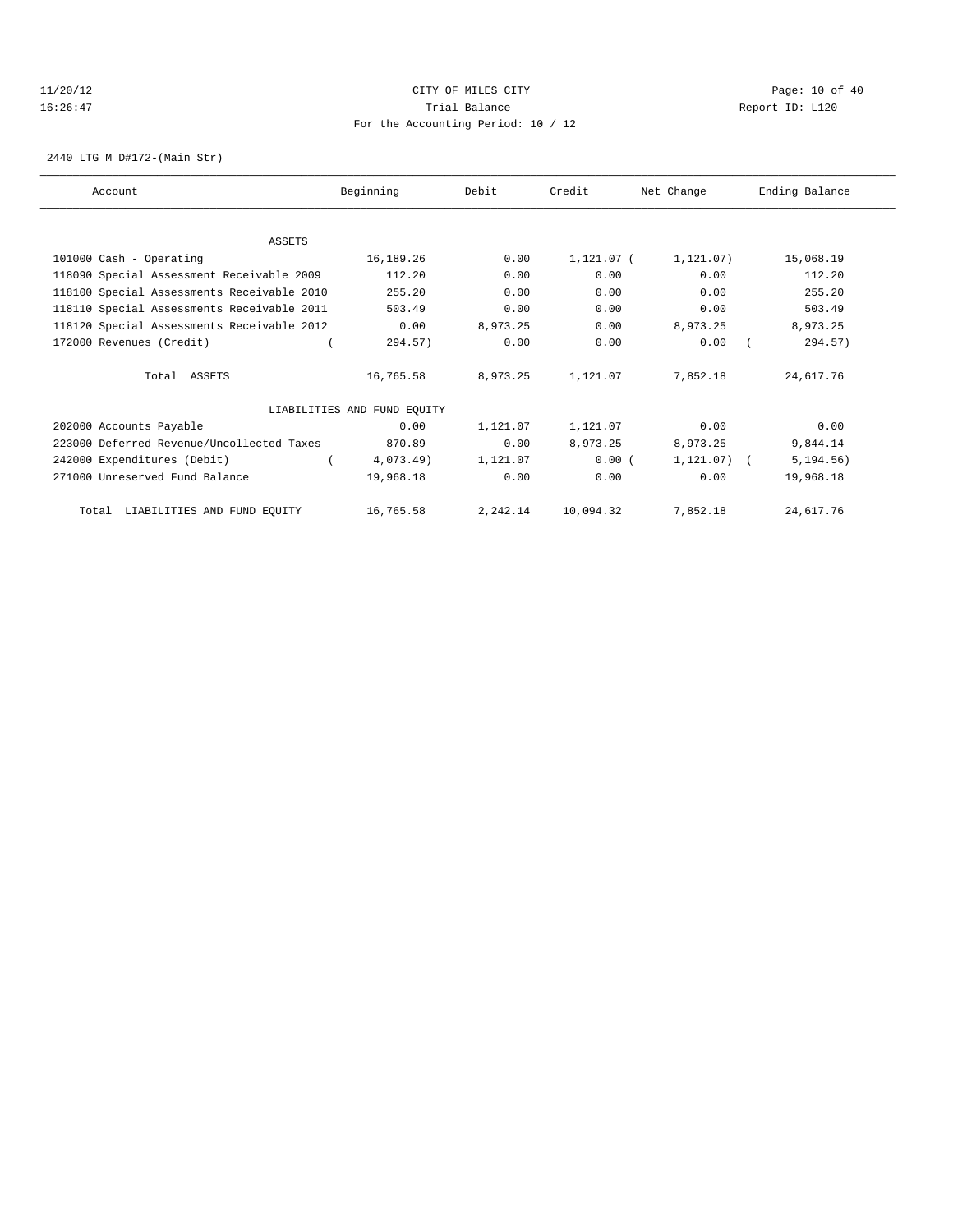#### 11/20/12 **CITY OF MILES CITY CITY CITY Page: 11 of 40** 16:26:47 Trial Balance Report ID: L120 For the Accounting Period: 10 / 12

2450 LTG M D#195-(SG-Trico)

| Account                                     | Beginning                   | Debit    | Credit     | Net Change  | Ending Balance |
|---------------------------------------------|-----------------------------|----------|------------|-------------|----------------|
|                                             |                             |          |            |             |                |
| <b>ASSETS</b>                               |                             |          |            |             |                |
| 101000 Cash - Operating                     | 1,034.76                    | 171.31   | $401.84$ ( | 230.53)     | 804.23         |
| 118090 Special Assessment Receivable 2009 ( | 0.02)                       | 0.00     | 0.00       | 0.00        | 0.02)          |
| 118110 Special Assessments Receivable 2011  | 96.24                       | 0.00     | 0.00       | 0.00        | 96.24          |
| 118120 Special Assessments Receivable 2012  | 0.00                        | 4,757.72 | 171.31     | 4,586.41    | 4,586.41       |
| 172000 Revenues (Credit)                    | 18.18)                      | 0.00     | 171.31 (   | $171.31)$ ( | 189.49)        |
| Total ASSETS                                | 1,112.80                    | 4,929.03 | 744.46     | 4,184.57    | 5,297.37       |
|                                             | LIABILITIES AND FUND EQUITY |          |            |             |                |
| 202000 Accounts Payable                     | 0.00                        | 401.84   | 401.84     | 0.00        | 0.00           |
| 223000 Deferred Revenue/Uncollected Taxes   | 96.22                       | 171.31   | 4,757.72   | 4,586.41    | 4,682.63       |
| 242000 Expenditures (Debit)                 | 2, 205.52)                  | 401.84   | 0.00(      | 401.84) (   | 2,607.36)      |
| 271000 Unreserved Fund Balance              | 3,222.10                    | 0.00     | 0.00       | 0.00        | 3,222.10       |
| Total LIABILITIES AND FUND EQUITY           | 1,112.80                    | 974.99   | 5,159.56   | 4,184.57    | 5,297.37       |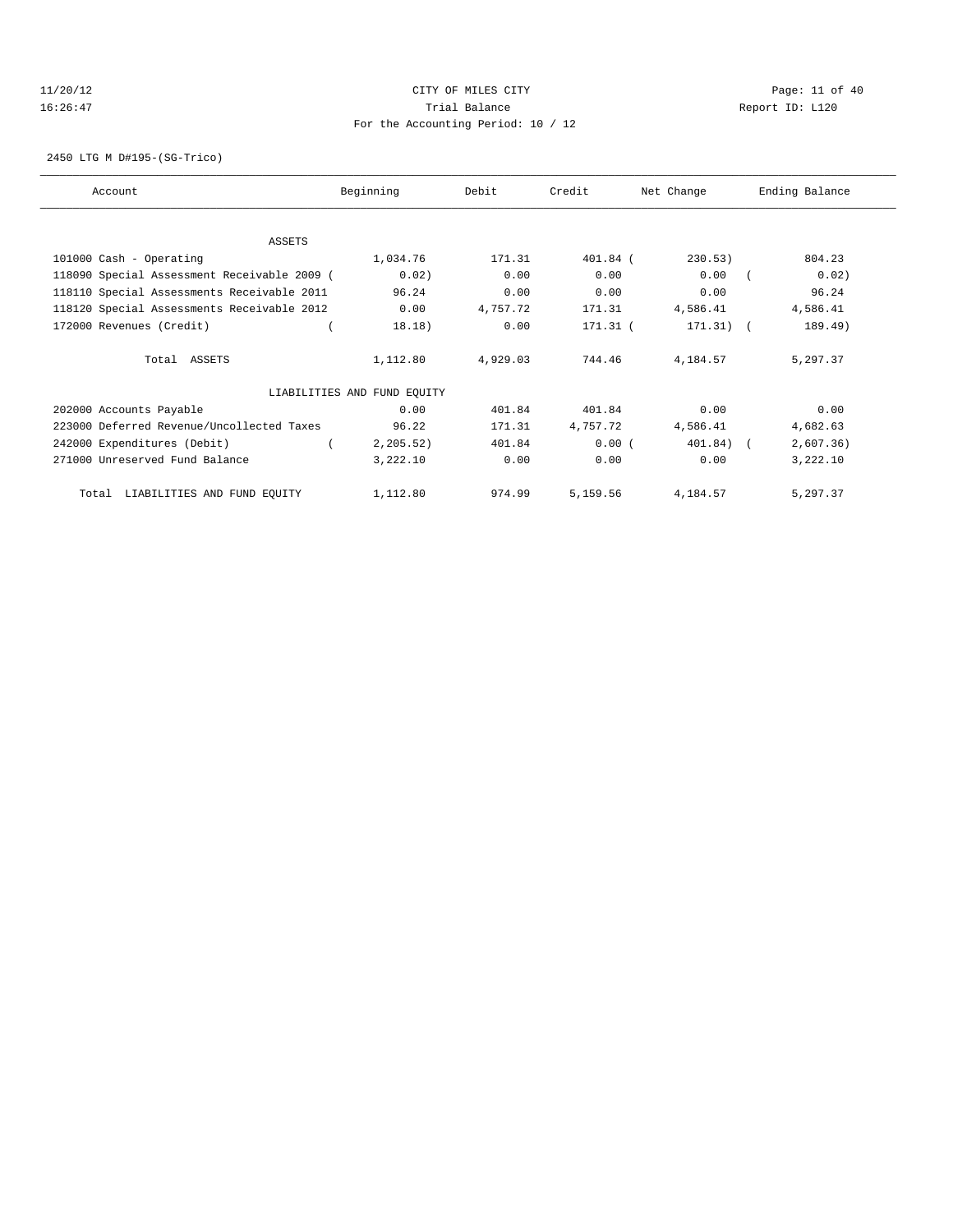#### 11/20/12 **Page: 12 of 40** CITY OF MILES CITY **Page: 12 of 40** 16:26:47 Trial Balance Report ID: L120 For the Accounting Period: 10 / 12

2470 LTG M D#202-(SG-MDU&NV)

| Account                                    | Beginning                   | Debit    | Credit     | Net Change | Ending Balance |
|--------------------------------------------|-----------------------------|----------|------------|------------|----------------|
|                                            |                             |          |            |            |                |
| ASSETS                                     |                             |          |            |            |                |
| 101000 Cash - Operating                    | 274.38                      | 290.24   | 572.59 (   | 282.35) (  | 7.97)          |
| 118100 Special Assessments Receivable 2010 | 51.99                       | 0.00     | $34.66$ (  | 34.66)     | 17.33          |
| 118110 Special Assessments Receivable 2011 | 234.05                      | 0.00     | $72.58$ (  | 72.58)     | 161.47         |
| 118120 Special Assessments Receivable 2012 | 0.00                        | 7,530.73 | 171.70     | 7,359.03   | 7,359.03       |
| 172000 Revenues (Credit)                   | 38.86)                      | 0.00     | $290.24$ ( | 290.24) (  | 329.10)        |
| Total ASSETS                               | 521.56                      | 7,820.97 | 1,141.77   | 6,679.20   | 7,200.76       |
|                                            | LIABILITIES AND FUND EQUITY |          |            |            |                |
| 202000 Accounts Payable                    | 0.00                        | 572.59   | 572.59     | 0.00       | 0.00           |
| 223000 Deferred Revenue/Uncollected Taxes  | 286.04                      | 278.94   | 7,530.73   | 7,251.79   | 7,537.83       |
| 242000 Expenditures (Debit)                | 2,674.56)                   | 572.59   | 0.00(      | $572.59$ ( | 3, 247.15)     |
| 271000 Unreserved Fund Balance             | 2,910.08                    | 0.00     | 0.00       | 0.00       | 2,910.08       |
| Total LIABILITIES AND FUND EQUITY          | 521.56                      | 1,424.12 | 8,103.32   | 6,679.20   | 7,200.76       |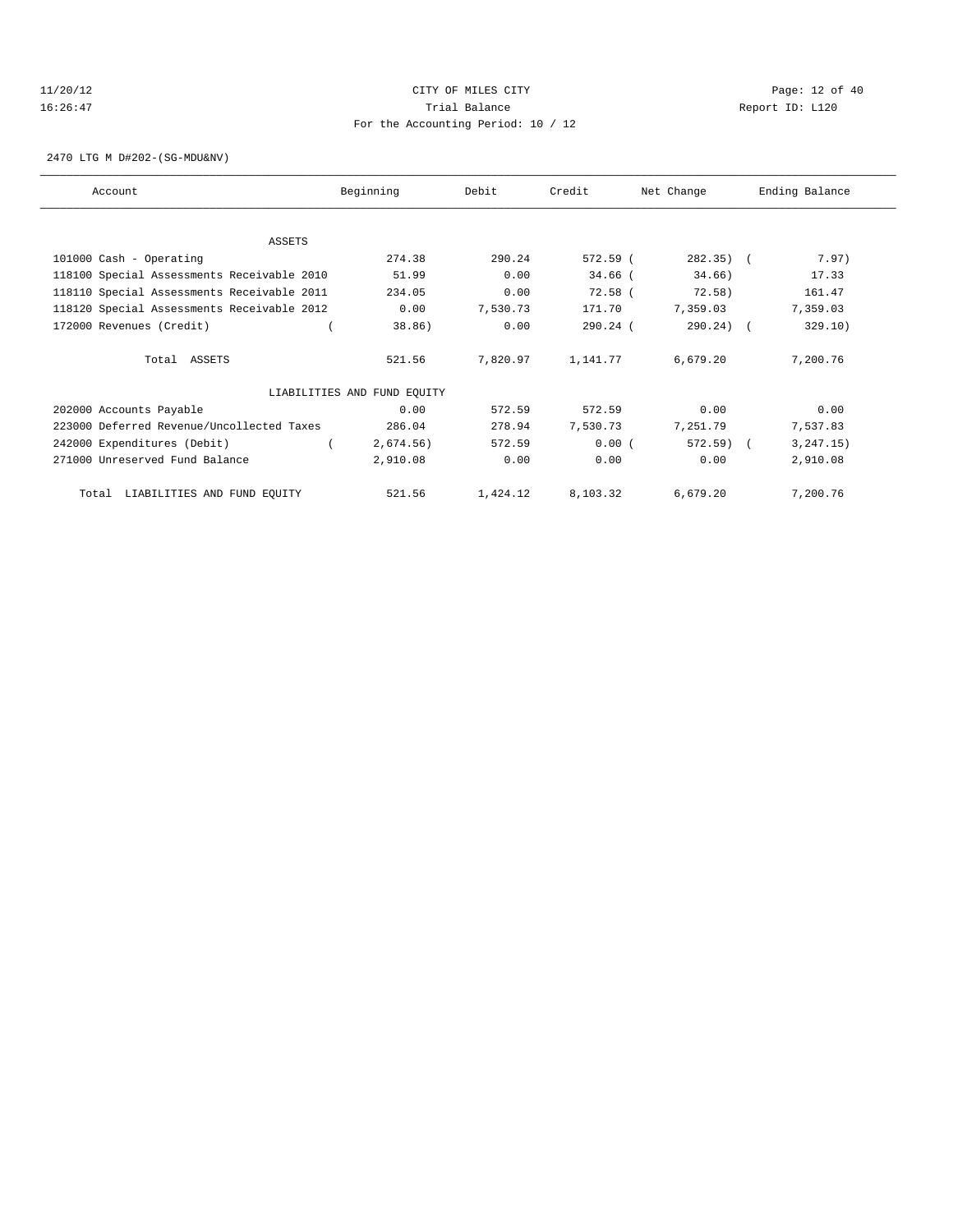#### 11/20/12 **Page: 13 of 40** CITY OF MILES CITY **CITY** Page: 13 of 40 16:26:47 Trial Balance Report ID: L120 For the Accounting Period: 10 / 12

2480 LTG M M#173-(Milestown Estates)

| Account                                    | Beginning                   | Debit    | Credit    | Net Change | Ending Balance |
|--------------------------------------------|-----------------------------|----------|-----------|------------|----------------|
|                                            |                             |          |           |            |                |
| ASSETS                                     |                             |          |           |            |                |
| 101000 Cash - Operating                    | 163.78                      | 90.15    | 58.70     | 31.45      | 195.23         |
| 118120 Special Assessments Receivable 2012 | 0.00                        | 1,569.99 | 90.15     | 1,479.84   | 1,479.84       |
| 172000 Revenues (Credit)                   | 9.66)                       | 0.00     | $90.15$ ( | $90.15)$ ( | 99.81)         |
| Total ASSETS                               | 154.12                      | 1,660.14 | 239.00    | 1,421.14   | 1,575.26       |
|                                            | LIABILITIES AND FUND EQUITY |          |           |            |                |
| 202000 Accounts Payable                    | 0.00                        | 58.70    | 58.70     | 0.00       | 0.00           |
| 223000 Deferred Revenue/Uncollected Taxes  | 0.00                        | 90.15    | 1,569.99  | 1,479.84   | 1,479.84       |
| 242000 Expenditures (Debit)                | 415.46)                     | 58.70    | 0.00(     | $58.70$ (  | 474.16)        |
| 271000 Unreserved Fund Balance             | 569.58                      | 0.00     | 0.00      | 0.00       | 569.58         |
| LIABILITIES AND FUND EQUITY<br>Total       | 154.12                      | 207.55   | 1,628.69  | 1,421.14   | 1,575.26       |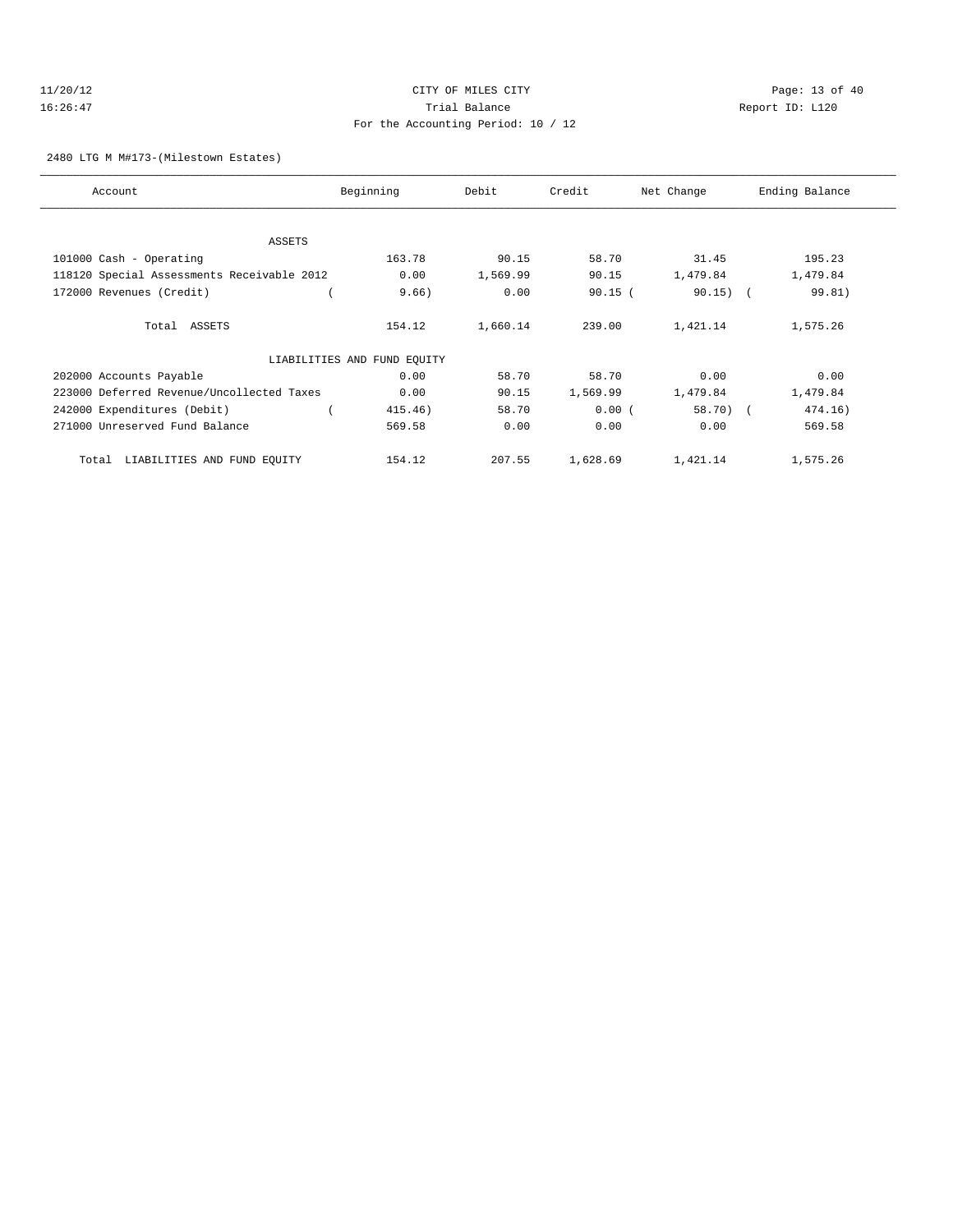#### 11/20/12 **CITY OF MILES CITY CITY PAGE:** 14 of 40 16:26:47 Trial Balance Report ID: L120 For the Accounting Period: 10 / 12

2510 STR MAINT DIST #204

| Account                                    | Beginning                   | Debit      | Credit                 | Net Change                | Ending Balance |
|--------------------------------------------|-----------------------------|------------|------------------------|---------------------------|----------------|
|                                            |                             |            |                        |                           |                |
| <b>ASSETS</b>                              |                             |            |                        |                           |                |
| 101000 Cash - Operating                    | 685,073.15                  | 25,511.38  | 37,380.01 (            | 11,868.63)                | 673, 204.52    |
| 118080 Special Assessments Receivable 2008 | 60.60                       | 0.00       | 0.00                   | 0.00                      | 60.60          |
| 118090 Special Assessment Receivable 2009  | 1,684.19                    | 0.00       | 0.00                   | 0.00                      | 1,684.19       |
| 118100 Special Assessments Receivable 2010 | 4,071.68                    | 0.00       | $251.02$ (             | 251.02)                   | 3,820.66       |
| 118110 Special Assessments Receivable 2011 | 18,022.47                   | 0.00       |                        | $1,837.51$ ( $1,837.51$ ) | 16,184.96      |
| 118120 Special Assessments Receivable 2012 | 0.00                        | 944,558.57 | 22,717.43              | 921,841.14                | 921,841.14     |
| 172000 Revenues (Credit)                   | 14,120.73)                  | 0.00       | 24,983.38 (            | 24,983.38) (              | 39,104.11)     |
| Total ASSETS                               | 694,791.36                  | 970,069.95 | 87, 169, 35            | 882,900.60                | 1,577,691.96   |
|                                            | LIABILITIES AND FUND EOUITY |            |                        |                           |                |
| 202000 Accounts Payable                    | 0.00                        |            | 15,568.77    15,568.77 | 0.00                      | 0.00           |
| 223000 Deferred Revenue/Uncollected Taxes  | 23,838.95                   | 24,805.96  | 944,558.57             | 919,752.61                | 943,591.56     |
| 242000 Expenditures (Debit)                | $\sqrt{2}$<br>113,256.88)   | 36,852.01  | 0.00(                  | 36,852.01) (              | 150, 108.89)   |
| 271000 Unreserved Fund Balance             | 784,209.29                  | 0.00       | 0.00                   | 0.00                      | 784,209.29     |
| Total LIABILITIES AND FUND EQUITY          | 694,791.36                  | 77,226.74  | 960,127.34             | 882,900.60                | 1,577,691.96   |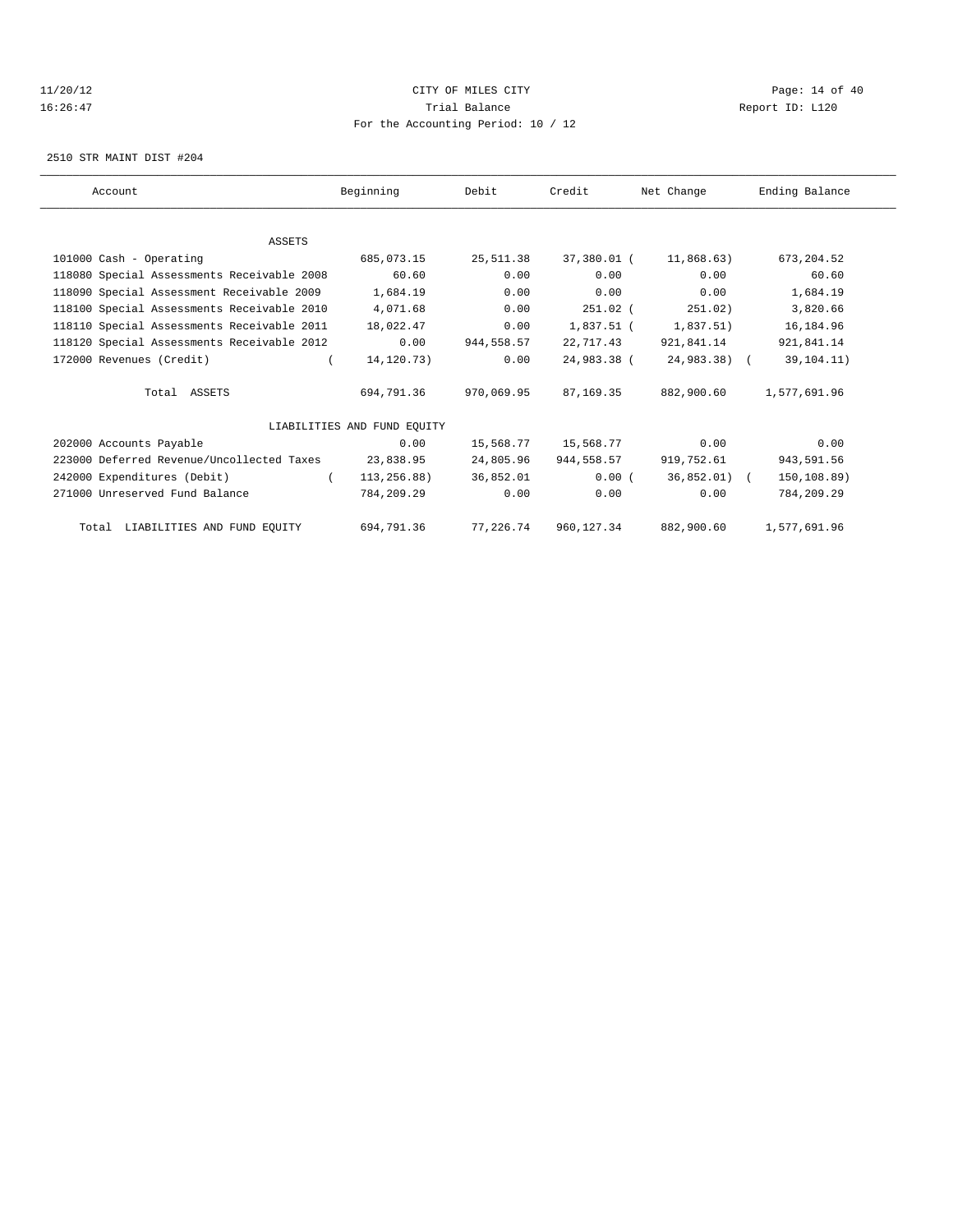#### 11/20/12 **CITY OF MILES CITY CITY CITY Page: 15 of 40** 16:26:47 Trial Balance Report ID: L120 For the Accounting Period: 10 / 12

2520 STR MAINT DIST #205

| Account                                    | Beginning                   | Debit      | Credit      | Net Change   | Ending Balance |
|--------------------------------------------|-----------------------------|------------|-------------|--------------|----------------|
|                                            |                             |            |             |              |                |
|                                            |                             |            |             |              |                |
| <b>ASSETS</b>                              |                             |            |             |              |                |
| 101000 Cash - Operating                    | 83,288.85                   | 10,801.31  | 8,201.34    | 2,599.97     | 85,888.82      |
| 118080 Special Assessments Receivable 2008 | 309.91                      | 0.00       | 157.94 (    | 157.94)      | 151.97         |
| 118090 Special Assessment Receivable 2009  | 840.50                      | 0.00       | 0.00        | 0.00         | 840.50         |
| 118100 Special Assessments Receivable 2010 | 1,865.80                    | 0.00       | 0.00        | 0.00         | 1,865.80       |
| 118110 Special Assessments Receivable 2011 | 7,887.03                    | 0.00       | 299.17 (    | 299.17)      | 7,587.86       |
| 118120 Special Assessments Receivable 2012 | 0.00                        | 312,914.75 | 10,130.12   | 302,784.63   | 302,784.63     |
| 172000 Revenues (Credit)                   | 7,557.05)                   | 0.00       | 10,669.31 ( | 10,669.31) ( | 18,226.36)     |
| Total ASSETS                               | 86,635.04                   | 323,716.06 | 29,457.88   | 294, 258, 18 | 380,893.22     |
|                                            |                             |            |             |              |                |
|                                            | LIABILITIES AND FUND EOUITY |            |             |              |                |
| 202000 Accounts Payable                    | 0.00                        | 1,927.40   | 1,927.40    | 0.00         | 0.00           |
| 223000 Deferred Revenue/Uncollected Taxes  | 10,903.24                   | 10,587.23  | 312,914.75  | 302,327.52   | 313,230.76     |
| 242000 Expenditures (Debit)                | 37,849,40)                  | 8,069.34   | 0.00(       | $8.069.34$ ( | 45, 918. 74)   |
| 271000 Unreserved Fund Balance             | 113,581.20                  | 0.00       | 0.00        | 0.00         | 113,581.20     |
| Total LIABILITIES AND FUND EQUITY          | 86,635.04                   | 20,583.97  | 314,842.15  | 294, 258.18  | 380,893.22     |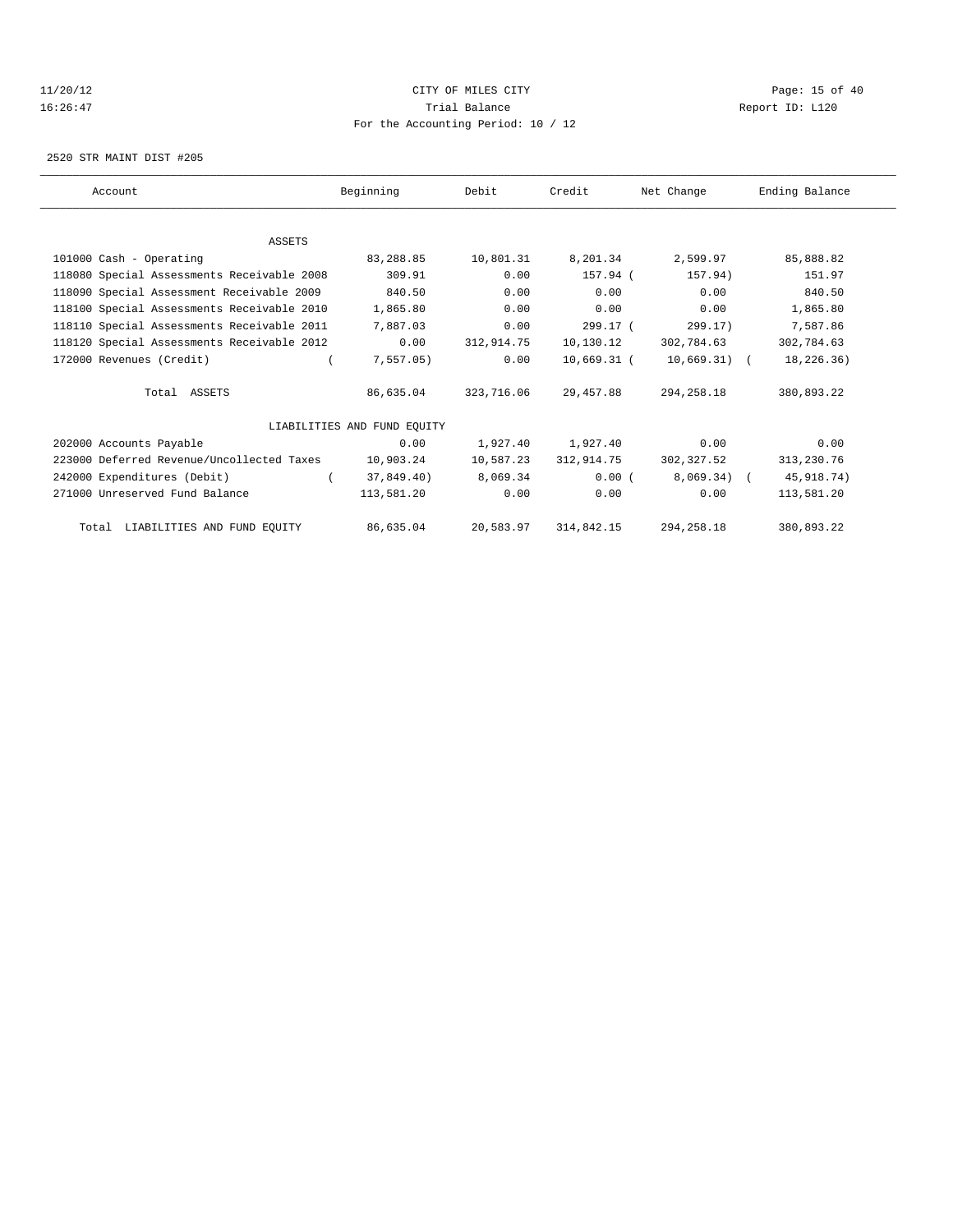# 16:26:47 Trial Balance Report ID: L120 For the Accounting Period: 10 / 12

# 2540 STR MAINT DIST#207-(MILESTOWN ESTATES)

| Account                                    | Beginning                   | Debit    | Credit     | Net Change   | Ending Balance |
|--------------------------------------------|-----------------------------|----------|------------|--------------|----------------|
|                                            |                             |          |            |              |                |
| ASSETS                                     |                             |          |            |              |                |
| 101000 Cash - Operating                    | 853.65                      | 250.55   | $274.29$ ( | 23.74)       | 829.91         |
| 118120 Special Assessments Receivable 2012 | 0.00                        | 4,363.92 | 250.55     | 4, 113.37    | 4, 113.37      |
| 172000 Revenues (Credit)                   | 324.58)                     | 0.00     | $250.55$ ( | $250.55$ ) ( | 575.13)        |
|                                            |                             |          |            |              |                |
| Total ASSETS                               | 529.07                      | 4,614.47 | 775.39     | 3,839.08     | 4,368.15       |
|                                            | LIABILITIES AND FUND EQUITY |          |            |              |                |
| 223000 Deferred Revenue/Uncollected Taxes  | 0.00                        | 250.55   | 4,363.92   | 4, 113.37    | 4, 113.37      |
| 242000 Expenditures (Debit)                | 859.76)                     | 274.29   | 0.00(      | $274.29$ (   | 1,134.05)      |
| 271000 Unreserved Fund Balance             | 1,388.83                    | 0.00     | 0.00       | 0.00         | 1,388.83       |
| LIABILITIES AND FUND EQUITY<br>Total       | 529.07                      | 524.84   | 4,363.92   | 3,839.08     | 4,368.15       |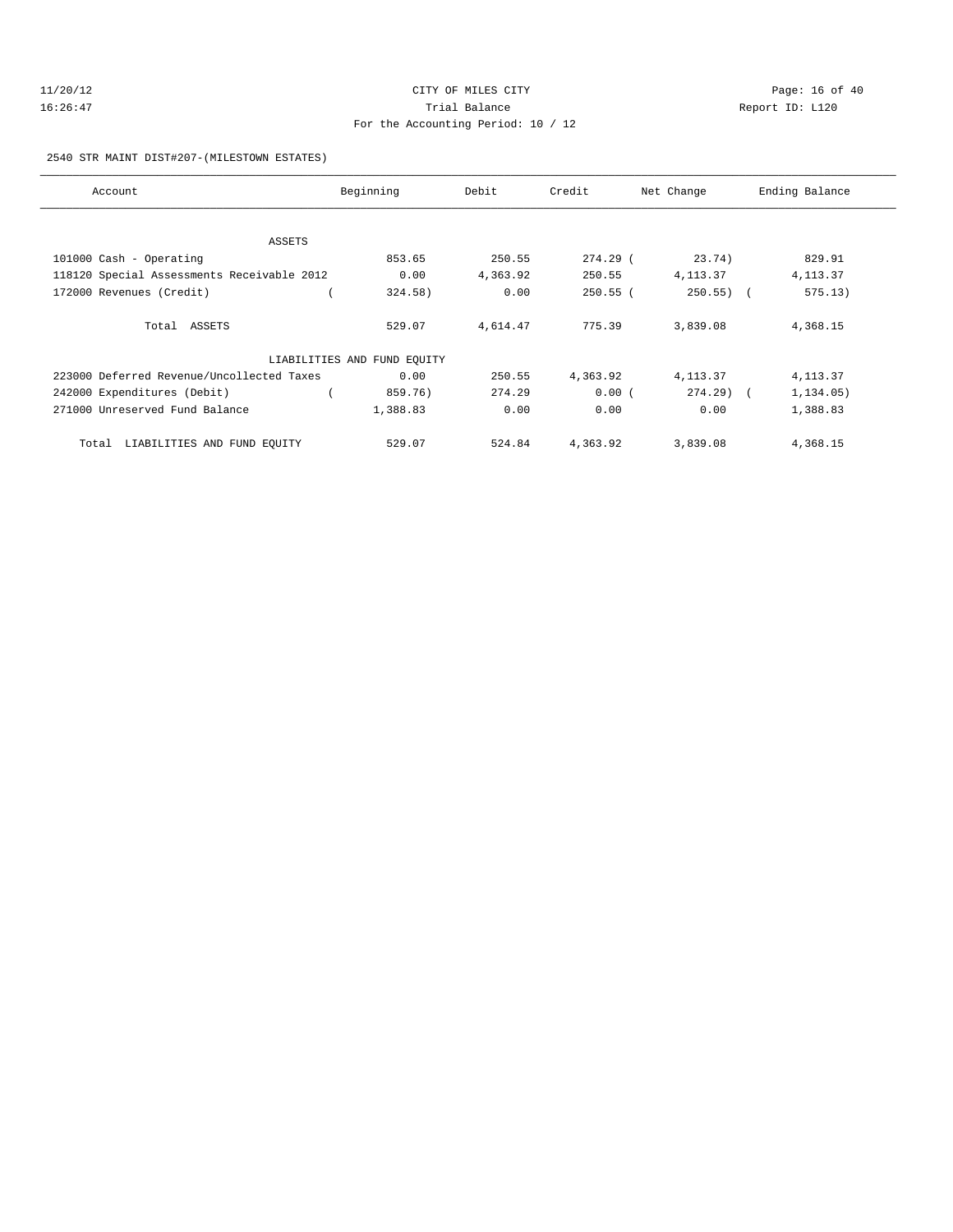# 11/20/12 **Page: 17 of 40** CITY OF MILES CITY **Page: 17 of 40** 16:26:47 Trial Balance Report ID: L120 For the Accounting Period: 10 / 12

#### 2701 Fire Grants

| Account                              | Beginning |                             | Debit    | Credit     | Net Change     | Ending Balance |
|--------------------------------------|-----------|-----------------------------|----------|------------|----------------|----------------|
|                                      |           |                             |          |            |                |                |
|                                      | ASSETS    |                             |          |            |                |                |
| 101000 Cash - Operating              |           | 12,904.07                   | 0.00     | 1,149.98 ( | 1,149.98)      | 11,754.09      |
| Total ASSETS                         |           | 12,904.07                   | 0.00     | 1,149.98 ( | 1,149.98)      | 11,754.09      |
|                                      |           | LIABILITIES AND FUND EQUITY |          |            |                |                |
| 202000 Accounts Payable              |           | 0.00                        | 1,149.98 | 1,149.98   | 0.00           | 0.00           |
| 242000 Expenditures (Debit)          |           | 425.00                      | 1,149.98 | 0.00(      | $1,149.98$ ) ( | 1,574.98)      |
| 271000 Unreserved Fund Balance       |           | 13,329.07                   | 0.00     | 0.00       | 0.00           | 13,329.07      |
| LIABILITIES AND FUND EQUITY<br>Total |           | 12,904.07                   | 2,299.96 | 1,149.98 ( | 1,149.98)      | 11,754.09      |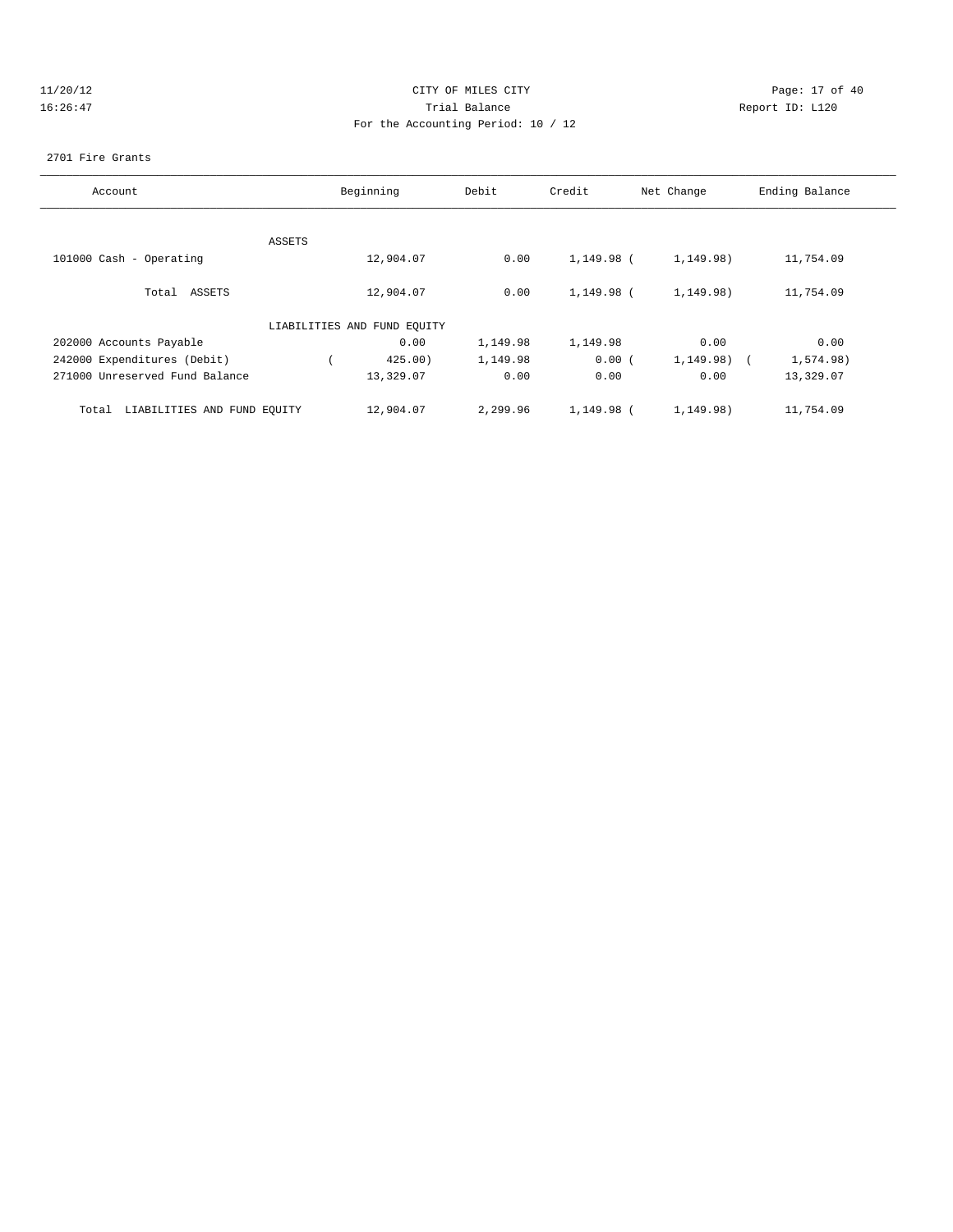# 11/20/12 **Page: 18 of 40** CITY OF MILES CITY **Page: 18 of 40** 16:26:47 Trial Balance Report ID: L120 For the Accounting Period: 10 / 12

#### 2820 GAS TAX

| Account                              | Beginning                   | Debit     | Credit      | Net Change       | Ending Balance |  |
|--------------------------------------|-----------------------------|-----------|-------------|------------------|----------------|--|
|                                      |                             |           |             |                  |                |  |
| ASSETS                               |                             |           |             |                  |                |  |
| 101000 Cash - Operating              | 43,900.12                   | 15,105.45 | 472.08      | 14,633.37        | 58,533.49      |  |
| 172000 Revenues (Credit)             | 45, 316.36)                 | 0.00      | 15,105.45 ( | $15, 105, 45)$ ( | 60, 421.81)    |  |
| Total ASSETS                         | 1,416,24)                   | 15,105.45 | 15,577.53 ( | $472.08$ (       | 1,888.32)      |  |
|                                      | LIABILITIES AND FUND EQUITY |           |             |                  |                |  |
| 242000 Expenditures (Debit)          | 1,416.24)                   | 472.08    | 0.00(       | 472.08)          | 1,888.32)      |  |
| LIABILITIES AND FUND EQUITY<br>Total | 1,416.24)                   | 472.08    | 0.00(       | 472.08)          | 1,888.32)      |  |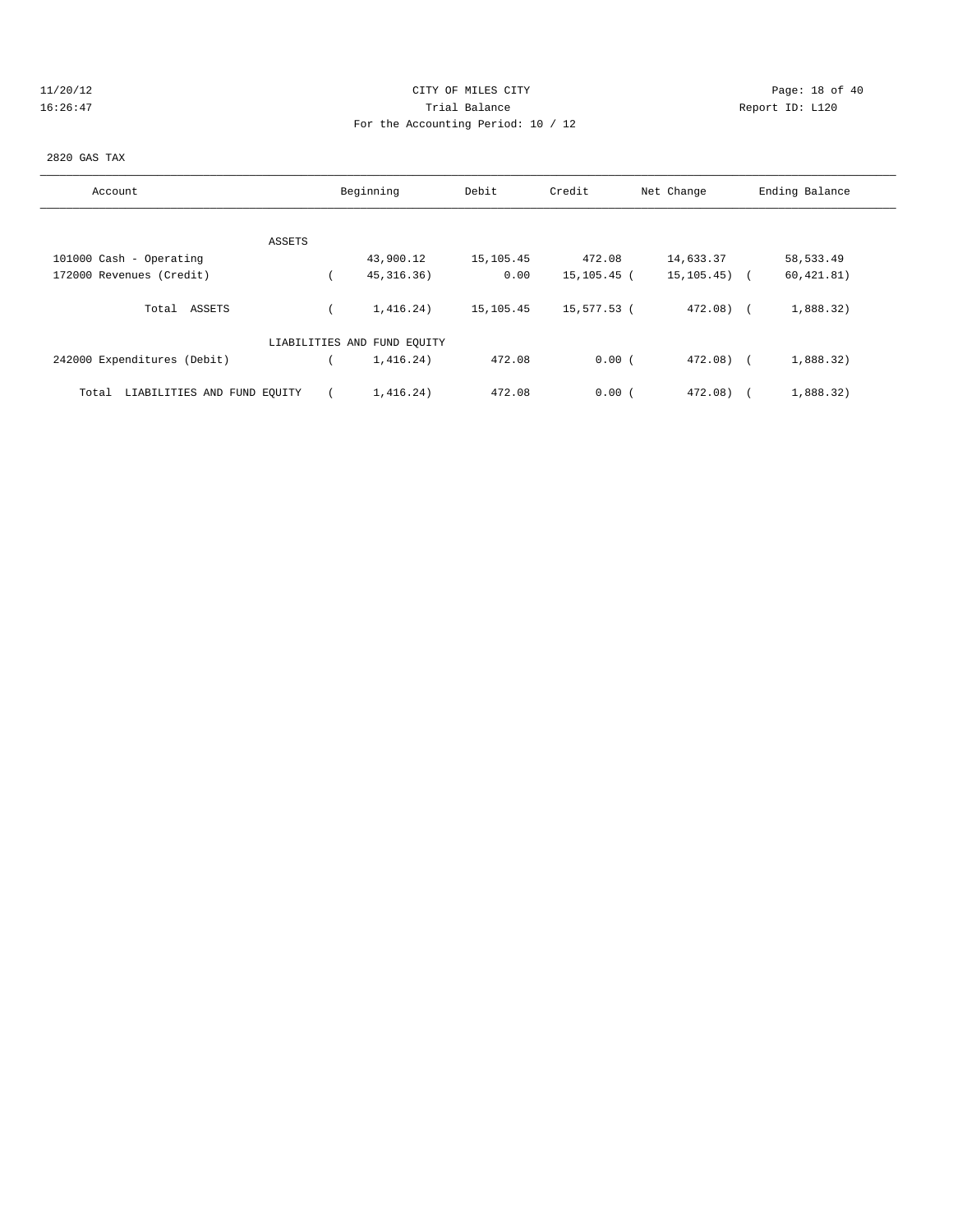# 11/20/12 **Page: 19 of 40** CITY OF MILES CITY **CITY Page: 19 of 40** 16:26:47 Trial Balance Report ID: L120 For the Accounting Period: 10 / 12

#### 2850 911 EMERGENCY

| Account                              | Beginning     |                             | Debit     | Credit      | Net Change   | Ending Balance |
|--------------------------------------|---------------|-----------------------------|-----------|-------------|--------------|----------------|
|                                      |               |                             |           |             |              |                |
|                                      | <b>ASSETS</b> |                             |           |             |              |                |
| 101000 Cash - Operating              |               | 15,825.51                   | 51,957.37 | 7,647.12    | 44, 310.25   | 60,135.76      |
| 172000 Revenues (Credit)             |               | 38.34)                      | 0.00      | 51,957.37 ( | 51,957.37) ( | 51,995.71)     |
| Total ASSETS                         |               | 15,787.17                   | 51,957.37 | 59,604.49 ( | 7,647.12)    | 8,140.05       |
|                                      |               | LIABILITIES AND FUND EQUITY |           |             |              |                |
| 202000 Accounts Payable              |               | 0.00                        | 7,647.12  | 7,647.12    | 0.00         | 0.00           |
| 242000 Expenditures (Debit)          |               | 56, 353.60)                 | 7,647.12  | 0.00(       | 7,647.12)    | 64,000.72)     |
| 271000 Unreserved Fund Balance       |               | 72,140.77                   | 0.00      | 0.00        | 0.00         | 72,140.77      |
| LIABILITIES AND FUND EQUITY<br>Total |               | 15,787.17                   | 15,294.24 | 7,647.12 (  | 7,647.12)    | 8,140.05       |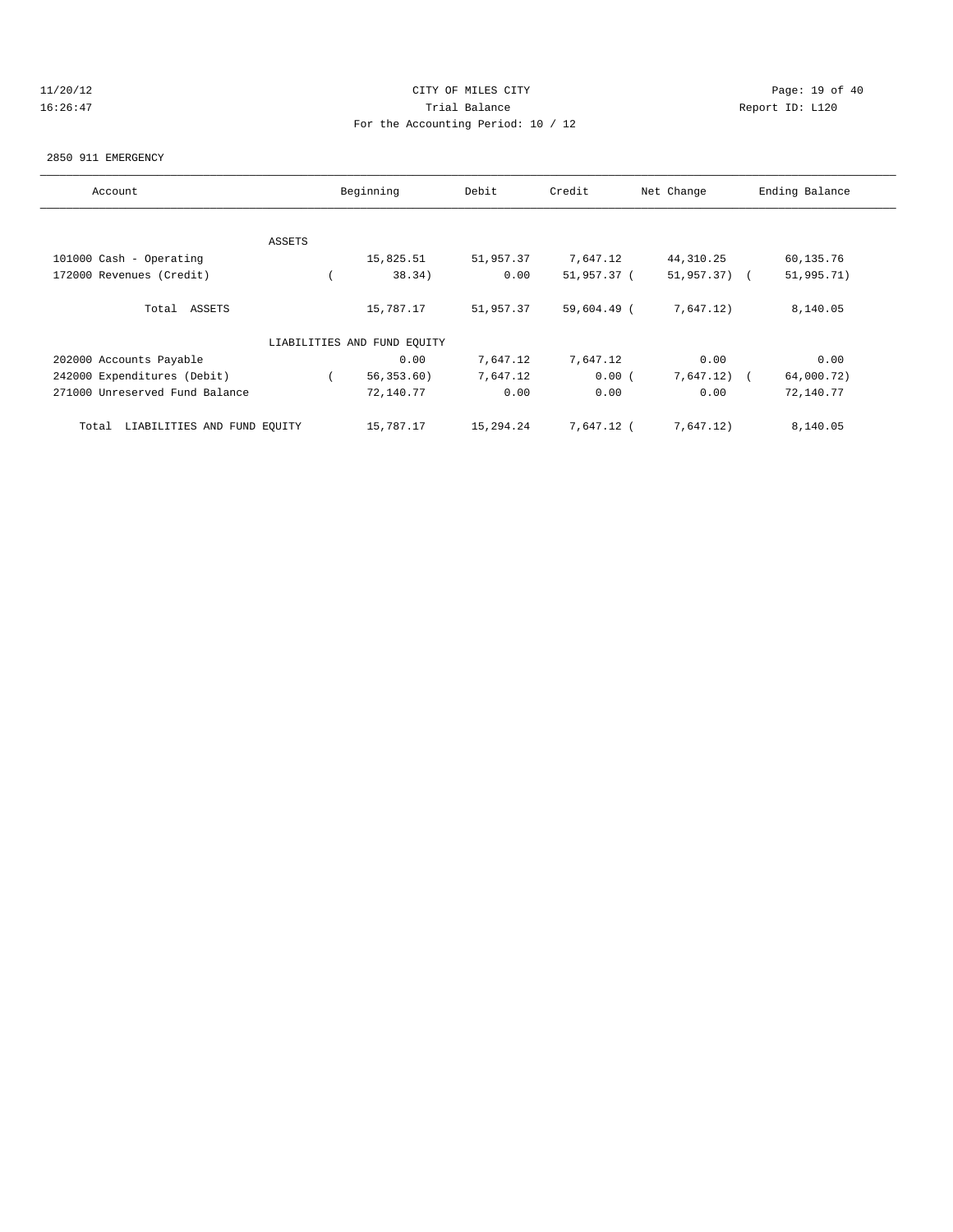#### 11/20/12 **Page: 20 of 40** CITY OF MILES CITY **Page: 20 of 40** 16:26:47 Trial Balance Report ID: L120 For the Accounting Period: 10 / 12

#### 2880 LIBRARY GRANTS

| Account                                |        | Beginning                   | Debit    | Credit       | Net Change    | Ending Balance |
|----------------------------------------|--------|-----------------------------|----------|--------------|---------------|----------------|
|                                        |        |                             |          |              |               |                |
|                                        | ASSETS |                             |          |              |               |                |
| 101000 Cash - Operating                |        | 0.00                        | 0.00     | $201.00$ (   | $201.00)$ (   | 201.00)        |
| 101003 Cash - per capita               |        | 0.00                        | 1,402.71 | 0.00         | 1,402.71      | 1,402.71       |
| $101020$ Cash - Op/ILL                 |        | 315.42)                     | 3,000.00 | 0.00         | 3,000.00      | 2,684.58       |
| 101030 Cash - Sagebrush Fed/Base Grant |        | 1,050.47                    | 5,417.30 | 1,637.97     | 3,779.33      | 4,829.80       |
| 101033 Library - Humanities Grant      |        | 2,374.01                    | 0.00     | 1,057.24 (   | 1,057.24)     | 1,316.77       |
| 172000 Revenues (Credit)               |        | 0.00                        | 0.00     | $9,820.01$ ( | $9,820.01)$ ( | 9,820.01)      |
| Total ASSETS                           |        | 3,109.06                    | 9,820.01 | 12,716.22 (  | 2,896.21)     | 212.85         |
|                                        |        | LIABILITIES AND FUND EQUITY |          |              |               |                |
| 202000 Accounts Payable                |        | 0.00                        | 2,896.21 | 2,896.21     | 0.00          | 0.00           |
| 242000 Expenditures (Debit)            |        | 574.30)                     | 2,896.21 | 0.00(        | $2,896,21$ (  | 3,470.51)      |
| 271000 Unreserved Fund Balance         |        | 3,683.36                    | 0.00     | 0.00         | 0.00          | 3,683.36       |
| LIABILITIES AND FUND EQUITY<br>Total   |        | 3,109.06                    | 5,792.42 | $2,896.21$ ( | 2,896.21)     | 212.85         |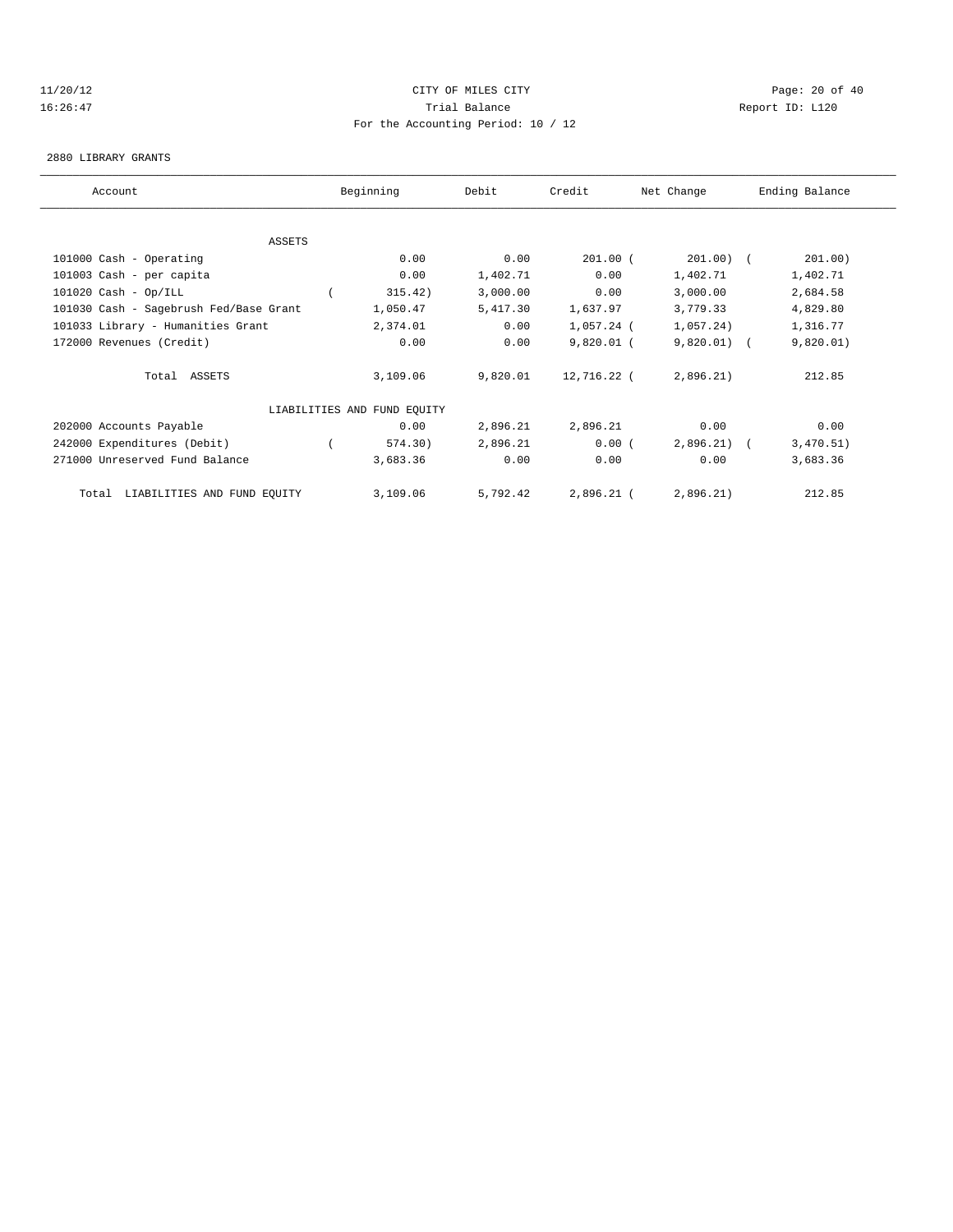# 11/20/12 **Page: 21 of 40** CITY OF MILES CITY **Page: 21 of 40** 16:26:47 Trial Balance Report ID: L120 For the Accounting Period: 10 / 12

2935 Historic Preservation

| Account                              |                             | Beginning | Debit  | Credit     | Net Change | Ending Balance |
|--------------------------------------|-----------------------------|-----------|--------|------------|------------|----------------|
|                                      |                             |           |        |            |            |                |
|                                      | ASSETS                      |           |        |            |            |                |
| 101000 Cash - Operating              |                             | 1,725.25  | 0.00   | 802.68 (   | 802.68)    | 922.57         |
| Total ASSETS                         |                             | 1,725.25  | 0.00   | $802.68$ ( | 802.68)    | 922.57         |
|                                      | LIABILITIES AND FUND EQUITY |           |        |            |            |                |
| 242000 Expenditures (Debit)          |                             | 1,768.31) | 802.68 | 0.00(      | 802.68) (  | 2,570.99       |
| 271000 Unreserved Fund Balance       |                             | 3,493.56  | 0.00   | 0.00       | 0.00       | 3,493.56       |
| LIABILITIES AND FUND EOUITY<br>Total |                             | 1,725.25  | 802.68 | 0.00(      | 802.68)    | 922.57         |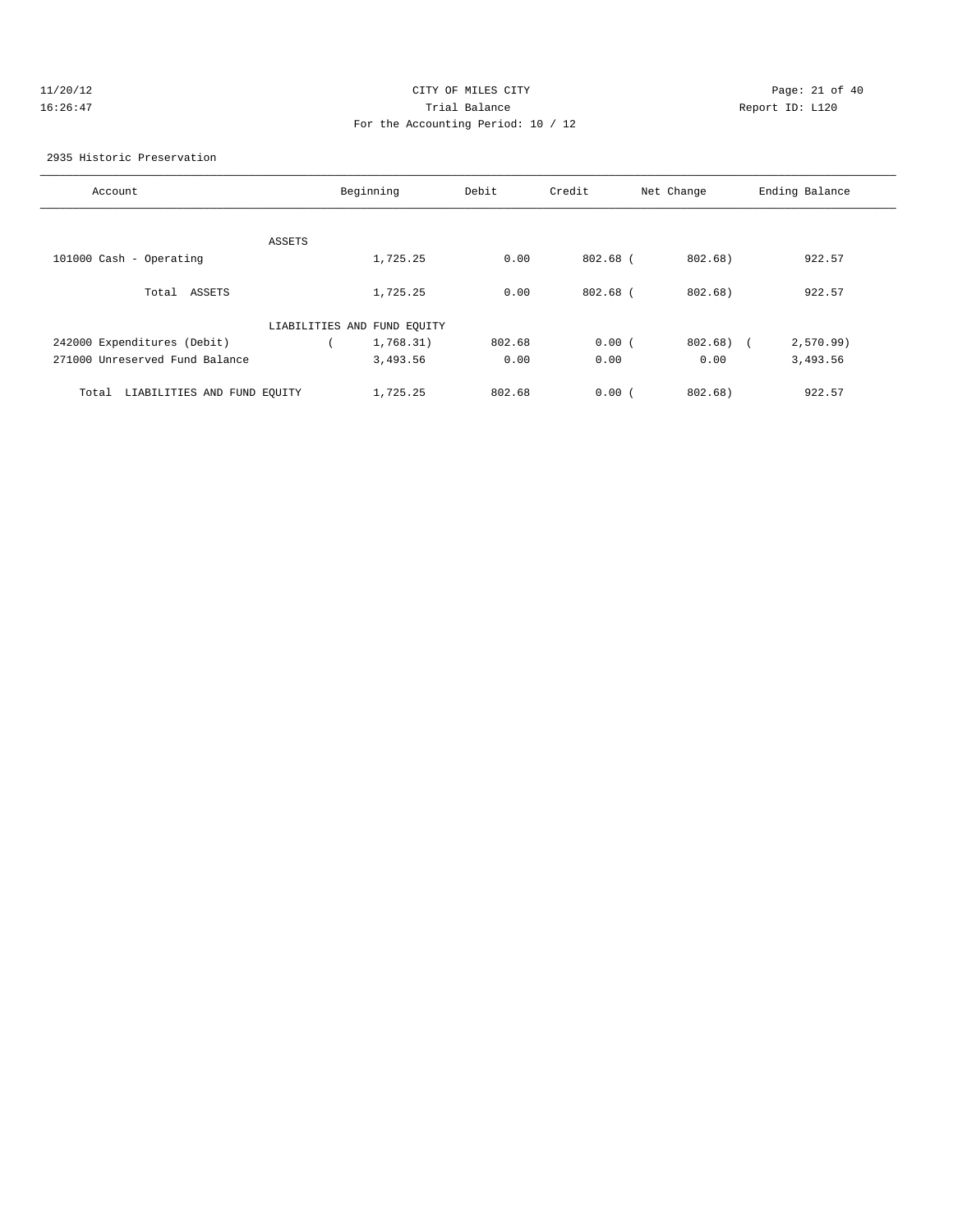| 11/20/12 | CITY OF MILES CITY                 | Page: $22$ of $40$ |
|----------|------------------------------------|--------------------|
| 16:26:47 | Trial Balance                      | Report ID: L120    |
|          | For the Accounting Period: 10 / 12 |                    |

2985 RETIRED SENIOR VOLUNTEER PROG (RSVP)

| Account                                |  | Beginning                   | Debit     | Credit      | Net Change   | Ending Balance |  |
|----------------------------------------|--|-----------------------------|-----------|-------------|--------------|----------------|--|
|                                        |  |                             |           |             |              |                |  |
| ASSETS                                 |  |                             |           |             |              |                |  |
| 101000 Cash - Operating                |  | 228.88)                     | 14,733.29 | 4,618.65    | 10,114.64    | 9,885.76       |  |
| 101004 RSVP Non-Federal Cash Operating |  | 8,107.84                    | 314.50    | $315.27$ (  | 0.77)        | 8,107.07       |  |
| 103100 Petty Cash-                     |  | 200.00                      | 0.00      | 0.00        | 0.00         | 200.00         |  |
| 172000 Revenues (Credit)               |  | 19,574.76)                  | 0.00      | 14,871.50 ( | 14,871.50) ( | 34, 446. 26)   |  |
| Total ASSETS                           |  | 11,495.80)                  | 15,047.79 | 19,805.42 ( | $4,757.63$ ( | 16, 253.43)    |  |
|                                        |  | LIABILITIES AND FUND EQUITY |           |             |              |                |  |
| 202000 Accounts Payable                |  | 0.00                        | 245.77    | 245.77      | 0.00         | 0.00           |  |
| 242000 Expenditures (Debit)            |  | 18,460.98)                  | 4,757.63  | 0.00(       | $4,757.63$ ( | 23, 218.61)    |  |
| 271000 Unreserved Fund Balance         |  | 6,965.18                    | 0.00      | 0.00        | 0.00         | 6,965.18       |  |
| LIABILITIES AND FUND EQUITY<br>Total   |  | 11,495.80)                  | 5,003.40  | 245.77 (    | 4,757.63)    | 16, 253.43)    |  |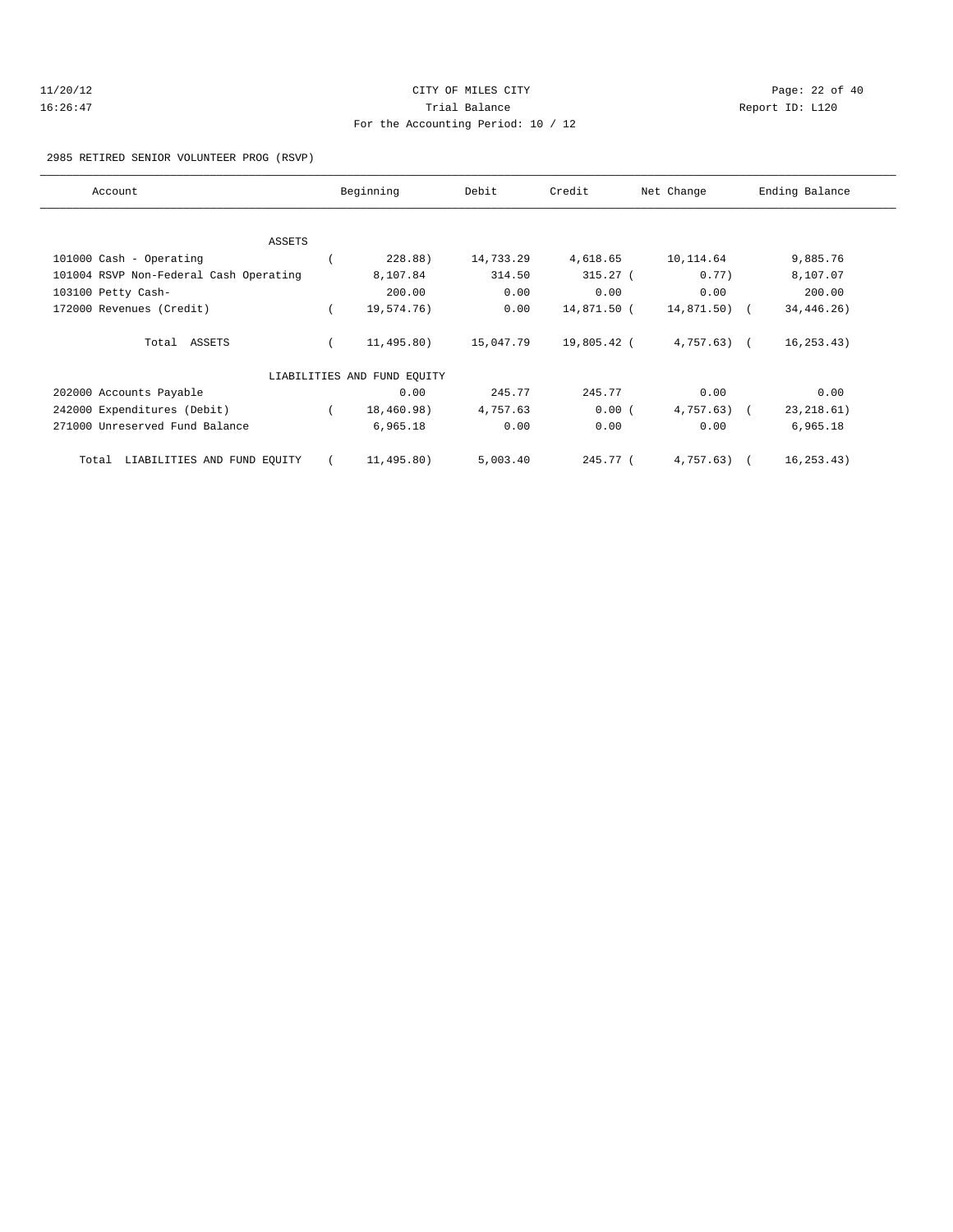# 11/20/12 Page: 23 of 40 16:26:47 Trial Balance Report ID: L120 For the Accounting Period: 10 / 12

#### 3300 Judgement & Losses-Power Settlement

| Account                                     | Beginning                   | Debit | Credit   | Net Change   | Ending Balance |
|---------------------------------------------|-----------------------------|-------|----------|--------------|----------------|
|                                             |                             |       |          |              |                |
| <b>ASSETS</b>                               |                             |       |          |              |                |
| 101000 Cash - Operating                     | 223.19                      | 1.41  | 0.00     | 1.41         | 221.78)        |
| 113207 Taxes Receivable - Real 2007         | 79.06                       | 0.00  | 0.00     | 0.00         | 79.06          |
| 113208 taxes Receivable - Real 2008         | 1.98                        | 0.00  | $1.02$ ( | 1.02)        | 0.96           |
| 115207 Taxes Receivable - Personal 2007     | 1.31)                       | 0.00  | 0.00     | 0.00         | 1.31)          |
| 115208 Taxes Receivable - Personal 2008     | 0.52                        | 0.00  | 0.00     | 0.00         | 0.52           |
| 115209 Taxes Receivable Personal 2009       | 0.01)                       | 0.00  | 0.00     | 0.00         | 0.01)          |
| 172000 Revenues (Credit)                    | 14.64)                      | 0.00  | $1.41$ ( | 1.41)        | 16.05)         |
| Total ASSETS                                | $157.59$ )                  | 1.41  | $2.43$ ( | $1.02$ ) $($ | 158.61)        |
|                                             | LIABILITIES AND FUND EOUITY |       |          |              |                |
| 223100 Deferred Revenue - Real Prop Taxes   | 81.04                       | 1.02  | 0.00(    | 1.02)        | 80.02          |
| 223200 Deferred Revenue - Pers Prop Taxes ( | 0.80)                       | 0.00  | 0.00     | 0.00         | 0.80)          |
| 271000 Unreserved Fund Balance              | 237.83                      | 0.00  | 0.00     | 0.00         | 237.83         |
| LIABILITIES AND FUND EQUITY<br>Total        | 157.59)                     | 1.02  | 0.00(    | 1.02)        | 158.61)        |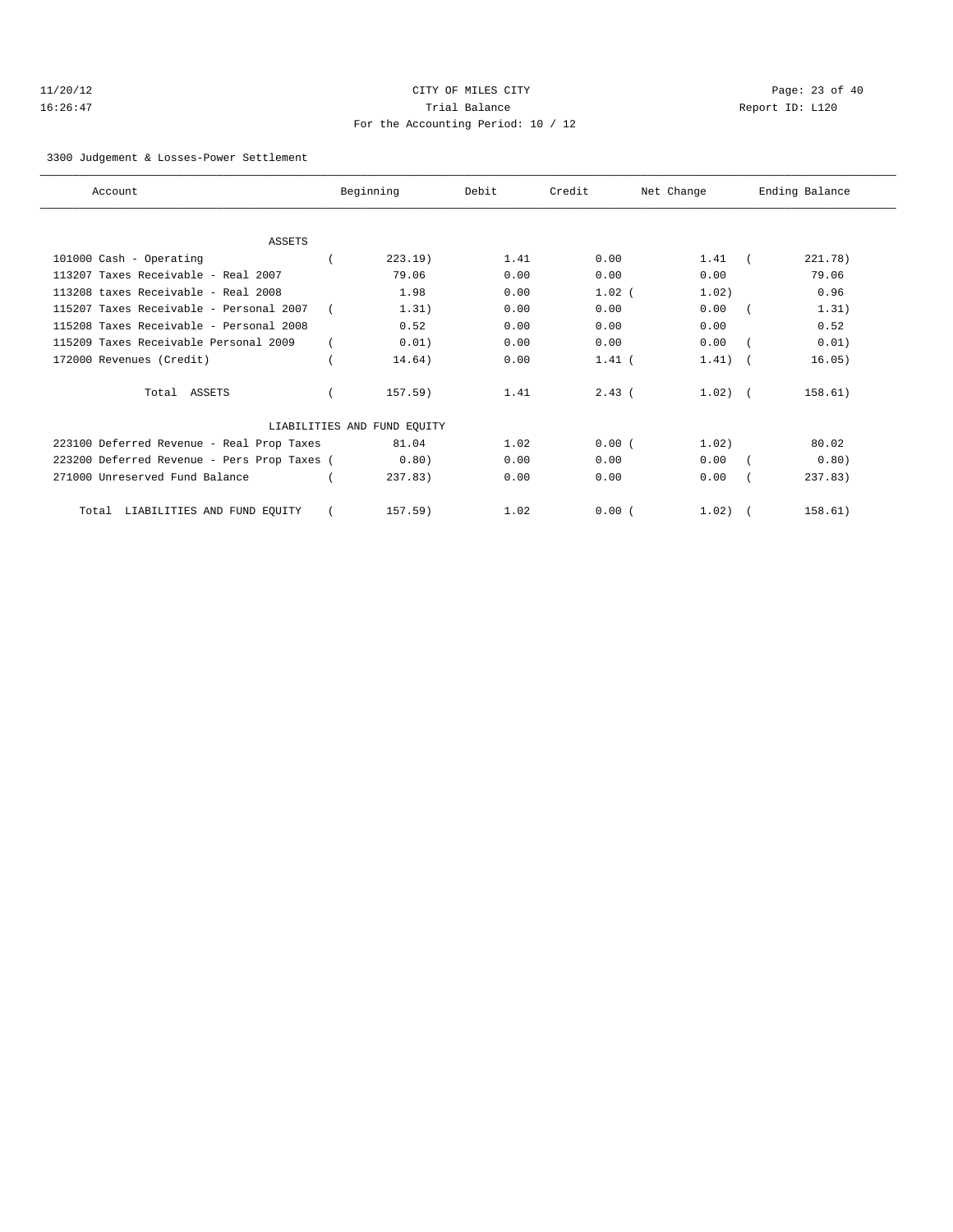# 4000 General Fund Capitol Improvement Fund

| Account                              | Beginning                   | Debit | Credit | Net Change | Ending Balance |
|--------------------------------------|-----------------------------|-------|--------|------------|----------------|
| ASSETS                               |                             |       |        |            |                |
| 101000 Cash - Operating              | 250, 112.98                 | 0.00  | 0.00   | 0.00       | 250, 112.98    |
| 172000 Revenues (Credit)             | 112.98)                     | 0.00  | 0.00   | 0.00       | 112.98)        |
| ASSETS<br>Total                      | 250,000.00                  | 0.00  | 0.00   | 0.00       | 250,000.00     |
|                                      | LIABILITIES AND FUND EQUITY |       |        |            |                |
| 271000 Unreserved Fund Balance       | 250,000.00                  | 0.00  | 0.00   | 0.00       | 250,000.00     |
| LIABILITIES AND FUND EQUITY<br>Total | 250,000.00                  | 0.00  | 0.00   | 0.00       | 250,000.00     |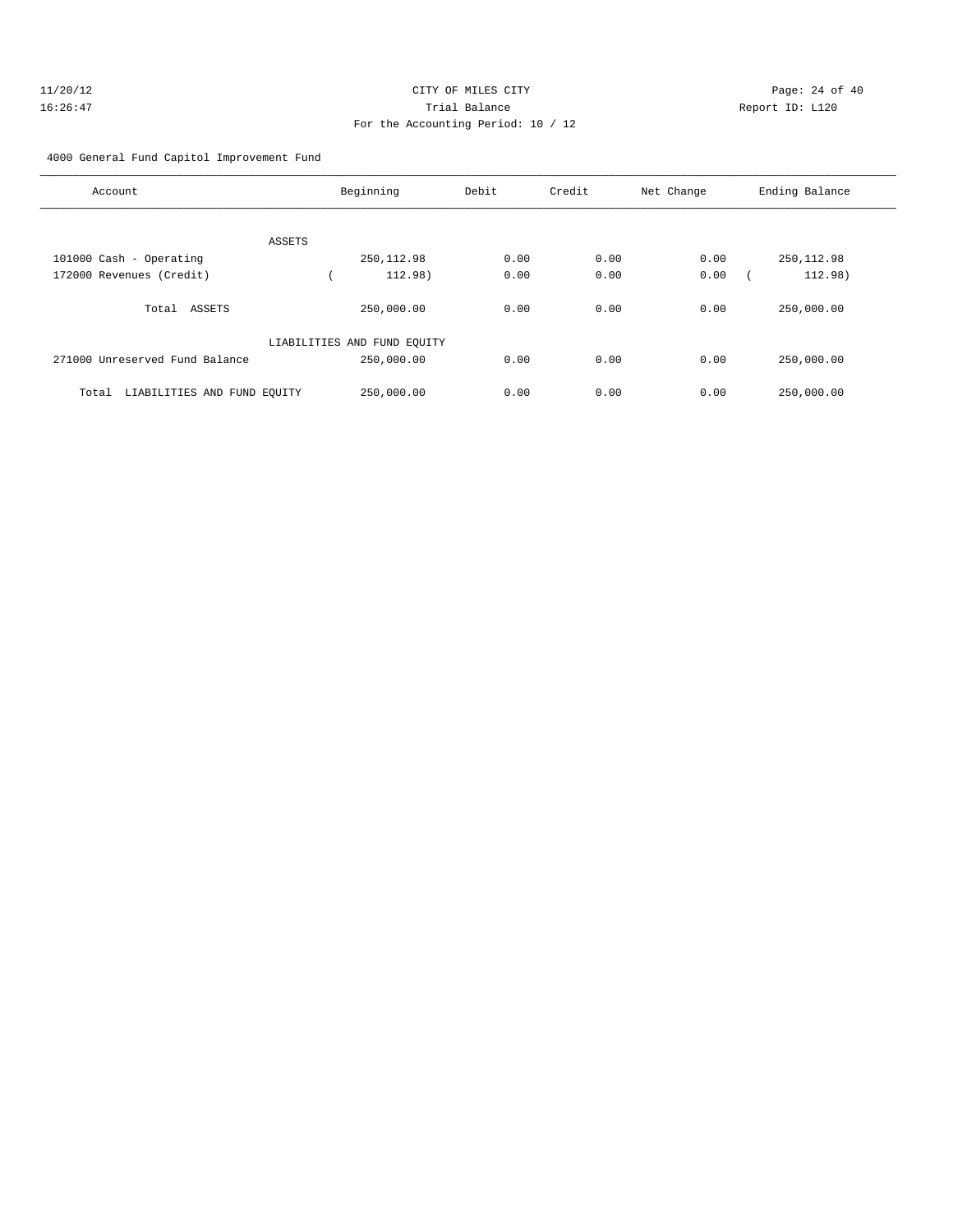# 11/20/12 **Page: 25 of 40** CITY OF MILES CITY **Page: 25 of 40** 16:26:47 Trial Balance Report ID: L120 For the Accounting Period: 10 / 12

4060 CAPITAL IMPROV-PUBLIC WORKS

| Account                              | Beginning                   | Debit    | Credit       | Net Change | Ending Balance |
|--------------------------------------|-----------------------------|----------|--------------|------------|----------------|
|                                      |                             |          |              |            |                |
| ASSETS                               |                             |          |              |            |                |
| 101000 Cash - Operating              | 77,558.88                   | 3,049.75 | 0.00         | 3,049.75   | 80,608.63      |
| 172000 Revenues (Credit)             | 1,993.96)                   | 0.00     | $3,049.75$ ( | 3,049.75)  | 5,043.71)      |
| Total ASSETS                         | 75,564.92                   | 3,049.75 | 3,049.75     | 0.00       | 75,564.92      |
|                                      | LIABILITIES AND FUND EQUITY |          |              |            |                |
| 271000 Unreserved Fund Balance       | 75,564.92                   | 0.00     | 0.00         | 0.00       | 75,564.92      |
| LIABILITIES AND FUND EQUITY<br>Total | 75,564.92                   | 0.00     | 0.00         | 0.00       | 75,564.92      |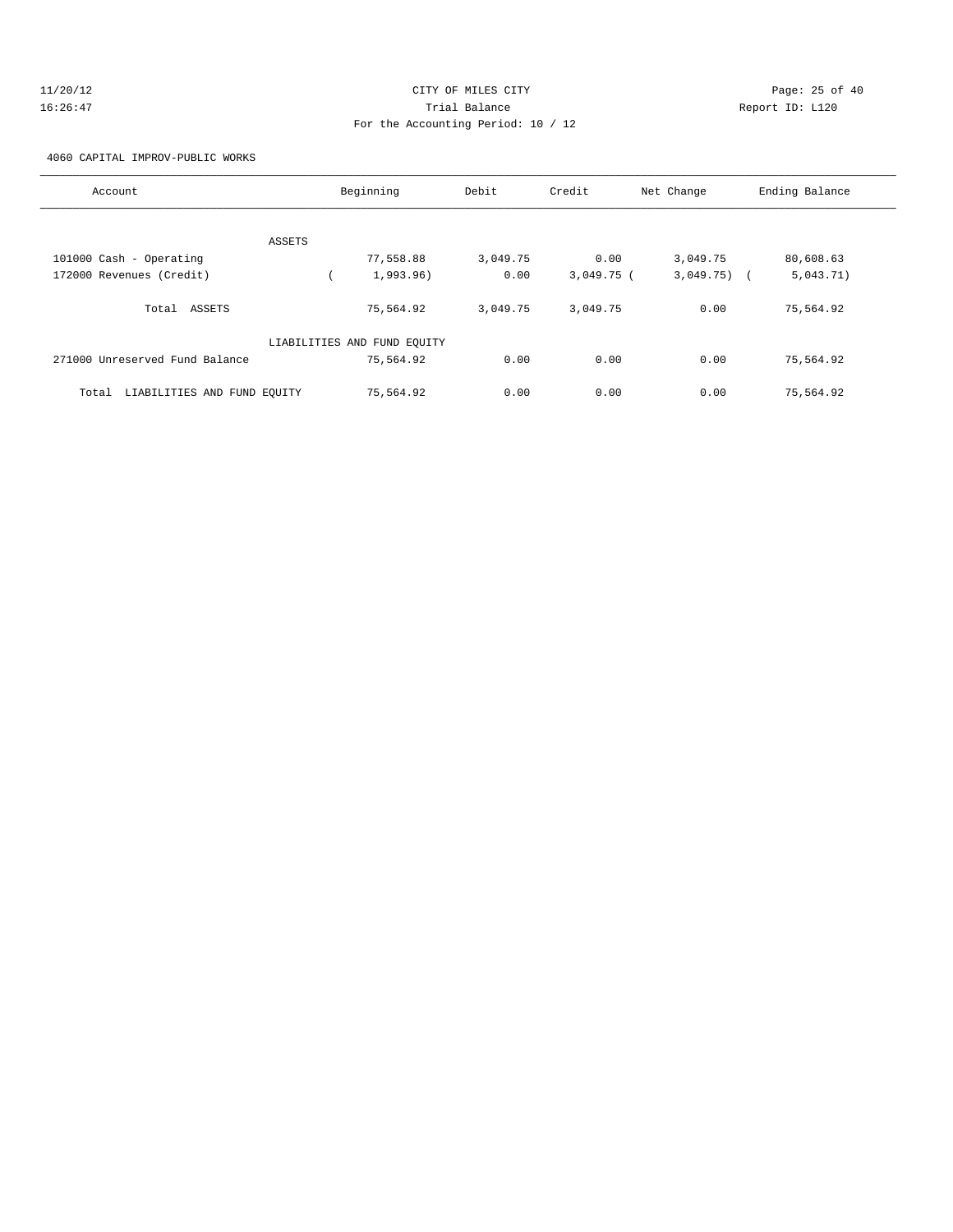#### 11/20/12 **Page: 26 of 40** CITY OF MILES CITY **CITY** Page: 26 of 40 16:26:47 Trial Balance Report ID: L120 For the Accounting Period: 10 / 12

#### 5210 WATER UTILITY

| Account                                                   | Beginning                   | Debit       | Credit       | Net Change   | Ending Balance          |
|-----------------------------------------------------------|-----------------------------|-------------|--------------|--------------|-------------------------|
| ASSETS                                                    |                             |             |              |              |                         |
| 101000 Cash - Operating                                   | 1,692,462.42                | 329, 134.36 | 101,501.33   | 227,633.03   | 1,920,095.45            |
| 101010 Deposit Cash                                       | 26,650.00                   | 1,100.00    | 850.00       | 250.00       | 26,900.00               |
| 102113 Cash - NE Water Line Proj                          | 3,581.49                    | 0.00        | 0.00         | 0.00         | 3,581.49                |
| 102240 Cash - Replacement & Depreciation                  | 1,497,460.39                | 0.00        | 0.00         | 0.00         | 1,497,460.39            |
| 102250 Cash - System Devlopment Fees                      | 228, 458.25                 | 600.00      | 0.00         | 600.00       | 229,058.25              |
| 102270 Cash - Curb Stop Replacement Fee                   | 144,666.45                  | 3,667.65    | 1,829.19     | 1,838.46     | 146,504.91              |
| 102312 RevBnd/CurYearDebt-DNRC/CarbonTank                 | 38,236.56                   | 12,745.52   | 0.00         | 12,745.52    | 50,982.08               |
| 102313 RevBnd/CurYearDebt-DNRC/NE WtrLine                 | 38,236.56                   | 12,745.52   | 0.00         | 12,745.52    | 50,982.08               |
| 102315 RevBnd/CurYearDebt-ARRA/NE Water Li                | 4,541.88                    | 1,513.96    | 0.00         | 1,513.96     | 6,055.84                |
| 102322 RevBnd/Reserve-DNRC/CarbonTank                     | 153,009.00                  | 0.00        | 0.00         | 0.00         | 153,009.00              |
| 102323 RevBnd/Reserve-DNRC/NE WtrLine                     | 153,808.00                  | 0.00        | 0.00         | 0.00         | 153,808.00              |
| 102325 RevBnd/Reserve-ARRA B-NE Waterline                 | 18,245.00                   | 0.00        | 0.00         | 0.00         | 18,245.00               |
| 103000 Petty Cash                                         | 330.00                      | 0.00        | 0.00         | 0.00         | 330.00                  |
| 122000 Accounts Receivable                                | 323, 209. 27                | 202, 479.91 | 265,841.22 ( | 63, 361. 31) | 259,847.96              |
| 122020 Accounts Receivable-\$2.00 State Ass               | 44.00                       | 0.00        | 0.00         | 0.00         | 44.00                   |
| 132000 Due From Government (Short Term)                   | 189,246.03                  | 0.00        | 0.00         | 0.00         | 189,246.03              |
| 145000 Deferred Charges                                   | 24,815.35                   | 0.00        | 0.00         | 0.00         | 24,815.35               |
| 172000 Revenues (Credit)                                  | 870,301.02)                 | 0.00        | 265,176.02 ( | 265,176.02)  | 1, 135, 477.04)         |
| 176000 UNAMORTIZED CHARGES-REFUNDING BONDS                | 8,500.00                    | 0.00        | 0.00         | 0.00         | 8,500.00                |
| 181000 Land                                               | 41,844.00                   | 0.00        | 0.00         | 0.00         | 41,844.00               |
| 182000 Buildings                                          | 22,997.00                   | 0.00        | 0.00         | 0.00         | 22,997.00               |
| 182100 Allowance for Depr - Buildings (Cre(               | 22,997.00)                  | 0.00        | 0.00         | 0.00         | 22,997.00)<br>- 1       |
| 186000 Machinery and Equipment                            | 356,327.90                  | 0.00        | 0.00         | 0.00         | 356, 327.90             |
| 186100 Allowance for Depr - Machinery & Eq(               | 216, 133.00)                | 0.00        | 0.00         | 0.00         | 216, 133.00)            |
| 188000 Const. Work in Progress-NE Wtr Line                | 224,576.73                  | 0.00        | 0.00         | 0.00         | 224,576.73              |
| 189100 Source of Supply                                   | 3,600,885.49                | 0.00        | 0.00         | 0.00         | 3,600,885.49            |
| 189110 Allowance for Depreciation - Source(               | 360,210.00)                 | 0.00        | 0.00         | 0.00         | 360,210.00)<br>$\left($ |
| 189300 Treatment Plant                                    | 3,660,621.00                | 0.00        | 0.00         | 0.00         | 3,660,621.00            |
| 189310 Allowance for Depr - Treatment Plan( 1,667,351.00) |                             | 0.00        | 0.00         | 0.00         | (1,667,351.00)          |
| 189400 Transmission & Distribution                        | 11, 279, 149.97             | 0.00        | 0.00         | 0.00         | 11, 279, 149.97         |
| 189410 Allowance for Depr - Trans & Distri( 2,873,127.00) |                             | 0.00        | 0.00         | 0.00         | 2,873,127.00)           |
| Total ASSETS                                              | 17, 721, 783. 72            | 563,986.92  | 635,197.76 ( | 71,210.84)   | 17,650,572.88           |
|                                                           | LIABILITIES AND FUND EQUITY |             |              |              |                         |
| 202000 Accounts Payable                                   | 0.00                        | 21,402.75   | 21, 402. 75  | 0.00         | 0.00                    |
| 202100 Accounts Payable                                   | 172,999.50                  | 0.00        | 0.00         | 0.00         | 172,999.50              |
| 214000 Deposits Payable                                   | 26,650.00                   | 850.00      | 1,100.00     | 250.00       | 26,900.00               |
| 214010 Refunds Payable                                    | 21.20                       | 13.48       | 13.48        | 0.00         | 21.20                   |
| 231000 BONDS PAYABLE                                      | 5,291,874.00                | 0.00        | 0.00         | 0.00         | 5,291,874.00            |
| 238000 Other Post Employment Benefits                     | 13,665.00                   | 0.00        | 0.00         | 0.00         | 13,665.00               |
| 239000 Compensated Absences Payable                       | 87,594.00                   | 0.00        | 0.00         | 0.00         | 87,594.00               |
| 242000 Expenditures (Debit)                               | 377,801.17)                 | 74,004.96   | 2,544.12 (   | 71,460.84)   | 449,262.01)             |
| 250300 Reserve Revenue Bond - Current Debt                | 323, 303.85                 | 0.00        | 0.00         | 0.00         | 323, 303.85             |
| 250500 Reserve - System Dev Fees                          | 171,098.25                  | 0.00        | 0.00         | 0.00         | 171,098.25              |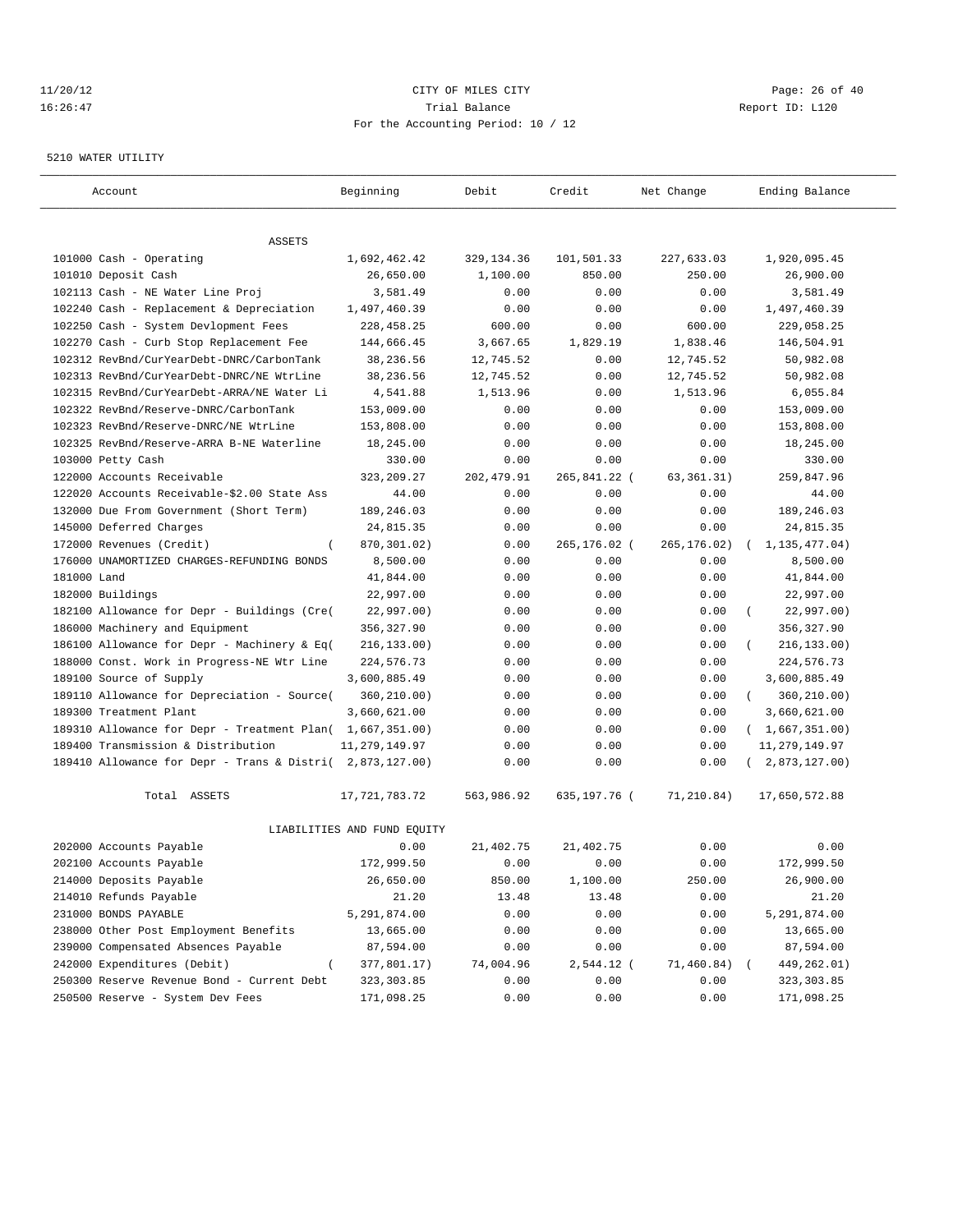| 11/20/12 |  |  |  |
|----------|--|--|--|
| 16:26:47 |  |  |  |

# CITY OF MILES CITY CONTROL CONTROL CONTROL CONTROL CONTROL PAGE: 27 of 40 16:41 Trial Balance and Communications of the Report ID: L120 For the Accounting Period: 10 / 12

#### 5210 WATER UTILITY

| Account                                    | Beginning     | Debit     | Credit      | Net Change | Ending Balance |
|--------------------------------------------|---------------|-----------|-------------|------------|----------------|
| 250600 Reserve for Replacement & Depreciat | 1,351,889.30  | 0.00      | 0.00        | 0.00       | 1,351,889.30   |
| 271000 Unreserved Fund Balance             | 3,954,118.28  | 0.00      | 0.00        | 0.00       | 3,954,118.28   |
| 272000 Unreserved Retained Earnings        | 6,706,371.51  | 0.00      | 0.00        | 0.00       | 6,706,371.51   |
| LIABILITIES AND FUND EQUITY<br>Total       | 17,721,783.72 | 96,271.19 | 25,060.35 ( | 71,210.84) | 17,650,572.88  |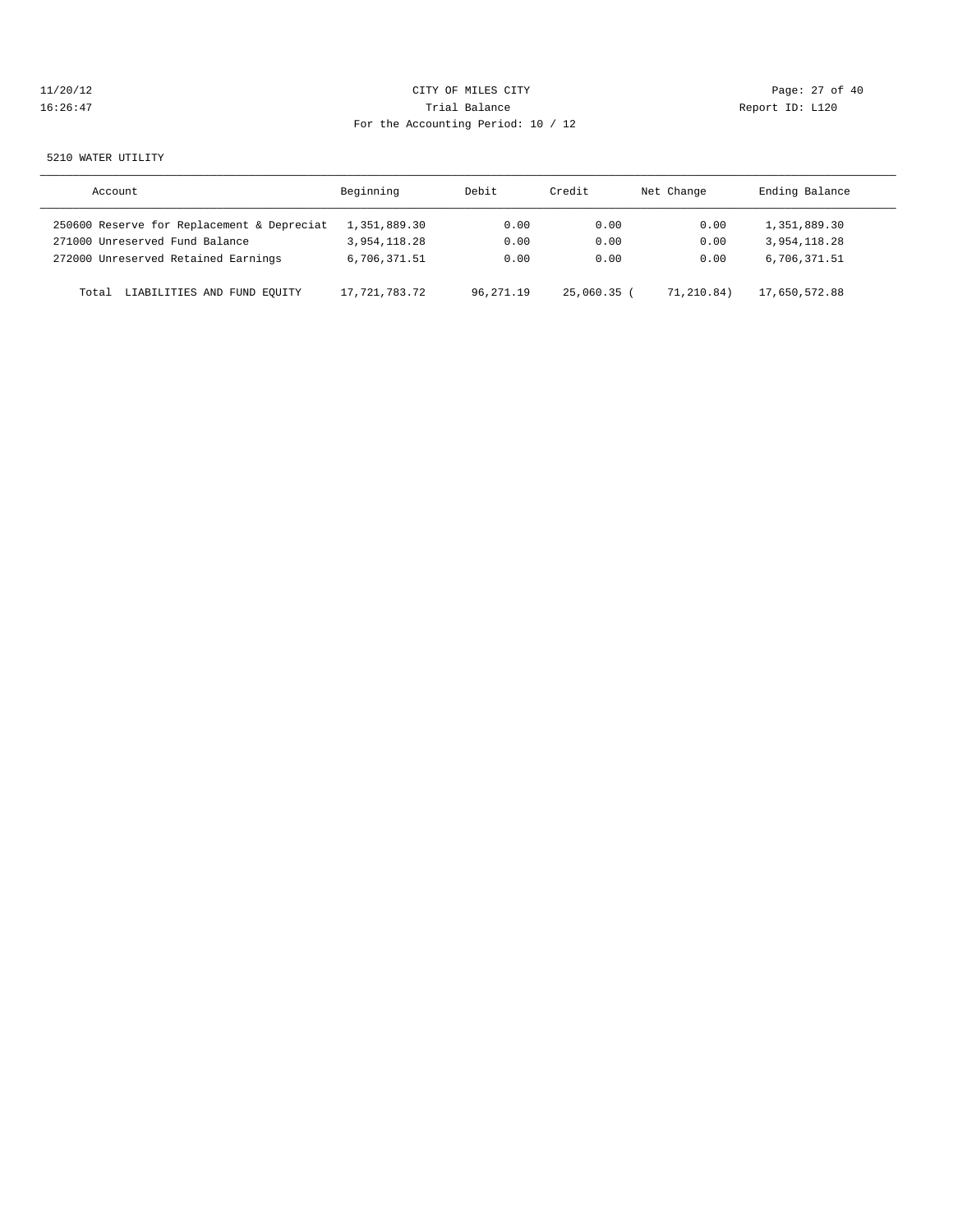# 11/20/12 **CITY OF MILES CITY CITY CITY Page: 28 of 40** 16:26:47 Trial Balance Report ID: L120 For the Accounting Period: 10 / 12

#### 5310 SEWER UTILITY

| Account                                     | Beginning                   | Debit        | Credit       | Net Change   | Ending Balance   |
|---------------------------------------------|-----------------------------|--------------|--------------|--------------|------------------|
| ASSETS                                      |                             |              |              |              |                  |
| 101000 Cash - Operating                     | 837, 723. 13                | 91,554.02    | 57,736.01    | 33,818.01    | 871,541.14       |
| 102240 Cash - Replacement & Depreciation    | 1,695,098.39                | 0.00         | 0.00         | 0.00         | 1,695,098.39     |
| 102250 Cash - System Devlopment Fees        | 117,410.91                  | 240.00       | 0.00         | 240.00       | 117,650.91       |
| 102280 WWtr Treatment Plant-Phase I Constr  | 0.00                        | 0.00         | 171,950.00 ( | 171,950.00)  | 171,950.00)      |
| 102316 RevBnd/CurYearDebt-Phase 1 Haynes L  | 23,552.70                   | 7,850.90     | 0.00         | 7,850.90     | 31,403.60        |
| 122000 Accounts Receivable                  | 108,124.58                  | 90,464.25    | 88,003.37    | 2,460.88     | 110,585.46       |
| 172000 Revenues (Credit)                    | 261,032.33)                 | 0.00         | 93,757.26 (  | 93,757.26) ( | 354,789.59)      |
| 181000 Land                                 | 2.00                        | 0.00         | 0.00         | 0.00         | 2.00             |
| 186000 Machinery and Equipment              | 602,378.38                  | 0.00         | 0.00         | 0.00         | 602, 378.38      |
| 186100 Allowance for Depr - Machinery & Eq( | 316, 142.00)                | 0.00         | 0.00         | 0.00         | 316, 142.00)     |
| 188000 Const. Work in Progress-NE Wtr Line  | 192,623.55                  | 0.00         | 0.00         | 0.00         | 192,623.55       |
| 189300 Treatment Plant                      | 2,595,500.05                | 0.00         | 0.00         | 0.00         | 2,595,500.05     |
| 189310 Allowance for Depr - Treatment Plan( | 1,156,785.00)               | 0.00         | 0.00         | 0.00         | (1, 156, 785.00) |
| 189400 Transmission & Distribution          | 2,505,127.65                | 0.00         | 0.00         | 0.00         | 2,505,127.65     |
| 189410 Allowance for Depr - Trans & Distri( | 1,050,830.00                | 0.00         | 0.00         | 0.00         | 1,050,830.00     |
| Total ASSETS                                | 5,892,752.01                | 190,109.17   | 411,446.64 ( | 221,337.47)  | 5,671,414.54     |
|                                             | LIABILITIES AND FUND EQUITY |              |              |              |                  |
| 202000 Accounts Payable                     | 0.00                        | 183,610.32   | 183,610.32   | 0.00         | 0.00             |
| 238000 Other Post Employment Benefits       | 10,075.00                   | 0.00         | 0.00         | 0.00         | 10,075.00        |
| 239000 Compensated Absences Payable         | 56,770.00                   | 0.00         | 0.00         | 0.00         | 56,770.00        |
| 242000 Expenditures (Debit)                 | 245, 547.67)                | 221,835.11   | 497.64 (     | 221, 337.47) | 466, 885.14)     |
| 250500 Reserve - System Dev Fees            | 82,925.91                   | 0.00         | 0.00         | 0.00         | 82,925.91        |
| 250600 Reserve for Replacement & Depreciat  | 1,666,491.83                | 0.00         | 0.00         | 0.00         | 1,666,491.83     |
| 271000 Unreserved Fund Balance              | 1,121,110.25                | 0.00         | 0.00         | 0.00         | 1, 121, 110.25   |
| 272000 Unreserved Retained Earnings         | 3,200,926.69                | 0.00         | 0.00         | 0.00         | 3,200,926.69     |
| Total LIABILITIES AND FUND EQUITY           | 5,892,752.01                | 405, 445. 43 | 184,107.96 ( | 221, 337.47) | 5,671,414.54     |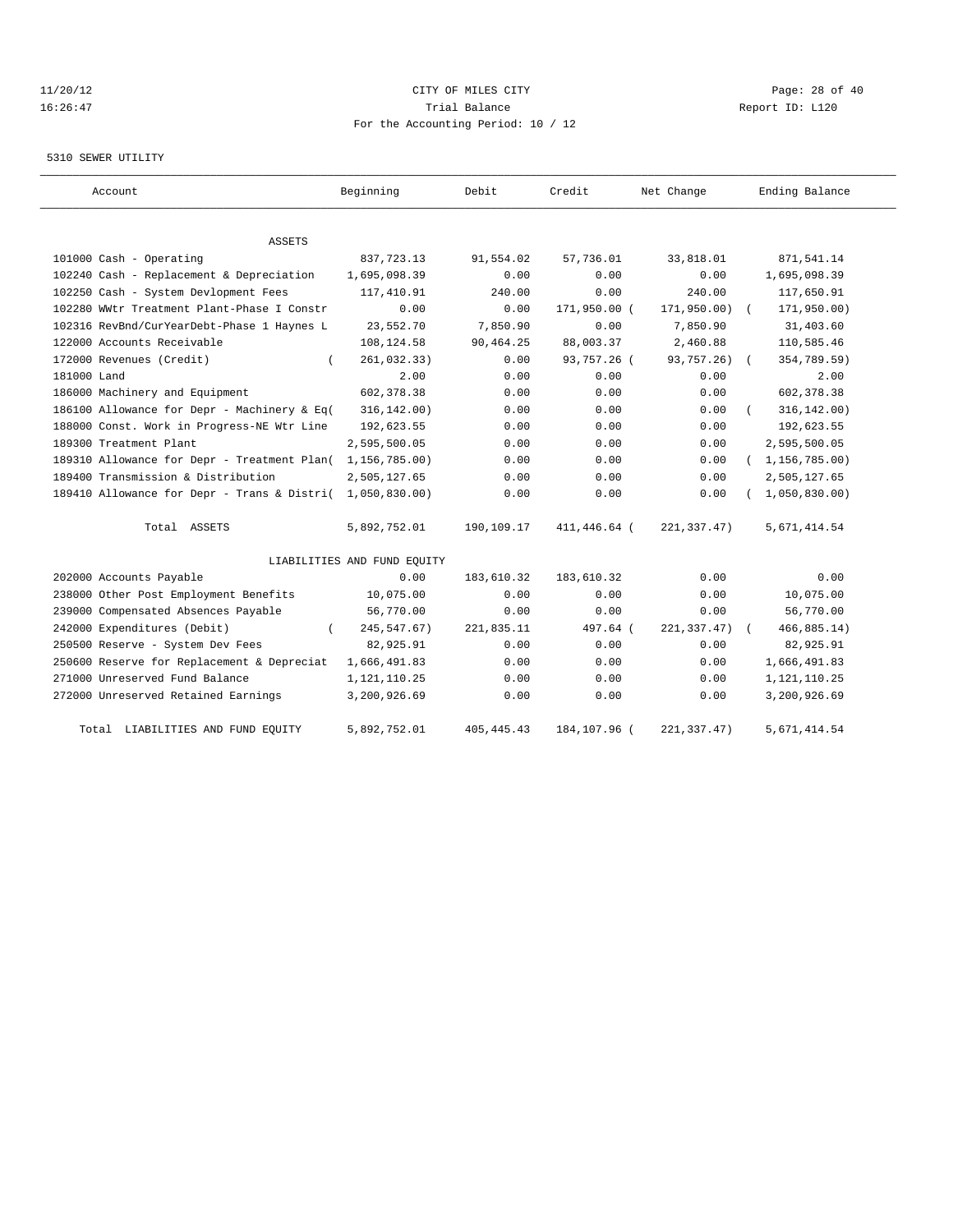# 11/20/12 **Page: 29 of 40** CITY OF MILES CITY **CITY** Page: 29 of 40 16:26:47 Trial Balance Report ID: L120 For the Accounting Period: 10 / 12

5510 AMBULANCE FUND

| Account                                                   | Beginning                   | Debit      | Credit       | Net Change | Ending Balance            |
|-----------------------------------------------------------|-----------------------------|------------|--------------|------------|---------------------------|
| <b>ASSETS</b>                                             |                             |            |              |            |                           |
| 101000 Cash - Operating                                   | 192,630.80)                 | 34,058.70  | 53,971.23 (  | 19,912.53) | 212,543.33)               |
| 113206 Taxes Receivable - Real 2006                       | 27.41)                      | 0.00       | 0.00         | 0.00       | 27.41)                    |
| 113207 Taxes Receivable - Real 2007                       | 18.01                       | 0.00       | 0.00         | 0.00       | 18.01                     |
| 113208 taxes Receivable - Real 2008                       | 0.47                        | 0.00       | $0.24$ (     | 0.24)      | 0.23                      |
| 113209 Taxes Receivable - Real 2009                       | 22.56                       | 0.00       | 0.92(        | 0.92)      | 21.64                     |
| 113210 Taxes Receivable - Real 2010                       | 39.30                       | 0.00       | $1.78$ (     | 1.78)      | 37.52                     |
| 113211 Taxes Receivable 2011                              | 86.31                       | 0.00       | $11.01$ (    | 11.01)     | 75.30                     |
| 113212 Taxes Receivable 2012                              | 0.00                        | 6,650.77   | 138.14       | 6,512.63   | 6,512.63                  |
| 115207 Taxes Receivable - Personal 2007<br>$\overline{ }$ | 0.80)                       | 0.00       | 0.00         | 0.00       | 0.80)                     |
| 115208 Taxes Receivable - Personal 2008                   | 0.12                        | 0.00       | 0.00         | 0.00       | 0.12                      |
| 115209 Taxes Receivable Personal 2009                     | 0.01)                       | 0.00       | 0.00         | 0.00       | 0.01)                     |
| 115211 Taxes Receivable Personal 2011<br>$\overline{ }$   | 0.17)                       | 0.00       | 0.00         | 0.00       | 0.17)                     |
| 115212 Taxes Receivable Mobile Home 2012                  | 18.87                       | 0.00       | $0.21$ (     | 0.21)      | 18.66                     |
| 116000 Protested Taxes Receivable - Reals (               | 5.97)                       | 0.00       | 0.00         | 0.00       | 5.97)                     |
| 122000 Accounts Receivable                                | 299,050.38                  | 75,025.15  | 54,877.46    | 20,147.69  | 319,198.07                |
| 122100 Acct Receivable                                    | 209,631.73)                 | 0.00       | 0.00         | 0.00       | 209,631.73)               |
| 172000 Revenues (Credit)                                  | 178,042.74)<br>$\left($     | 1,482.27   | 76,298.93 (  | 74,816.66) | 252,859.40)<br>$\left($   |
| 186000 Machinery and Equipment                            | 372,186.93                  | 0.00       | 0.00         | 0.00       | 372,186.93                |
| 186100 Allowance for Depr - Machinery & Eq(               | 181,649.00)                 | 0.00       | 0.00         | 0.00       | 181,649.00)               |
| Total ASSETS<br>$\left($                                  | 90, 565.68)                 | 117,216.89 | 185,299.92 ( | 68,083.03) | 158,648.71)<br>$\sqrt{2}$ |
|                                                           | LIABILITIES AND FUND EQUITY |            |              |            |                           |
| 202000 Accounts Payable                                   | 0.00                        | 7,520.43   | 7,520.43     | 0.00       | 0.00                      |
| 223100 Deferred Revenue - Real Prop Taxes (               | 82.52)                      | 152.09     | 6,650.77     | 6,498.68   | 6,416.16                  |
| 223200 Deferred Revenue - Pers Prop Taxes (               | 5.83)                       | 0.21       | 0.00(        | 0.21)      | 6.04)<br>$\sqrt{2}$       |
| 235000 CONTRACTS/NOTES/LOANS PAYABLE                      | 115,463.19                  | 0.00       | 0.00         | 0.00       | 115, 463.19               |
| 238000 Other Post Employment Benefits                     | 10,029.00                   | 0.00       | 0.00         | 0.00       | 10,029.00                 |
| 239000 Compensated Absences Payable                       | 42,159.00                   | 0.00       | 0.00         | 0.00       | 42,159.00                 |
| 242000 Expenditures (Debit)                               | 230,944.99)<br>- 1          | 74,906.94  | $325.44$ (   | 74,581.50) | 305,526.49)               |
| 271000 Unreserved Fund Balance                            | 78,043.49                   | 0.00       | 0.00         | 0.00       | 78,043.49                 |
| 272000 Unreserved Retained Earnings                       | 105,227.02)<br>- 1          | 0.00       | 0.00         | 0.00       | 105, 227.02)              |
| Total<br>LIABILITIES AND FUND EQUITY                      | 90,565.68)                  | 82,579.67  | 14,496.64 (  | 68,083.03) | 158,648.71)               |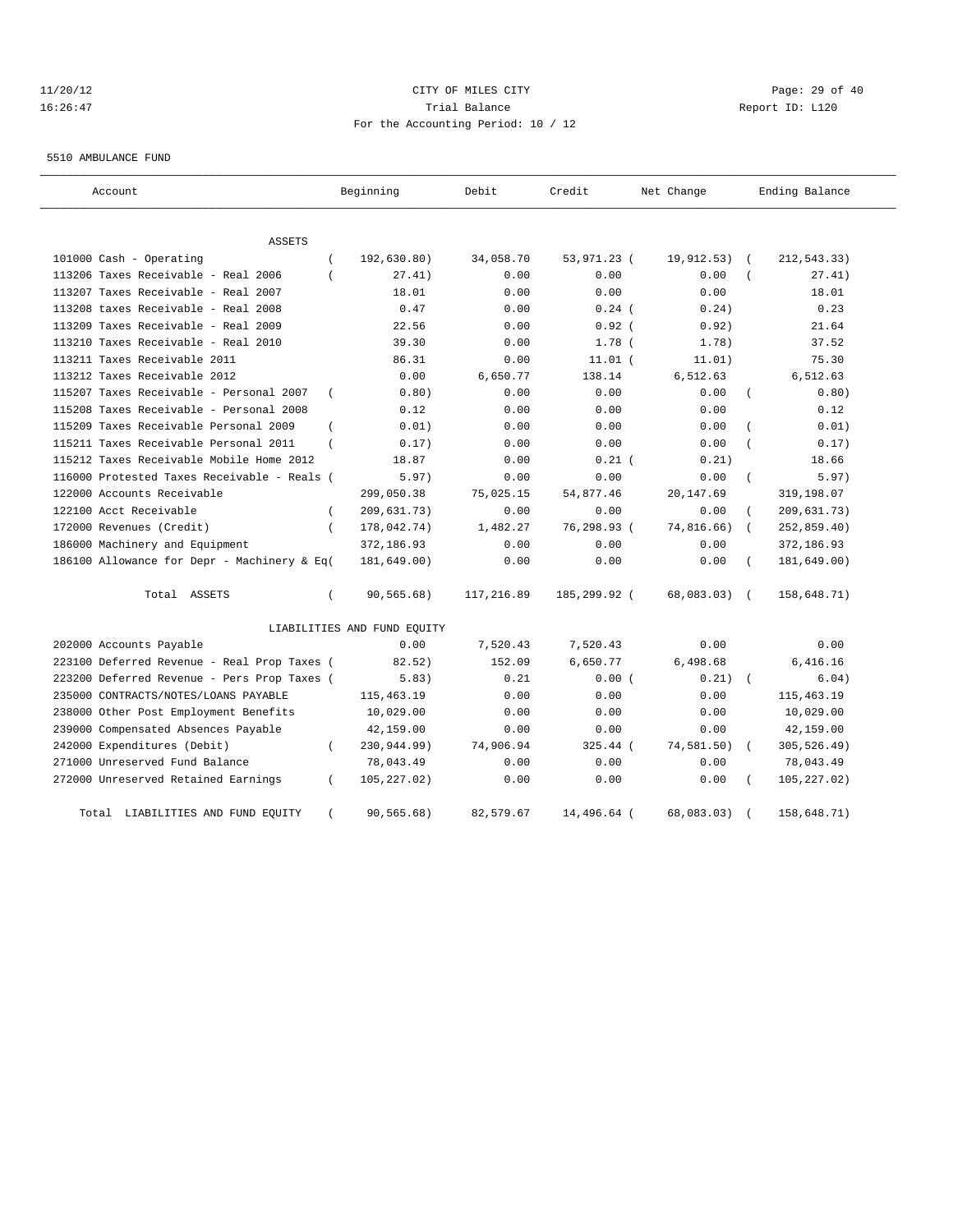# 11/20/12 **Page: 30 of 40 CITY CONSIDER CITY CITY Page: 30 of 40 Page: 30 of 40** 16:26:47 Trial Balance Report ID: L120 For the Accounting Period: 10 / 12

5610 AIRPORT OPERATING

| Account                                                 | Beginning                   | Debit      | Credit       | Net Change | Ending Balance            |
|---------------------------------------------------------|-----------------------------|------------|--------------|------------|---------------------------|
|                                                         |                             |            |              |            |                           |
| <b>ASSETS</b>                                           |                             |            |              |            |                           |
| 101000 Cash - Operating                                 | 92, 443.83                  | 81, 425.11 | 13,534.35    | 67,890.76  | 160, 334.59               |
| 101100 Cash-FAA Grant/St Loan-2008                      | 6,673.74                    | 0.00       | 0.00         | 0.00       | 6,673.74                  |
| 102230 Cash - Surplus/Credit Card Acct                  | 11,077.41                   | 22,303.41  | 33,280.82 (  | 10,977.41) | 100.00                    |
| 103000 Petty Cash                                       | 100.00                      | 0.00       | 0.00         | 0.00       | 100.00                    |
| 113206 Taxes Receivable - Real 2006<br>$\overline{(\ }$ | 8.15)                       | 0.00       | 0.00         | 0.00       | 8.15)                     |
| 113207 Taxes Receivable - Real 2007                     | 29.37                       | 0.00       | 0.00         | 0.00       | 29.37                     |
| 113208 taxes Receivable - Real 2008                     | 0.74                        | 0.00       | 0.39(        | 0.39)      | 0.35                      |
| 113209 Taxes Receivable - Real 2009                     | 33.85                       | 0.00       | $1.38$ (     | 1.38)      | 32.47                     |
| 113211 Taxes Receivable 2011                            | 129.46                      | 0.00       | $16.52$ (    | 16.52)     | 112.94                    |
| 113212 Taxes Receivable 2012                            | 0.00                        | 9,976.15   | 207.21       | 9,768.94   | 9,768.94                  |
| 115207 Taxes Receivable - Personal 2007                 | 0.03                        | 0.00       | 0.00         | 0.00       | 0.03                      |
| 115208 Taxes Receivable - Personal 2008                 | 0.19                        | 0.00       | 0.00         | 0.00       | 0.19                      |
| 115209 Taxes Receivable Personal 2009<br>$\overline{ }$ | 0.01)                       | 0.00       | 0.00         | 0.00       | 0.01)<br>$\overline{ }$   |
| 115210 Taxes Receivable Personal 2010<br>$\overline{ }$ | 0.01)                       | 0.00       | 0.00         | 0.00       | 0.01)                     |
| 115212 Taxes Receivable Mobile Home 2012                | 28.29                       | 0.00       | $0.31$ (     | 0.31)      | 27.98                     |
| 116000 Protested Taxes Receivable - Reals (             | 18.13)                      | 0.00       | 0.00         | 0.00       | $\overline{(}$<br>18.13)  |
| 132000 Due From Government (Short Term)                 | 4,296.00                    | 0.00       | 0.00         | 0.00       | 4,296.00                  |
| 141000 Prepaid Expense                                  | 5,278.00                    | 0.00       | 0.00         | 0.00       | 5,278.00                  |
| 172000 Revenues (Credit)<br>$\left($                    | 549,560.84)                 | 0.00       | 70,447.70 (  | 70,447.70) | 620,008.54)<br>$\sqrt{ }$ |
| 181000 Land                                             | 19,983.00                   | 0.00       | 0.00         | 0.00       | 19,983.00                 |
| 182000 Buildings                                        | 677,537.00                  | 0.00       | 0.00         | 0.00       | 677,537.00                |
| 182100 Allowance for Depr - Buildings (Cre(             | 316,649.00)                 | 0.00       | 0.00         | 0.00       | 316, 649.00)              |
| 184000 Improvements Other Than Buildings                | 8,543,759.48                | 0.00       | 0.00         | 0.00       | 8,543,759.48              |
| 184100 Allowance for Depr - Imp Other Than(             | 1,822,058.00)               | 0.00       | 0.00         | 0.00       | (1,822,058.00)            |
| 186000 Machinery and Equipment                          | 836, 463.59                 | 0.00       | 0.00         | 0.00       | 836, 463.59               |
| 186100 Allowance for Depr - Machinery & Eq(             | 241,355.00)                 | 0.00       | 0.00         | 0.00       | 241,355.00)               |
| 188000 Const. Work in Progress-NE Wtr Line              | 27,005.00                   | 0.00       | 0.00         | 0.00       | 27,005.00                 |
| Total ASSETS                                            | 7,295,189.84                | 113,704.67 | 117,488.68 ( | 3,784.01)  | 7,291,405.83              |
|                                                         | LIABILITIES AND FUND EQUITY |            |              |            |                           |
| 202000 Accounts Payable                                 | 0.00                        | 4,232.77   | 4,232.77     | 0.00       | 0.00                      |
| 223100 Deferred Revenue - Real Prop Taxes (             | 107.04)                     | 225.50     | 9,976.15     | 9,750.65   | 9,643.61                  |
| 223200 Deferred Revenue - Pers Prop Taxes (             | 8.65)                       | 0.31       | 0.00(        | 0.31)      | 8.96)<br>$\sqrt{2}$       |
| 235150 LTrm Pay/MT Aeronautics                          | 29,526.00                   | 0.00       | 0.00         | 0.00       | 29,526.00                 |
| 238000 Other Post Employment Benefits                   | 2,752.00                    | 0.00       | 0.00         | 0.00       | 2,752.00                  |
| 239000 Compensated Absences Payable                     | 3,862.00                    | 0.00       | 0.00         | 0.00       | 3,862.00                  |
| 242000 Expenditures (Debit)<br>$\overline{ }$           | 475,770.67)                 | 13,534.35  | 0.00(        | 13,534.35) | 489,305.02)<br>$\sqrt{ }$ |
| 250600 Reserve for Replacement & Depreciat              | 18,913.67                   | 0.00       | 0.00         | 0.00       | 18,913.67                 |
| 271000 Unreserved Fund Balance<br>$\left($              | 1,719.00)                   | 0.00       | 0.00         | 0.00       | 1,719.00)                 |
| 272000 Unreserved Retained Earnings                     | 7,717,741.53                | 0.00       | 0.00         | 0.00       | 7,717,741.53              |
| Total LIABILITIES AND FUND EOUITY                       | 7,295,189.84                | 17,992.93  | 14,208.92 (  | 3,784.01)  | 7,291,405.83              |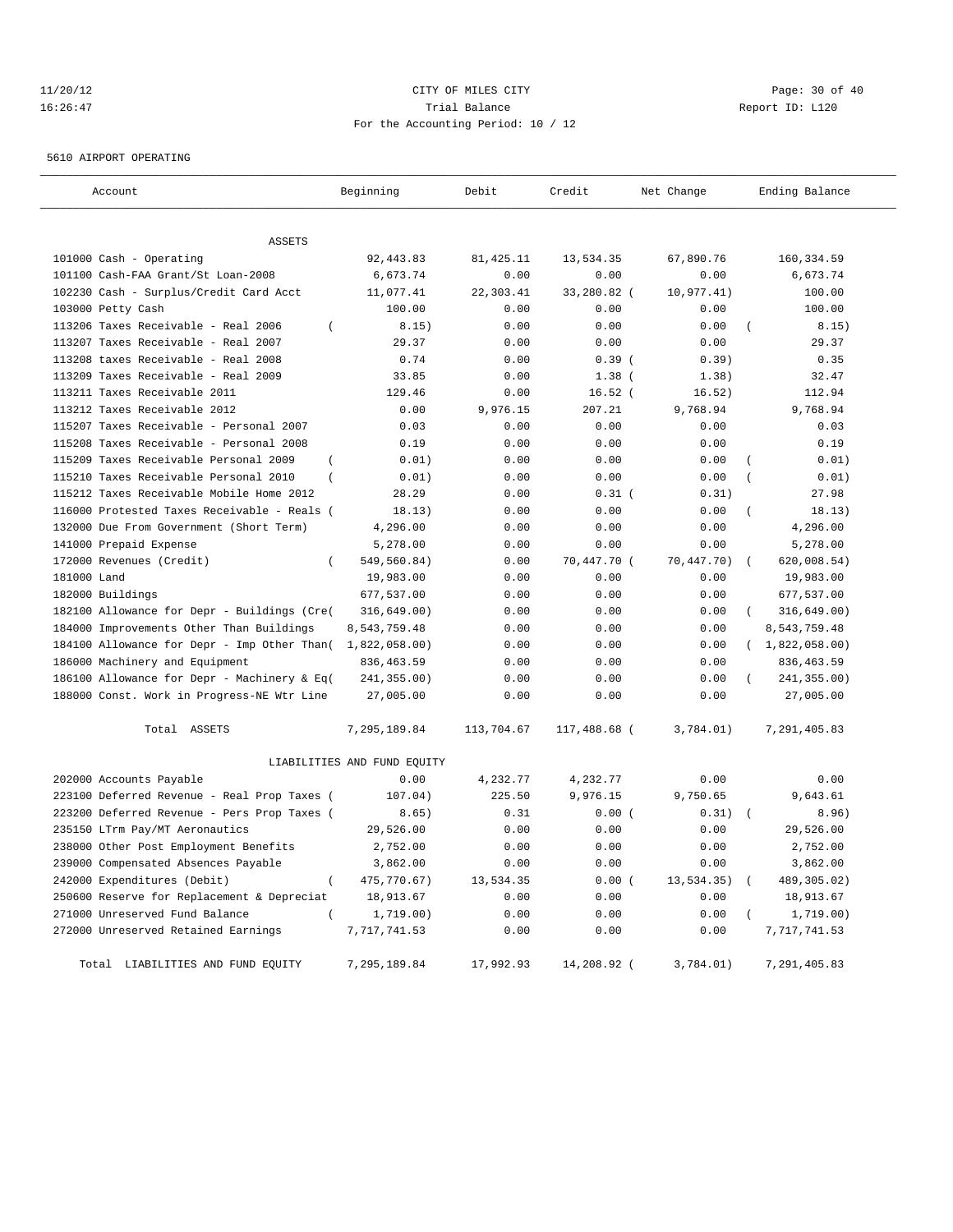# 11/20/12 Page: 31 of 40 16:26:47 Trial Balance Report ID: L120 For the Accounting Period: 10 / 12

#### 6040 PUBLIC WORKS

| Account                              | Beginning                   | Debit     | Credit      | Net Change    | Ending Balance |
|--------------------------------------|-----------------------------|-----------|-------------|---------------|----------------|
| ASSETS                               |                             |           |             |               |                |
| 101000 Cash - Operating              | 88,165.26                   | 0.00      | 22,859.78 ( | 22,859.78)    | 65,305.48      |
| 172000 Revenues (Credit)             | 40,858.62)                  | 0.00      | 0.00        | 0.00          | 40,858.62)     |
| Total ASSETS                         | 47,306.64                   | 0.00      | 22,859.78 ( | 22,859.78)    | 24,446.86      |
|                                      | LIABILITIES AND FUND EQUITY |           |             |               |                |
| 202000 Accounts Payable              | 0.00                        | 13,840.93 | 13,840.93   | 0.00          | 0.00           |
| 239000 Compensated Absences Payable  | 11,932.00                   | 0.00      | 0.00        | 0.00          | 11,932.00      |
| 242000 Expenditures (Debit)          | 30,616.27)                  | 22,859.78 | 0.00(       | $22,859.78$ ( | 53, 476.05)    |
| 271000 Unreserved Fund Balance       | 618, 685.52)                | 0.00      | 0.00        | 0.00          | 618, 685.52)   |
| 272000 Unreserved Retained Earnings  | 684, 676.43                 | 0.00      | 0.00        | 0.00          | 684, 676.43    |
| LIABILITIES AND FUND EQUITY<br>Total | 47,306.64                   | 36,700.71 | 13,840.93 ( | 22,859.78)    | 24,446.86      |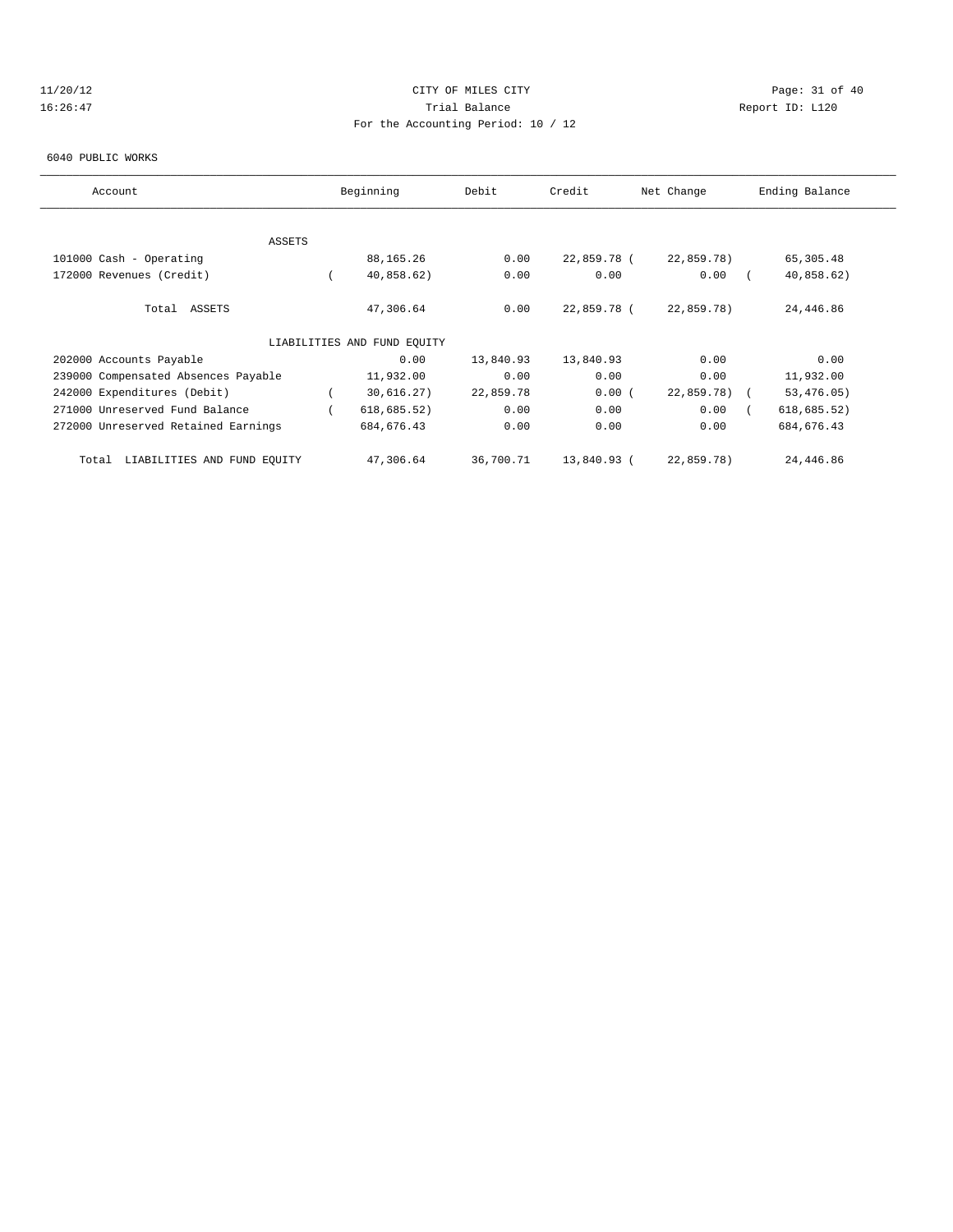# 11/20/12 Page: 32 of 40 16:26:47 Trial Balance Report ID: L120 For the Accounting Period: 10 / 12

# 7370 TBID

| Account                              | Beginning                   | Debit     | Credit    | Net Change | Ending Balance |
|--------------------------------------|-----------------------------|-----------|-----------|------------|----------------|
|                                      |                             |           |           |            |                |
| ASSETS                               |                             |           |           |            |                |
| 101000 Cash - Operating              | 0.00                        | 20,860.00 | 20,860.00 | 0.00       | 0.00           |
| Total ASSETS                         | 0.00                        | 20,860.00 | 20,860.00 | 0.00       | 0.00           |
|                                      | LIABILITIES AND FUND EQUITY |           |           |            |                |
| 202000 Accounts Payable              | 0.00                        | 20,860.00 | 20,860.00 | 0.00       | 0.00           |
| 212500 Due to Others                 | 0.00                        | 20,860.00 | 20,860.00 | 0.00       | 0.00           |
| LIABILITIES AND FUND EQUITY<br>Total | 0.00                        | 41,720.00 | 41,720.00 | 0.00       | 0.00           |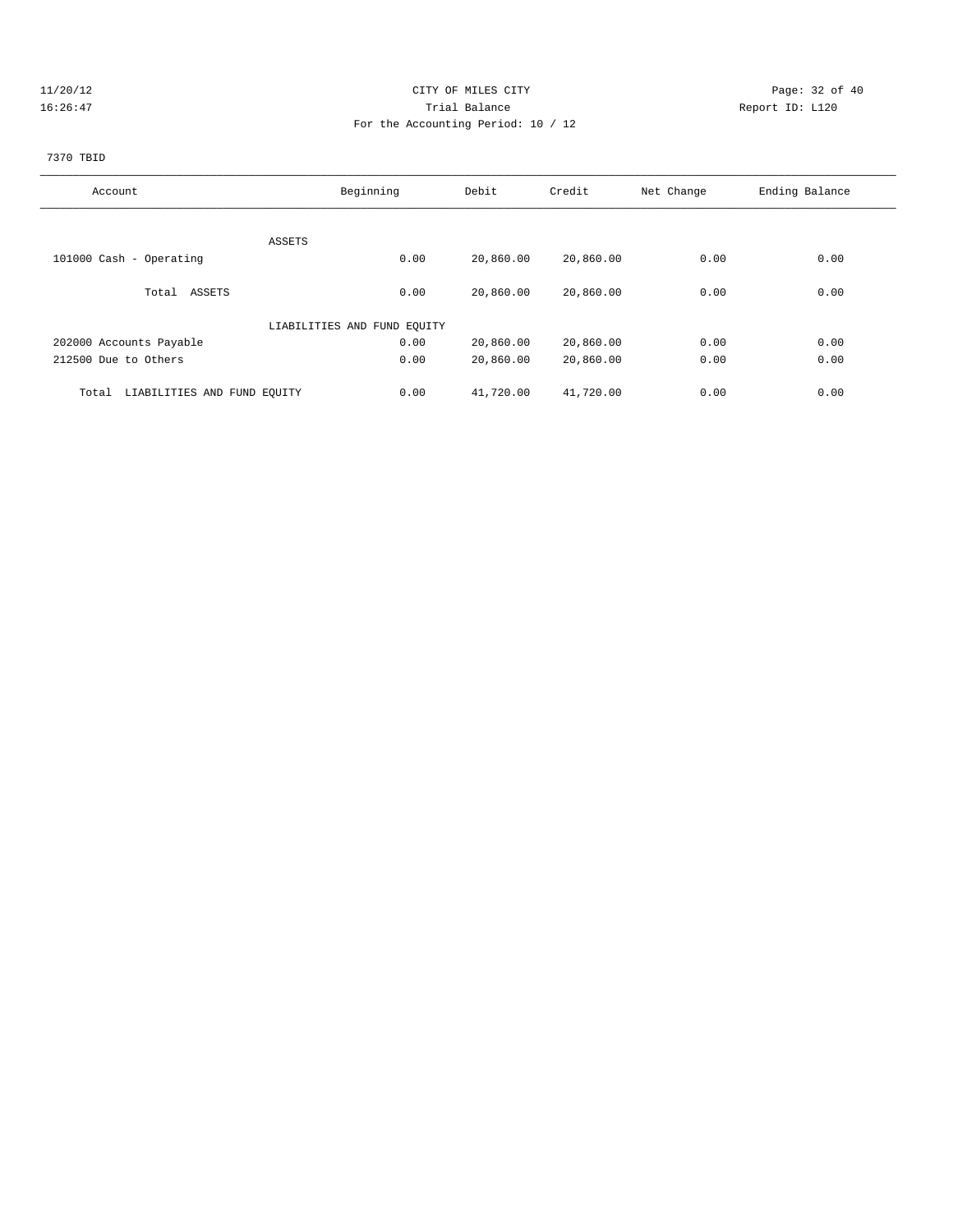#### 7467 Law Enforcement Academy Surcharge

| Account                                   | Beginning                   | Debit  | Credit | Net Change | Ending Balance |
|-------------------------------------------|-----------------------------|--------|--------|------------|----------------|
| ASSETS                                    |                             |        |        |            |                |
| 101000 Cash - Operating                   | 0.00                        | 638.00 | 0.00   | 638.00     | 638.00         |
| Total ASSETS                              | 0.00                        | 638.00 | 0.00   | 638.00     | 638.00         |
|                                           | LIABILITIES AND FUND EQUITY |        |        |            |                |
| 212200 Due to Federal, Soc Sec & Medicare | 0.00                        | 0.00   | 638.00 | 638.00     | 638.00         |
| LIABILITIES AND FUND EQUITY<br>Total      | 0.00                        | 0.00   | 638.00 | 638.00     | 638.00         |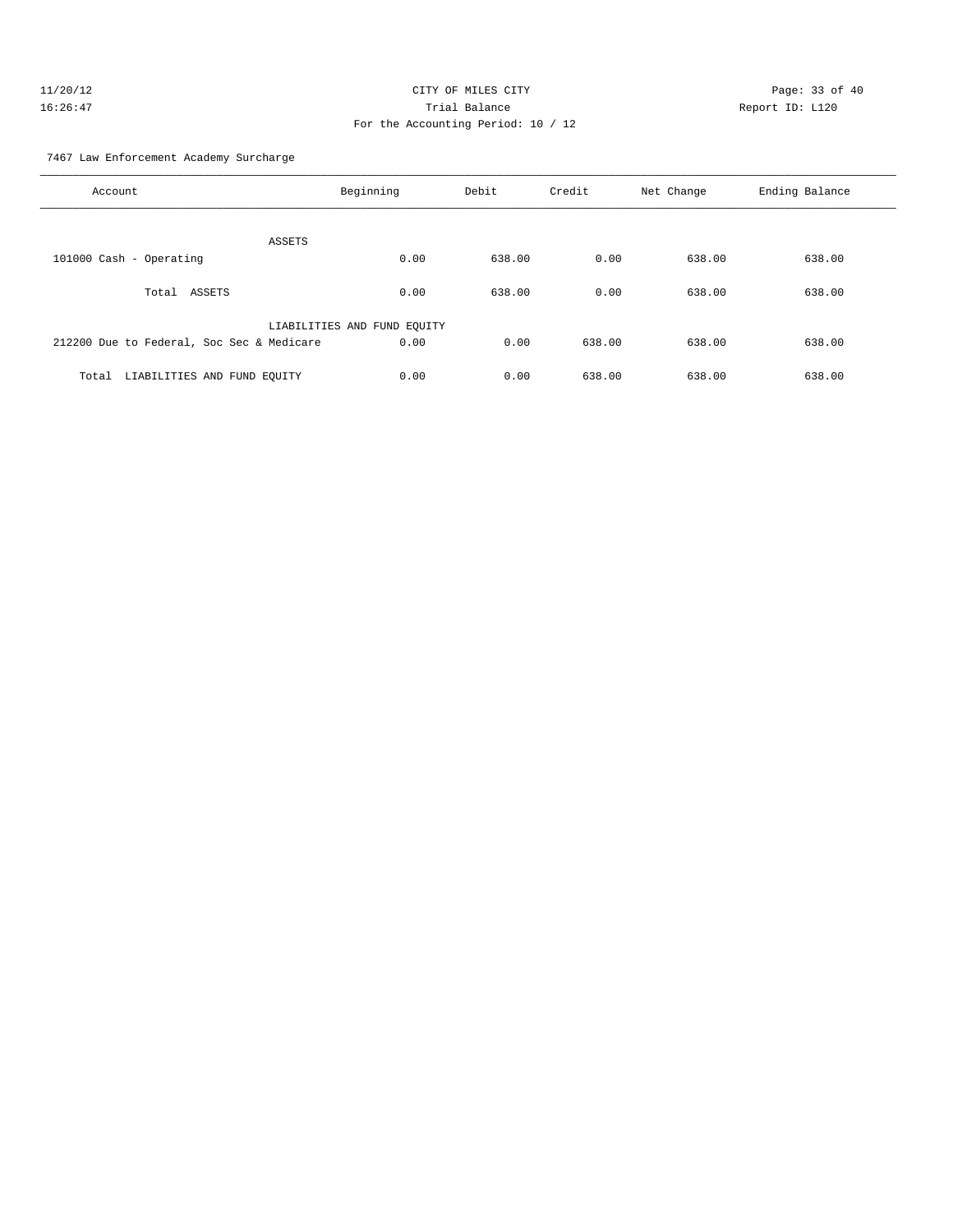| 11/20/12 | CITY OF MILES CITY                 | Page: 34 of 40  |
|----------|------------------------------------|-----------------|
| 16:26:47 | Trial Balance                      | Report ID: L120 |
|          | For the Accounting Period: 10 / 12 |                 |

7471 CIVIL LEGAL ASSIST/VICTIM DOM VIOLENCE PROG

| Account                              | Beginning                   | Debit    | Credit   | Net Change | Ending Balance |
|--------------------------------------|-----------------------------|----------|----------|------------|----------------|
| ASSETS                               |                             |          |          |            |                |
| 101000 Cash - Operating              | 0.00                        | 1,195.50 | 0.00     | 1,195.50   | 1,195.50       |
| ASSETS<br>Total                      | 0.00                        | 1,195.50 | 0.00     | 1,195.50   | 1,195.50       |
|                                      | LIABILITIES AND FUND EQUITY |          |          |            |                |
| 212500 Due to Others                 | 0.00                        | 0.00     | 1,195.50 | 1,195.50   | 1,195.50       |
| LIABILITIES AND FUND EOUITY<br>Total | 0.00                        | 0.00     | 1,195.50 | 1,195.50   | 1,195.50       |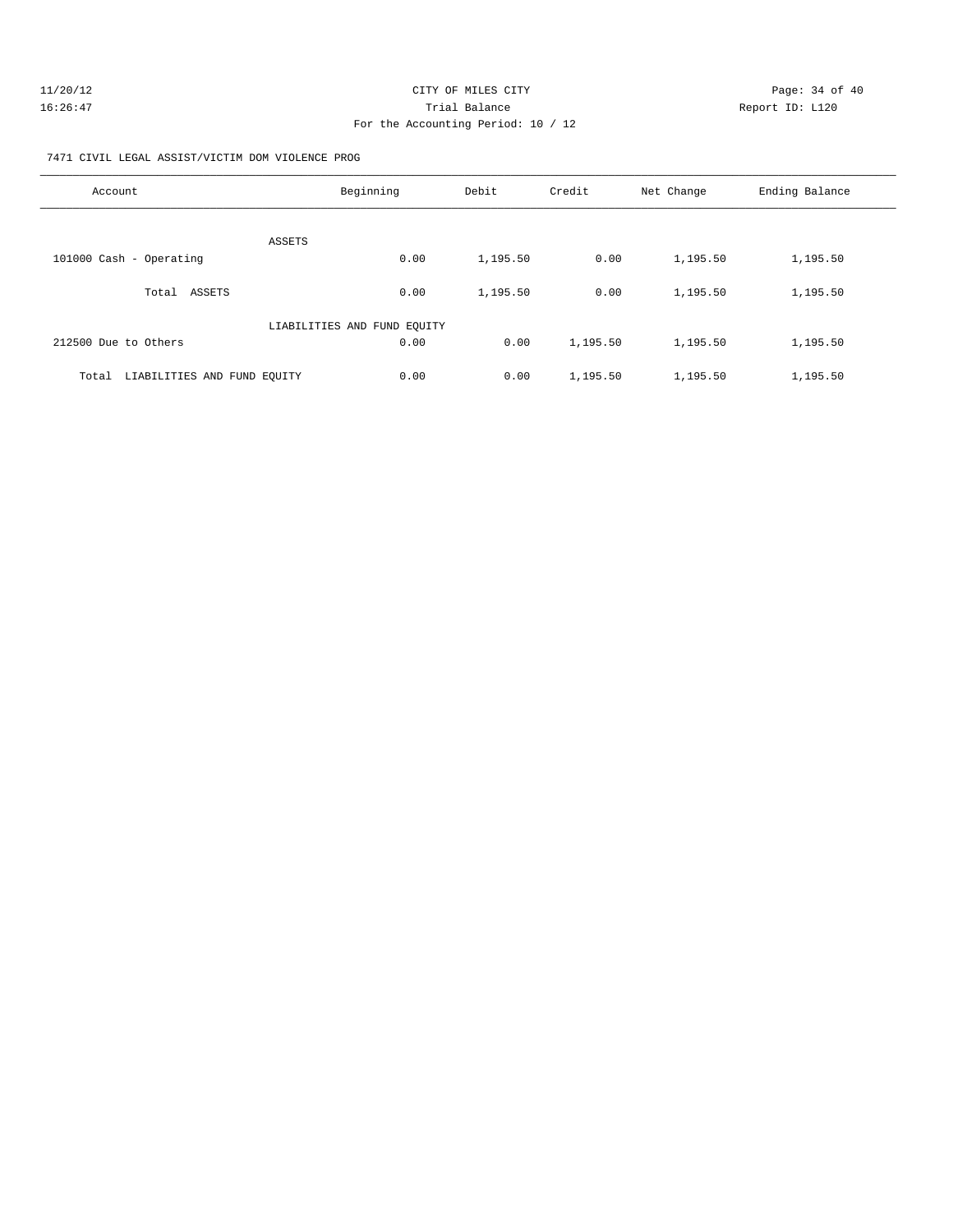# 11/20/12 **Page: 35 of 40** CITY OF MILES CITY **CITY** Page: 35 of 40 16:26:47 Trial Balance Report ID: L120 For the Accounting Period: 10 / 12

7910 PAYROLL FUND

| Account                                   | Beginning                   | Debit       | Credit       | Net Change   | Ending Balance |  |
|-------------------------------------------|-----------------------------|-------------|--------------|--------------|----------------|--|
|                                           |                             |             |              |              |                |  |
| ASSETS                                    |                             |             |              |              |                |  |
| 101000 Cash - Operating                   | 122,193.39                  | 424,378.59  | 462,478.55 ( | 38,099.96)   | 84,093.43      |  |
|                                           |                             |             |              |              |                |  |
| Total ASSETS                              | 122,193.39                  | 424,378.59  | 462,478.55 ( | 38,099.96)   | 84,093.43      |  |
|                                           |                             |             |              |              |                |  |
|                                           | LIABILITIES AND FUND EQUITY |             |              |              |                |  |
| 201000 Warrants Payable                   | 122, 193.39                 | 155,360.36  | 104,238.75 ( | 51, 121, 61) | 71,071.78      |  |
| 212200 Due to Federal, Soc Sec & Medicare | 0.00                        | 59,250.82   | 59,258.96    | 8.14         | 8.14           |  |
| 212202 Due to State Unemployment          | 0.00                        | 0.00        | 1,102.72     | 1,102.72     | 1,102.72       |  |
| 212203 Due to Worker's Compensation       | 0.00                        | 0.00        | 11,910.79    | 11,910.79    | 11,910.79      |  |
| 212204 Due to State Income Tax            | 0.00                        | 13,922.00   | 13,922.00    | 0.00         | 0.00           |  |
| 212205 due to MPORS-GABA                  | 0.00                        | 12,978.78   | 12,978.78    | 0.00         | 0.00           |  |
| 212207 Due to AFLAC, AFLAC PRETAX         | 0.00                        | 291.12      | 291.12       | 0.00         | 0.00           |  |
| 212208 Due to Health Ins, Dental, Vision  | 0.00                        | 53,376.64   | 53, 376.64   | 0.00         | 0.00           |  |
| 212209 Due to PERS Retirement             | 0.00                        | 24,646.40   | 24,646.40    | 0.00         | 0.00           |  |
| 212210 Due to FURS-GABA Retirement        | 0.00                        | 13,504.96   | 13,504.96    | 0.00         | 0.00           |  |
| Total LIABILITIES AND FUND EQUITY         | 122, 193.39                 | 333, 331.08 | 295,231.12 ( | 38,099.96)   | 84,093.43      |  |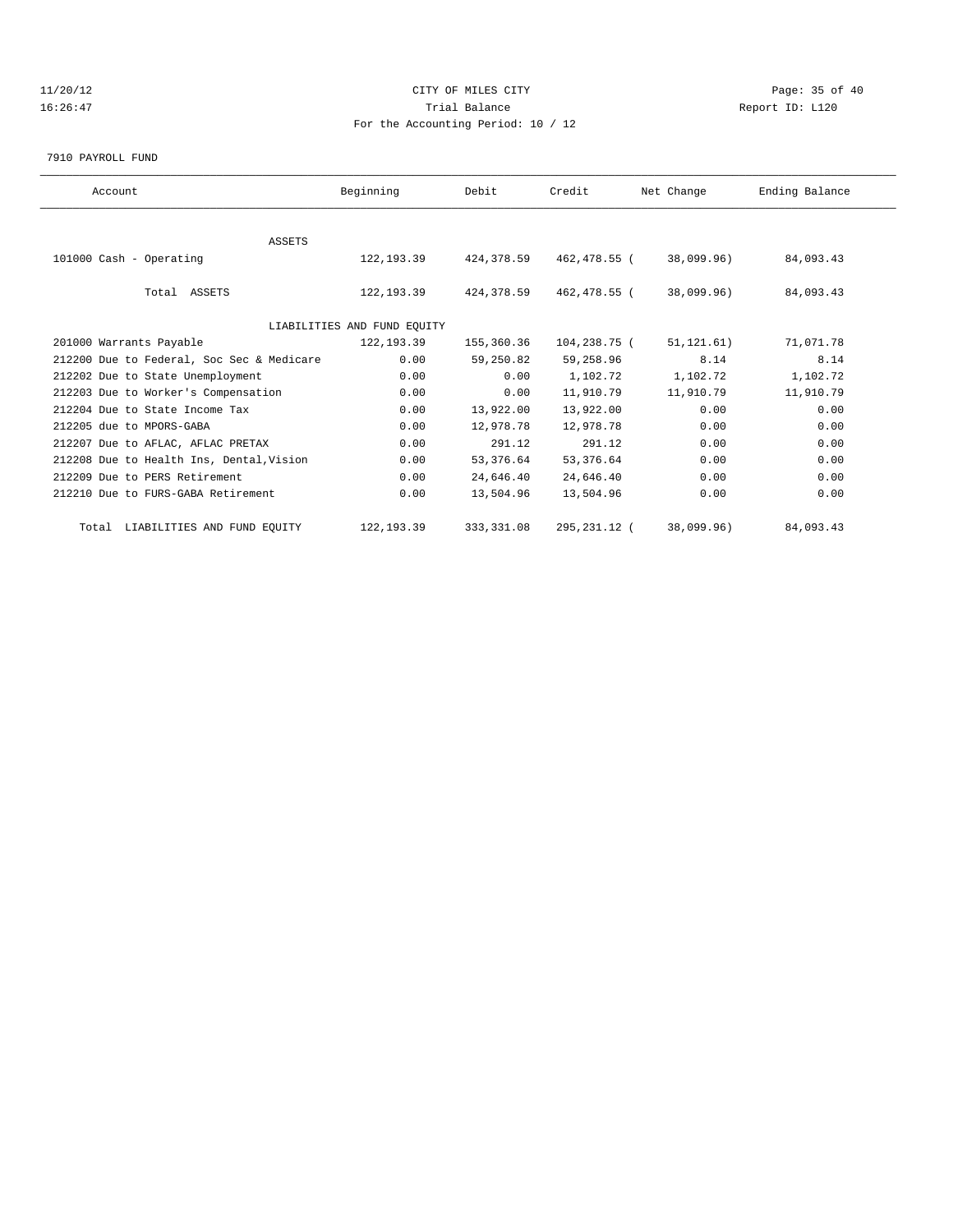| 11/20/12 | CITY OF MILES CITY                 | Page: 36 of 40  |
|----------|------------------------------------|-----------------|
| 16:26:47 | Trial Balance                      | Report ID: L120 |
|          | For the Accounting Period: 10 / 12 |                 |

#### 7930 CLAIMS FUND

| Account                              | Beginning                   | Debit      | Credit       | Net Change | Ending Balance |
|--------------------------------------|-----------------------------|------------|--------------|------------|----------------|
|                                      |                             |            |              |            |                |
|                                      | ASSETS                      |            |              |            |                |
| 101000 Cash - Operating              | 218,499.67                  | 459,527.04 | 263,779.33   | 195,747.71 | 414, 247.38    |
| ASSETS<br>Total                      | 218,499.67                  | 459,527.04 | 263, 779. 33 | 195,747.71 | 414, 247.38    |
|                                      | LIABILITIES AND FUND EQUITY |            |              |            |                |
| 201000 Warrants Payable              | 218,499.67                  | 263,779.33 | 459,527.04   | 195,747.71 | 414, 247.38    |
| LIABILITIES AND FUND EOUITY<br>Total | 218,499.67                  | 263,779.33 | 459,527.04   | 195,747.71 | 414, 247.38    |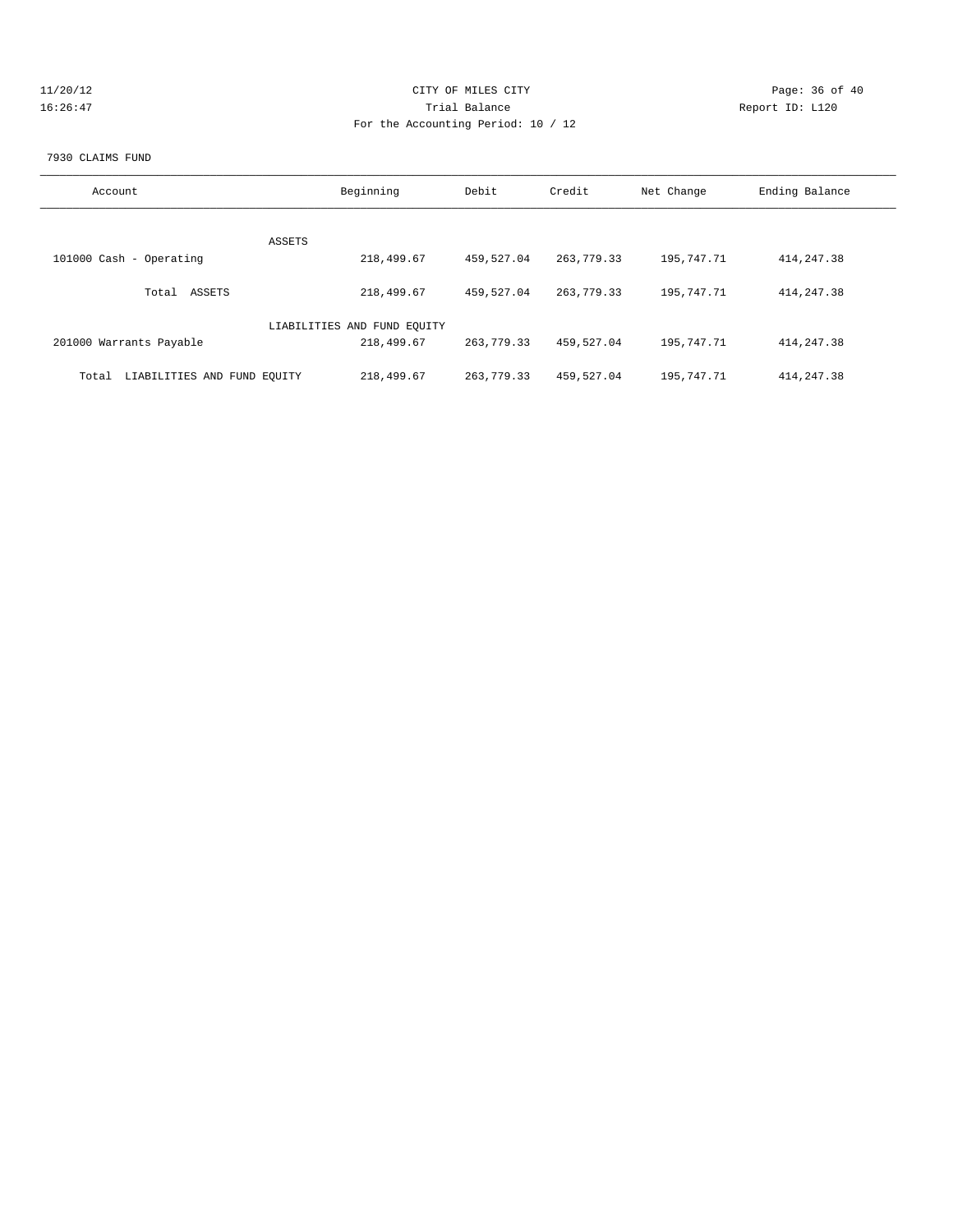# 11/20/12 **Page: 37 of 40** CITY OF MILES CITY **Page: 37 of 40** 16:26:47 Trial Balance Report ID: L120 For the Accounting Period: 10 / 12

7980 CUSTER CO WATER & SEWER DISTRICT

| Account                                 | Beginning                   | Debit     | Credit      | Net Change | Ending Balance |
|-----------------------------------------|-----------------------------|-----------|-------------|------------|----------------|
|                                         |                             |           |             |            |                |
|                                         | ASSETS                      |           |             |            |                |
| 101000 Cash - Operating                 | 0.00                        | 11,670.89 | 11,670.89   | 0.00       | 0.00           |
| 122000 Accounts Receivable              | 13,483.05                   | 11,104.57 | 11,670.89 ( | 566.32)    | 12,916.73      |
| Total ASSETS                            | 13,483.05                   | 22,775.46 | 23,341.78 ( | 566.32)    | 12,916.73      |
|                                         | LIABILITIES AND FUND EQUITY |           |             |            |                |
| 202000 Accounts Payable                 | 0.00                        | 11,670.89 | 11,670.89   | 0.00       | 0.00           |
| 211020 Due to Custer Water & Sewer Dist | 13,483.05                   | 11,670.89 | 11,104.57 ( | 566.32)    | 12,916.73      |
| LIABILITIES AND FUND EQUITY<br>Total    | 13,483.05                   | 23,341.78 | 22,775.46 ( | 566.32)    | 12,916.73      |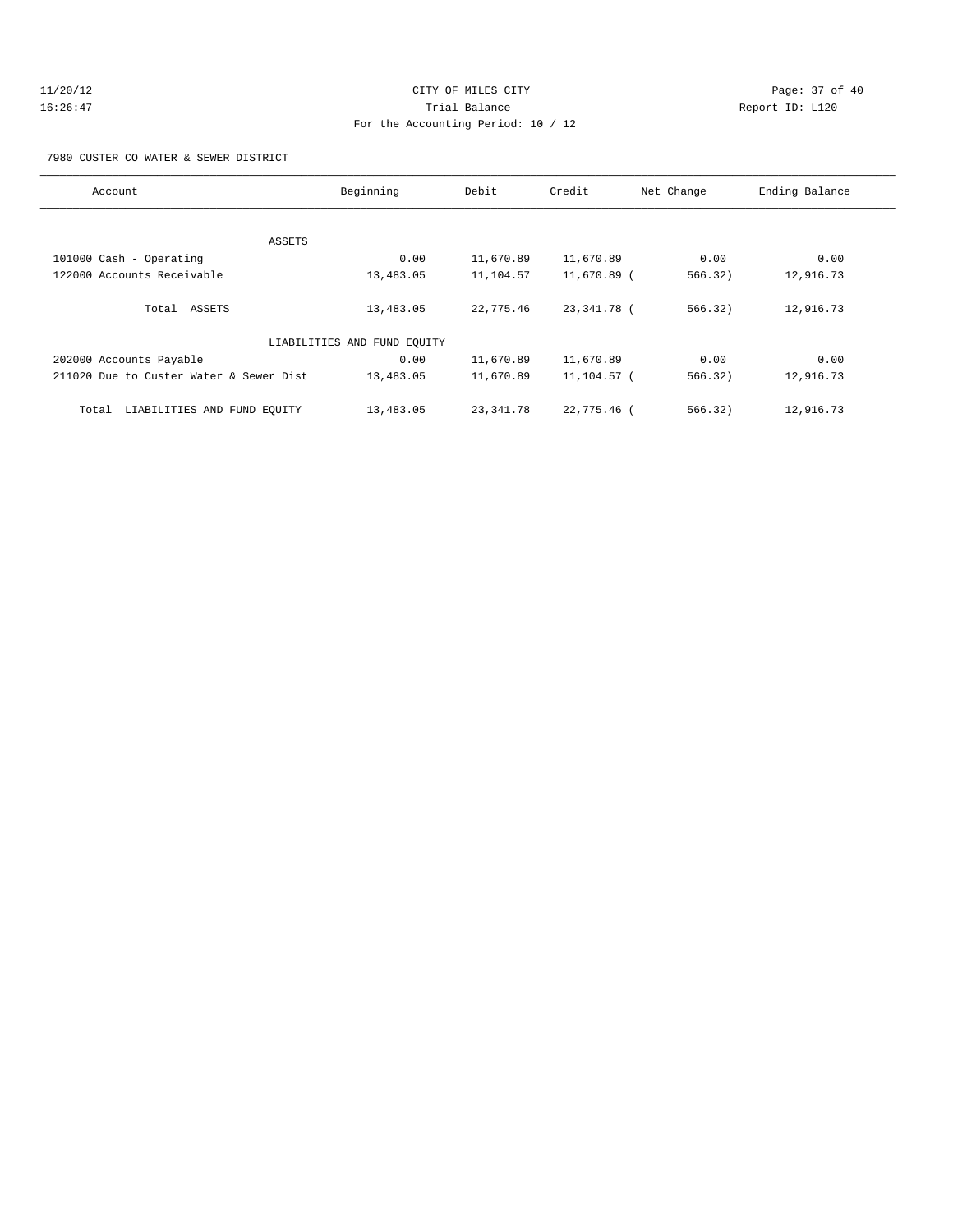| 11/20/12 | CITY OF MILES CITY                 | Page: 38 of 40  |
|----------|------------------------------------|-----------------|
| 16:26:47 | Trial Balance                      | Report ID: L120 |
|          | For the Accounting Period: 10 / 12 |                 |

7981 Interest Clearing

| Account                              | Beginning                   | Debit    | Credit   | Net Change | Ending Balance |
|--------------------------------------|-----------------------------|----------|----------|------------|----------------|
| ASSETS                               |                             |          |          |            |                |
| 101000 Cash - Operating              | 0.00                        | 1,430.56 | 0.00     | 1,430.56   | 1,430.56       |
| ASSETS<br>Total                      | 0.00                        | 1,430.56 | 0.00     | 1,430.56   | 1,430.56       |
|                                      | LIABILITIES AND FUND EQUITY |          |          |            |                |
| 212500 Due to Others                 | 0.00                        | 0.00     | 1,430.56 | 1,430.56   | 1,430.56       |
| LIABILITIES AND FUND EOUITY<br>Total | 0.00                        | 0.00     | 1,430.56 | 1,430.56   | 1,430.56       |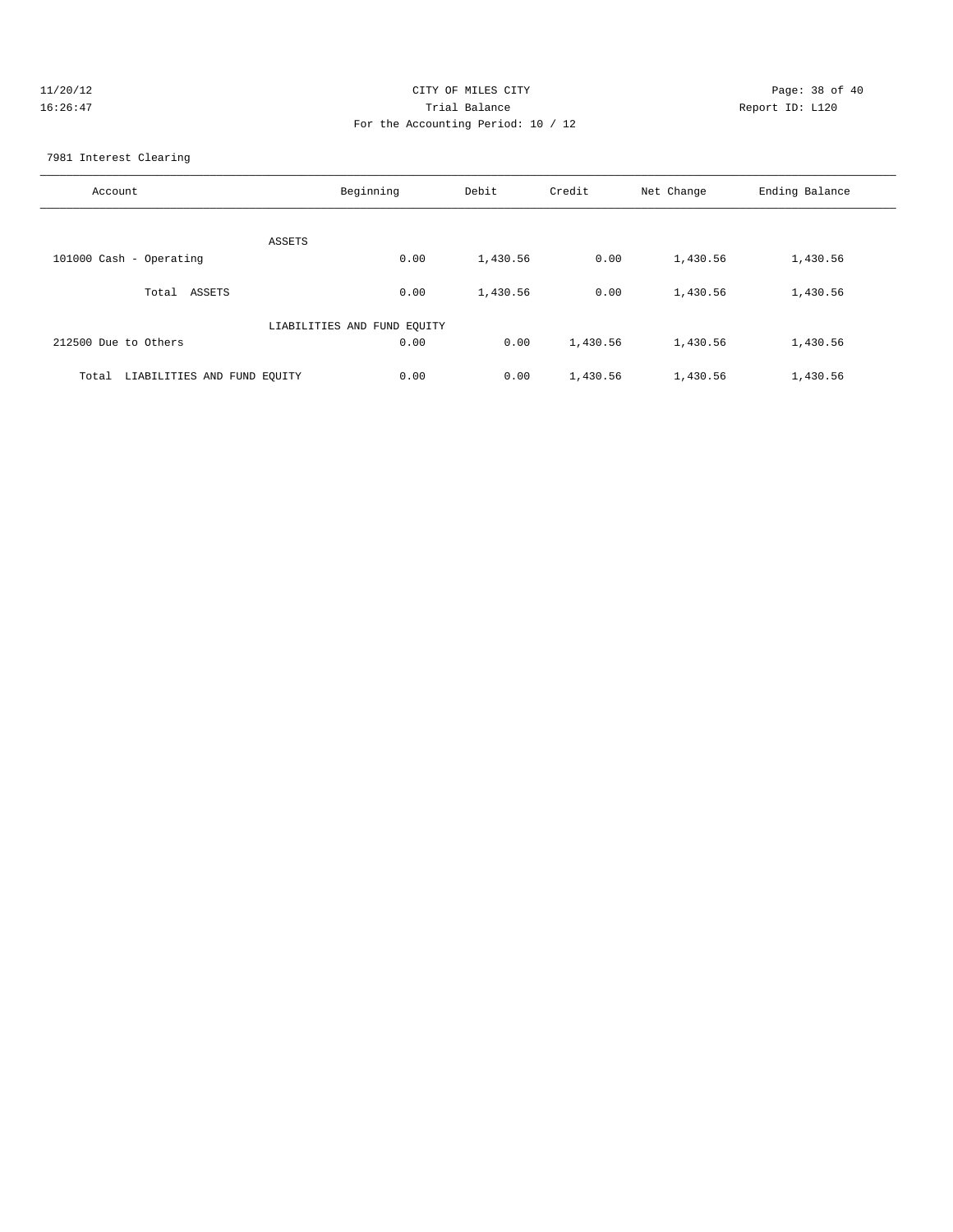# 11/20/12 **Page: 39 of 40 CITY OF MILES CITY CITY Page: 39 of 40** 16:26:47 Trial Balance Report ID: L120 For the Accounting Period: 10 / 12

#### 9000 GENERAL FIXED ASSETS GROUP OF ACCOUNTS FUND

| Account                                                    | Beginning                   | Debit | Credit | Net Change | Ending Balance  |
|------------------------------------------------------------|-----------------------------|-------|--------|------------|-----------------|
|                                                            |                             |       |        |            |                 |
| ASSETS                                                     |                             |       |        |            |                 |
| 181000 Land                                                | 526,599.00                  | 0.00  | 0.00   | 0.00       | 526,599.00      |
| 182000 Buildings                                           | 1,986,836.00                | 0.00  | 0.00   | 0.00       | 1,986,836.00    |
| 182100 Allowance for Depr - Buildings (Cre(                | 684,991.00)                 | 0.00  | 0.00   | 0.00       | 684,991.00)     |
| 186000 Machinery and Equipment                             | 3,038,732.00                | 0.00  | 0.00   | 0.00       | 3,038,732.00    |
| 186100 Allowance for Depr - Machinery & Eq(                | 1,463,750.00)               | 0.00  | 0.00   | 0.00       | 1,463,750.00)   |
| 187000 Infrastructure                                      | 33,670,108.00               | 0.00  | 0.00   | 0.00       | 33,670,108.00   |
| 187100 Allowance For Depreciation - Infras( 16,321,771.00) |                             | 0.00  | 0.00   | 0.00       | (16,321,771.00) |
| Total ASSETS                                               | 20,751,763.00               | 0.00  | 0.00   | 0.00       | 20, 751, 763.00 |
|                                                            | LIABILITIES AND FUND EQUITY |       |        |            |                 |
| 280000 INVESTMENT IN GENERAL FIXED ASSETS                  | 20,751,763.00               | 0.00  | 0.00   | 0.00       | 20, 751, 763.00 |
| LIABILITIES AND FUND EQUITY<br>Total                       | 20,751,763.00               | 0.00  | 0.00   | 0.00       | 20, 751, 763.00 |